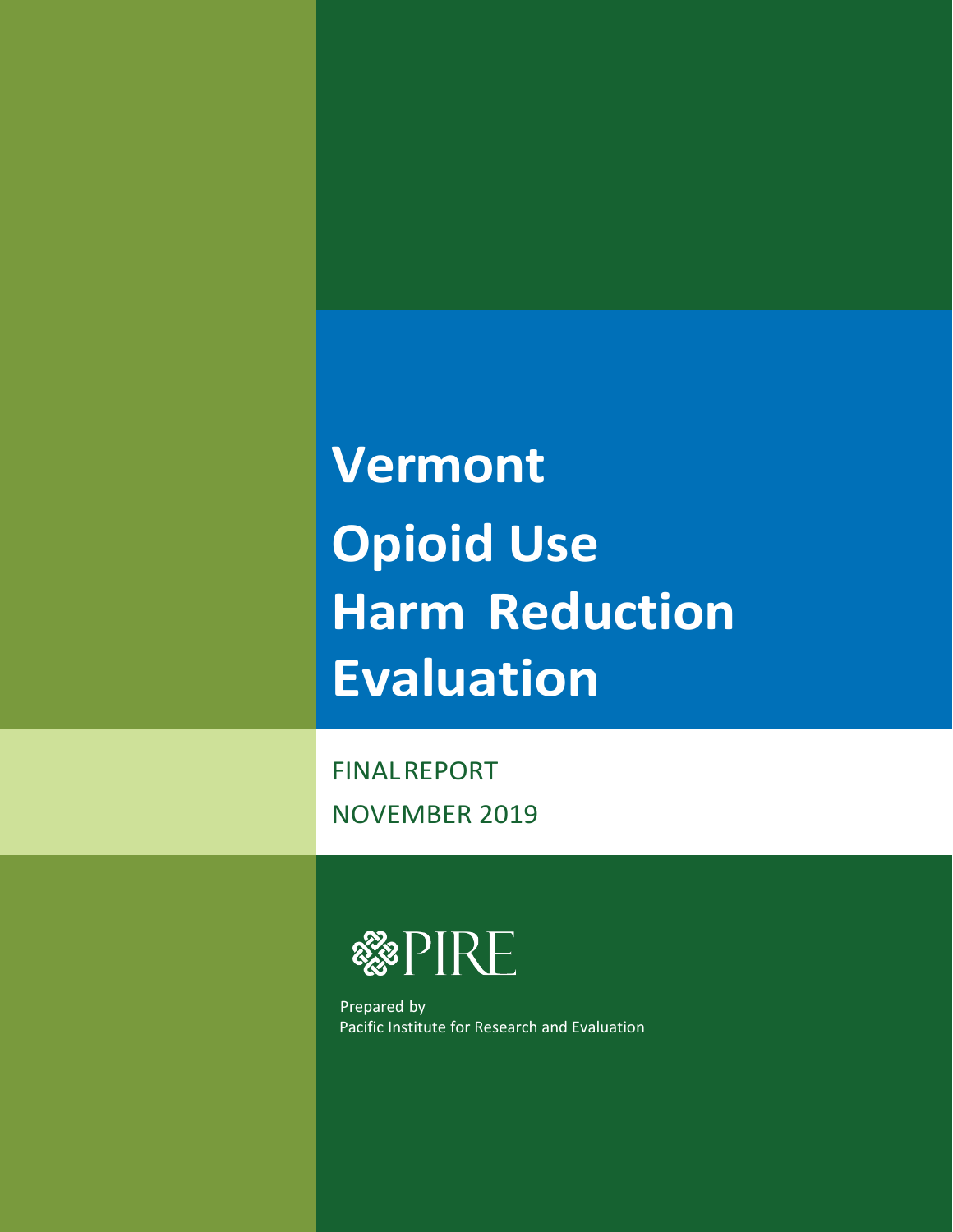This report was prepared by the Pacific Institute for Research and Evaluation (PIRE) for the Vermont Department of Health, Division of Alcohol and Drug Abuse Programs (ADAP). Authors are Jessica Edwards and Vanessa Berman. Other team members reviewed the report and provided valuable suggestions, as well as contributed to the evaluation's overall development and implementation, including project consultant Abby Rudolph and PIRE colleagues Amy Livingston and Bob Flewelling.

We thank all of the participants for their time and insightful contributions. We also thank the organizations that provided space for interviews and shared information about the project during the data collection phase and the additional stakeholders who helped inform the design of the evaluation.

We appreciate the insights and guidance of Nicole Rau Mitiguy, the ADAP Program Manager for this project, and the valuable contributions of other VDH colleagues to the evaluation and this report.

We also acknowledge the funding source for PIRE's evaluation contract, which was the *Prescription Drug Overdose Prevention for States* grant awarded to the Vermont Department of Health by the U.S. Centers for Disease Control and Prevention (CDC).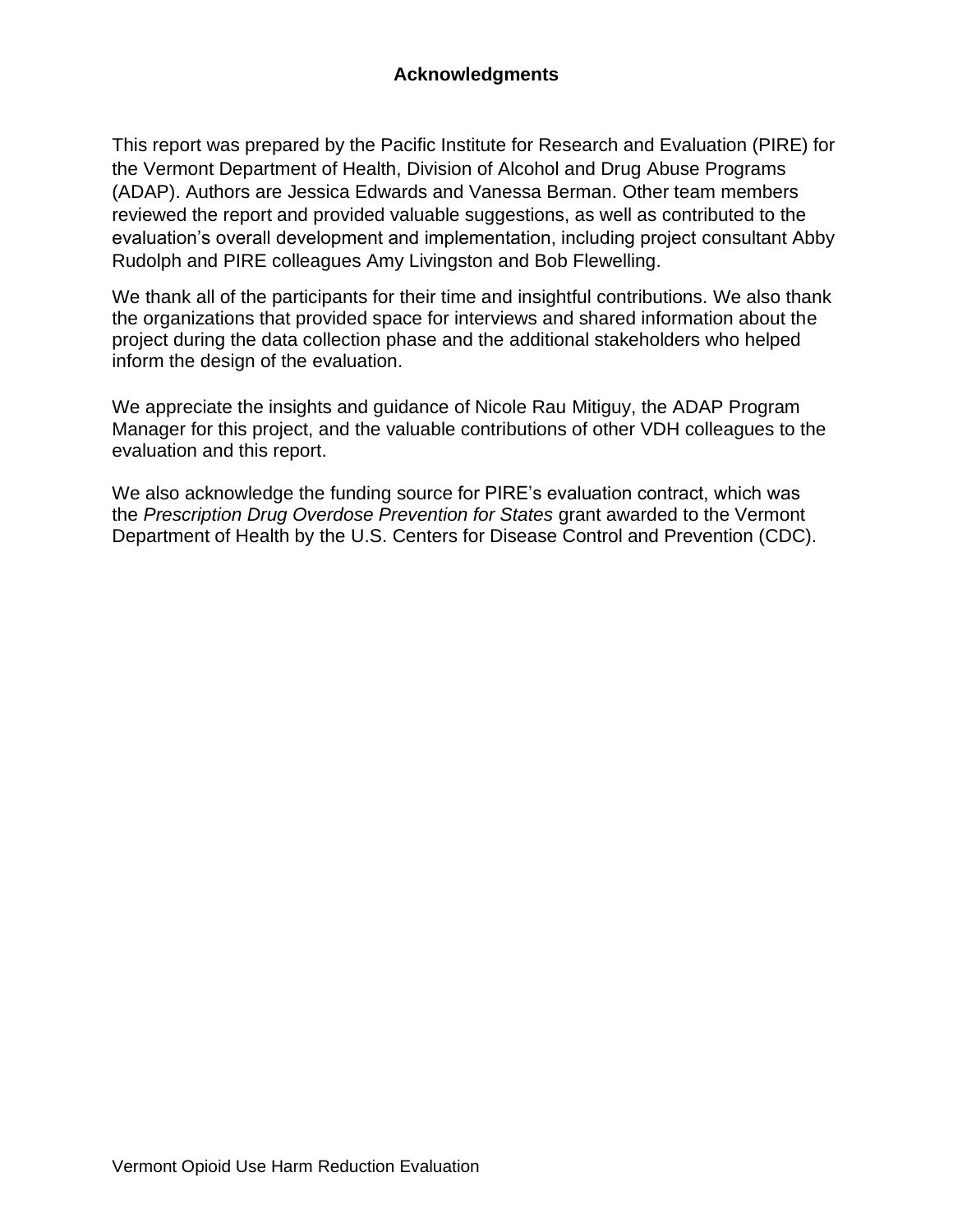## <span id="page-2-0"></span>**TABLE OF CONTENTS**

| 3e. Infectious Disease Acquisition and Transmission Prevention Strategies 22        |  |
|-------------------------------------------------------------------------------------|--|
|                                                                                     |  |
|                                                                                     |  |
|                                                                                     |  |
| 3i. Housing Instability as an Additional Barrier to Harm Reduction Services and     |  |
| 3j. Participants' Experiences with Overdose and Accessing and Using Naloxone  41    |  |
|                                                                                     |  |
|                                                                                     |  |
| 3m. Harm Reduction Messaging: Participants' Suggestions for Content of Messages     |  |
|                                                                                     |  |
| 4a. Increase awareness and utilization of SSPs and expand availability of safer     |  |
|                                                                                     |  |
| 4c. Improve access to residential programming, including detox programs59           |  |
| 4d. Promote use of naloxone among individuals who are at risk and among the broader |  |
| 4e. Tend to the basic human needs of individuals, including housing, education,     |  |
| 4f. Consider the evaluation's implications and recommendations for messaging and    |  |
|                                                                                     |  |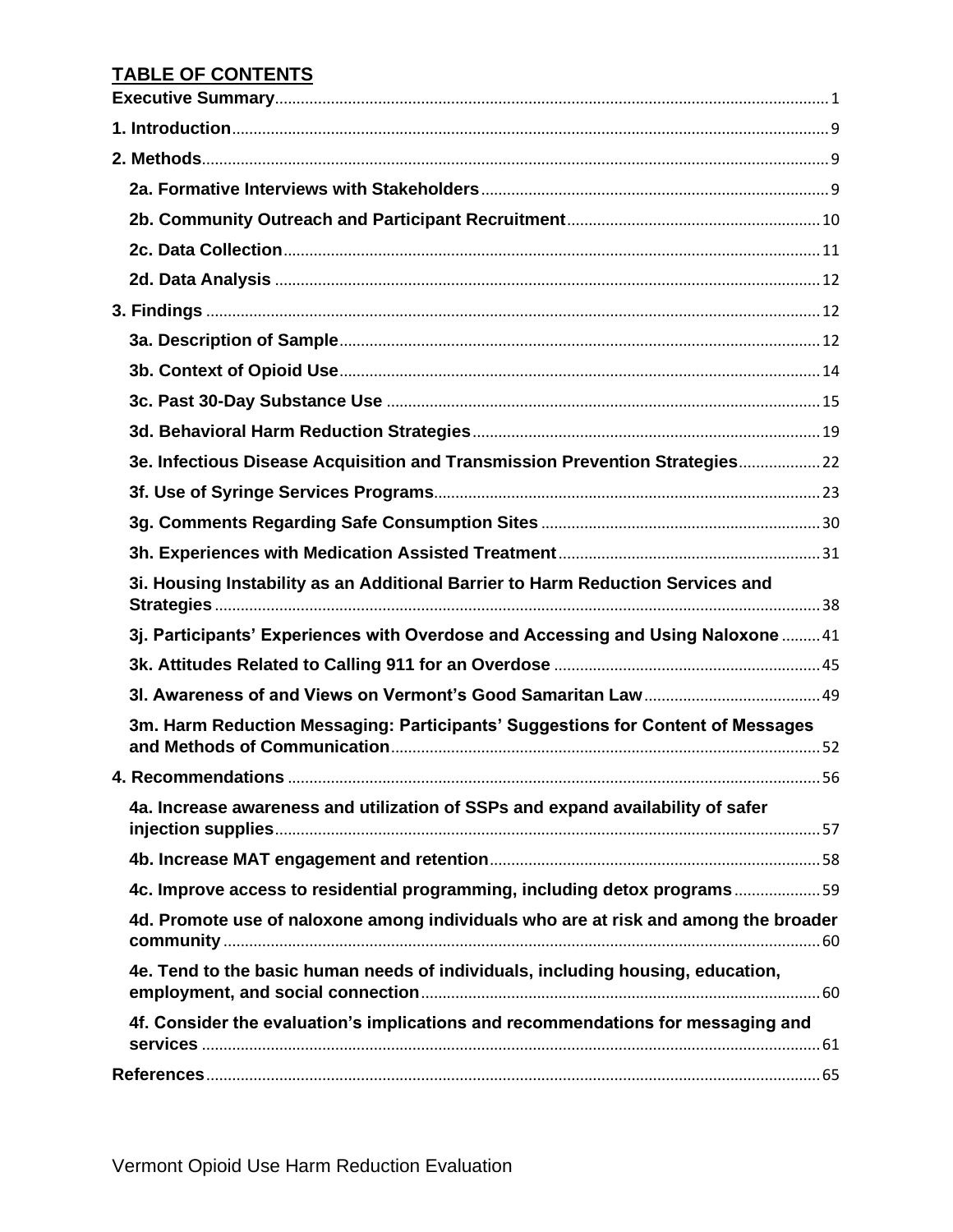## **Executive Summary**

The State of Vermont, Department of Health (VDH), Division of Alcohol and Drug Abuse Programs (ADAP) contracted the Pacific Institute for Research and Evaluation (PIRE) to conduct the Vermont Opioid Use Harm Reduction Evaluation, from June 1, 2018 to November 30, 2019. The evaluation was part of Vermont's *Prescription Drug Overdose Prevention for States* grant from the U.S. Centers for Disease Control and Prevention (CDC). This report summarizes the evaluation's findings and addresses the three project aims outlined below.

The primary objective of the evaluation was to conduct interviews with persons who misuse opioids and live in or access Syringe Services Program (SSP) services in three target counties (Franklin, Rutland, and Windham) in Vermont, to address the following project aims:

- 1: Assess current harm reduction services and strategies that are being used to lower the risk of opioid overdose and infectious disease transmission;
- 2: Assess gaps in knowledge and use of services and behavioral strategies that can lower the risk of opioid overdose and infectious disease transmission; and
- 3: Identify content and formats for effectively communicating health messages from the Department of Health and other agencies to populations at risk for opioid-related overdose and infectious disease transmission.

The distribution of the evaluation's 80 participants was generally equal across the target counties: Franklin (N=26), Rutland (N=27), and Windham (N=27). The sample included 69 individuals who reported using opioids in the past 30 days and 11 who reported using opioids previously but not in the past 30 days. The sample's composition reflected the evaluation's effort to elicit diverse perspectives on opioid-related risks, including recent experiences related to abstinence from opioid misuse and initial stages of being in recovery.

The report is organized into the following major sections: Introduction; Methods; Findings; and Recommendations.

## **Methods**

#### **Formative Interviews with Stakeholders**

To prepare for the participant interviews, PIRE conducted 14 formative qualitative interviews with stakeholders (i.e., stakeholder interviews) between August and October 2018. The interviews were with individuals (e.g., state and community agency staff) whose work equips them with key knowledge and perspectives on opioid-related overdose and infectious disease transmission, harm reduction strategies, and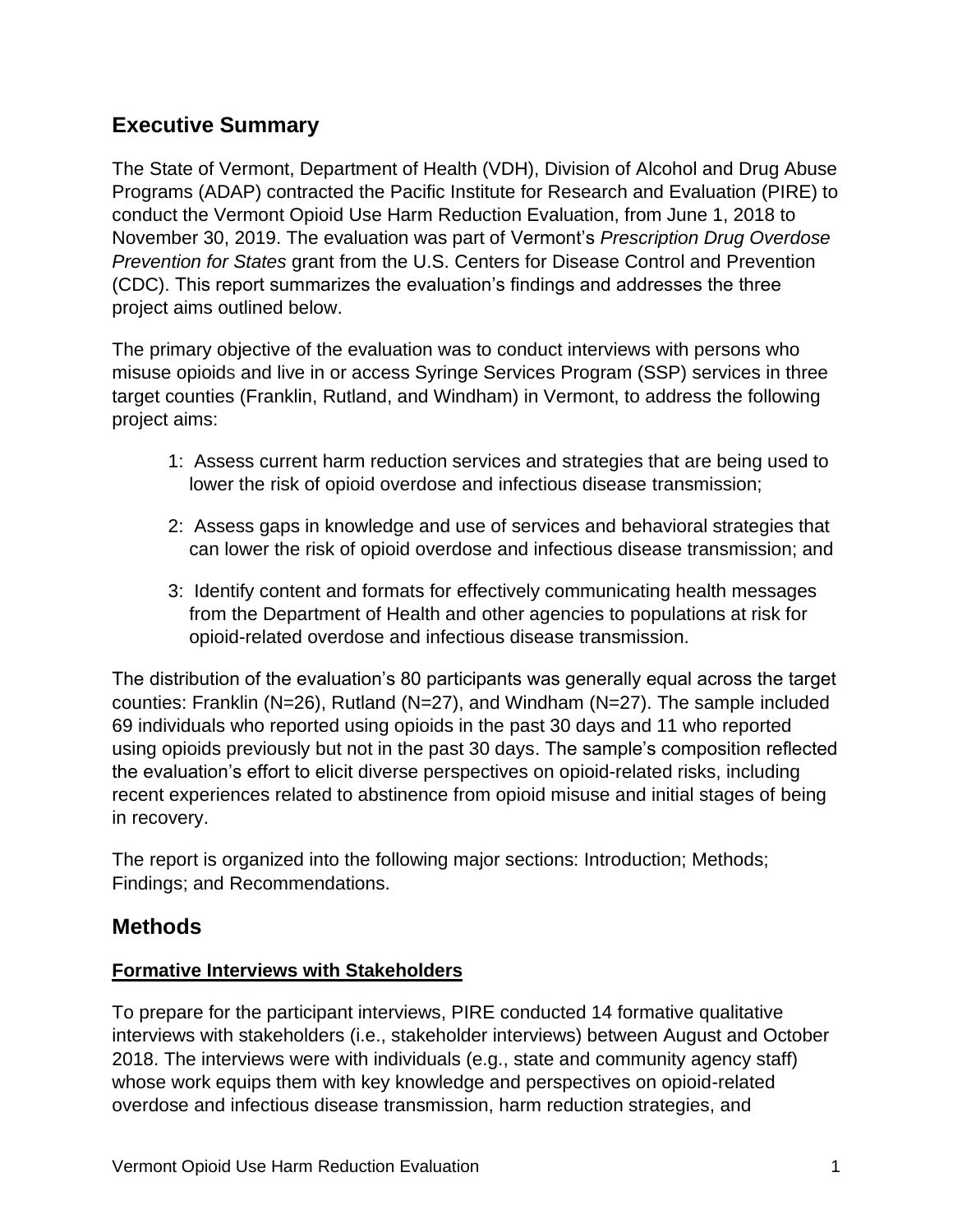substance use disorder treatment. This stakeholder input was used to inform the development of the participant interview questions and participant recruitment strategies.

#### **Community Outreach and Participant Recruitment**

Additional community outreach was an important next step in the project's participant recruitment efforts. PIRE's interviewer was invited to attend community meetings in each of the three target counties to share information about the project and gather ideas for recruitment specific to each county. Using suggestions obtained from these community meetings and from stakeholder interviews, PIRE contacted locations in each county that could be potential sites for recruitment efforts for the participant interviews (e.g., libraries, substance use disorder treatment centers, community lunches, drop-in centers, homeless services providers, Community Action and recovery centers), in addition to Syringe Services Programs. Flyers and small handout cards were displayed, and contained general information about the project, including eligibility criteria and incentive information. Those interested were directed to call or text the interviewer at a local phone number to learn more about the project and to be screened for eligibility.

Participant eligibility criteria included being age 18 or older, living in or receiving SSP services in one of the three target counties, and having used illicit opioids (heroin or intentional use of fentanyl) or misused prescribed opioids (including buprenorphine and methadone) within the past 30 days. Use within the past 30 days, often a standard measure of current substance use, was used as an indicator of current or recent opioid use. In order to gain diverse perspectives on opioid-related risks, and recovery, the project sought to include up to 12 additional participants who had used opioids previously but not within 30 days prior to the interview.

#### **Data Collection**

Each participant's data collection session involved a questionnaire and an in-depth interview. The interview guide included a range of topics corresponding to the evaluation's aims. The questionnaire focused on collecting complementary quantitative data, including demographics, use of SSP and other services, and drug use and overdose experiences. On average, the data collection sessions took 1 to 1.5 hours to complete.

Data collection occurred in a private space at various locations, including SSPs, substance use disorder treatment centers, recovery centers, local libraries, or other settings of participants' choice. At the end of the session, participants received \$30 cash for their time and participation and were offered naloxone and information about various community resources. These evaluation activities, as well as the formative interviews conducted with stakeholders, were reviewed by the Vermont Agency of Human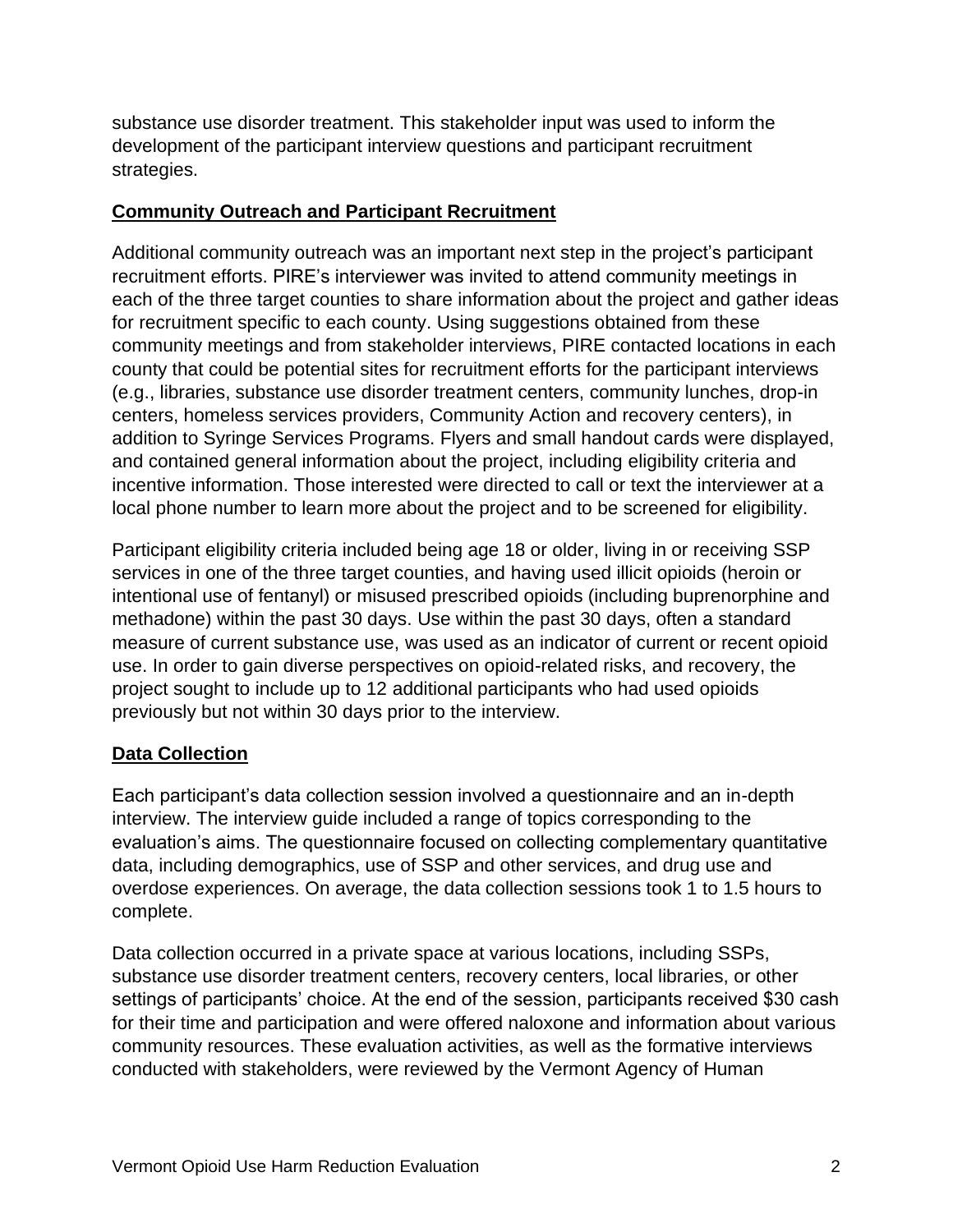Services' Institutional Review Board (IRB) and determined not to meet the definition of human subjects research.

## **Data Analysis**

Interviews were transcribed and subsequently analyzed using the qualitative software package Dedoose. Themes were identified within and across interviews by creating codes corresponding to specific substantive topics in the data. Coded data were reviewed to identify quotes that illustrate the themes. One evaluation team member had primary responsibility for coding the interviews. This team member and the interviewer reviewed the codes and themes together on an ongoing basis to ensure that they were reflective of the data and consistent with the information expressed during the interviews. Quantitative data were analyzed using SPSS. The quantitative results presented in this report focus on the questionnaire data for the 69 participants in the sample who reported using opioids in the past 30 days (i.e., these main quantitative analyses excluded participants identified as those who had formerly used opioids) since understanding current overdose risks and harm reduction practices was the main goal of the evaluation and many of the questions in the questionnaire applied to current opioid use. The qualitative findings draw on the full sample of 80 participants. Although some interview questions were applicable, or tailored, to participants based on their current opioid use status, all participants could provide insights on many of the issues addressed in the interview regardless of their current opioid use status. Therefore, we sought to maximize the insights, experiences, and perspectives available to inform the evaluation by including all participants' data.

# **Findings**

## **Description of Sample**

For the quantitative data presented in the report, the sample (N=69) consists mainly of individuals in the 25-54 age range, with 25-34-year-olds constituting 37.7%. An additional half of participants were in the 34-44 and 45-54 age groups, in equal proportions. Over half (56.5%) of participants identified as male and 42.0% as female. Most (91.3%) participants identified as White, followed by 10.1% of the sample identifying as Native American/American Indian. Forty-six percent of participants reported their highest level of education as being a high school graduate or having received their GED, with an additional 27.5% reporting at least some college education. Thirty-seven percent of participants reported that they were currently working full or part time, including self-employment, while 27.5% of participants were not employed and were looking for work. One-fifth of the sample reported currently receiving Social Security/Social Security Disability Insurance benefits and an additional 21.7% was applying or waiting on a decision on their application for these benefits. Notably, 38.2% of the sample reported that they were currently homeless, meaning they slept outside or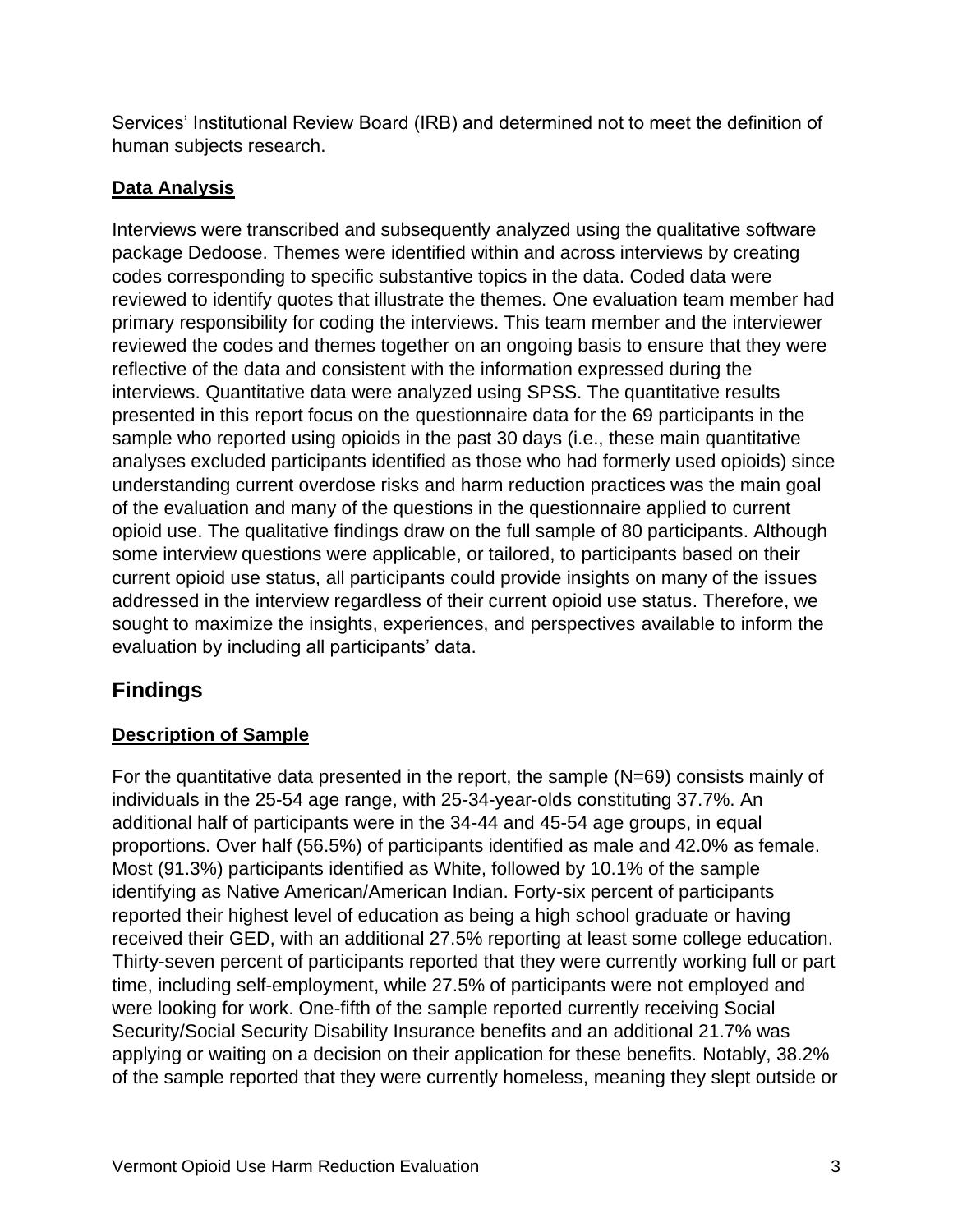in a shelter, with an additional 22.1% responding that that were "staying at someone else's place."

## **Context of Opioid Use**

Most commonly, participants explained that their opioid use initiation arose from an injury, disease, or medical procedure that led to an opioid being prescribed by a medical professional for pain. Examples included car crashes, work-related injuries, C-sections, cancer, wisdom teeth removal, and injuries sustained while serving in the military.

#### **Past 30-Day Substance Use**

Heroin was the most commonly used opioid among the sample. On the questionnaire, 69.6% of the participants reporting using it in the past 30 days. More than half of the sample (55.1%) reported using fentanyl (either intentional or unintentional) during this period. Following opioids, the most commonly used substances were marijuana (66.7%), crack (60.9%), and powder cocaine (49.3%).

#### **Knowledge of and Engagement in Harm Reduction Behaviors**

Overall, participants expressed a high level of knowledge and engagement in behaviors and services related to reducing the risk of opioid-related overdose and infectious disease transmission. This included a solid understanding of the importance of going slow to test a new batch of drugs, keeping naloxone on hand, and taking care not to use drugs alone as protective measures against fatal overdose. The majority of participants were also particularly insistent that they are always careful to use new injection supplies.

#### **Infectious Disease Acquisition and Transmission Prevention Strategies**

In response to the questionnaire, 77.4% of participants who had injected drugs in the past 90 days responded that, in that period, they had never used injection supplies that had already been used by someone else. Consistent with this, during the interviews, participants tended to be uniform and emphatic in describing the safety precautions they took with their injection practices. Among those participants who did use injection supplies after someone had already used them, they indicated the following reasons for doing so: not having access to clean supplies at the time; feeling that they knew the person they were sharing with and not being worried about disease transmission; or being too focused on getting high and, therefore, not prioritizing using new supplies.

#### **Syringe Services Program Utilization**

Use of harm reduction services was high as indicated by almost three-fourths of the sample reporting on the questionnaire that they have ever used an SSP, with nearly half of these individuals using an SSP at least once per month. However, awareness of the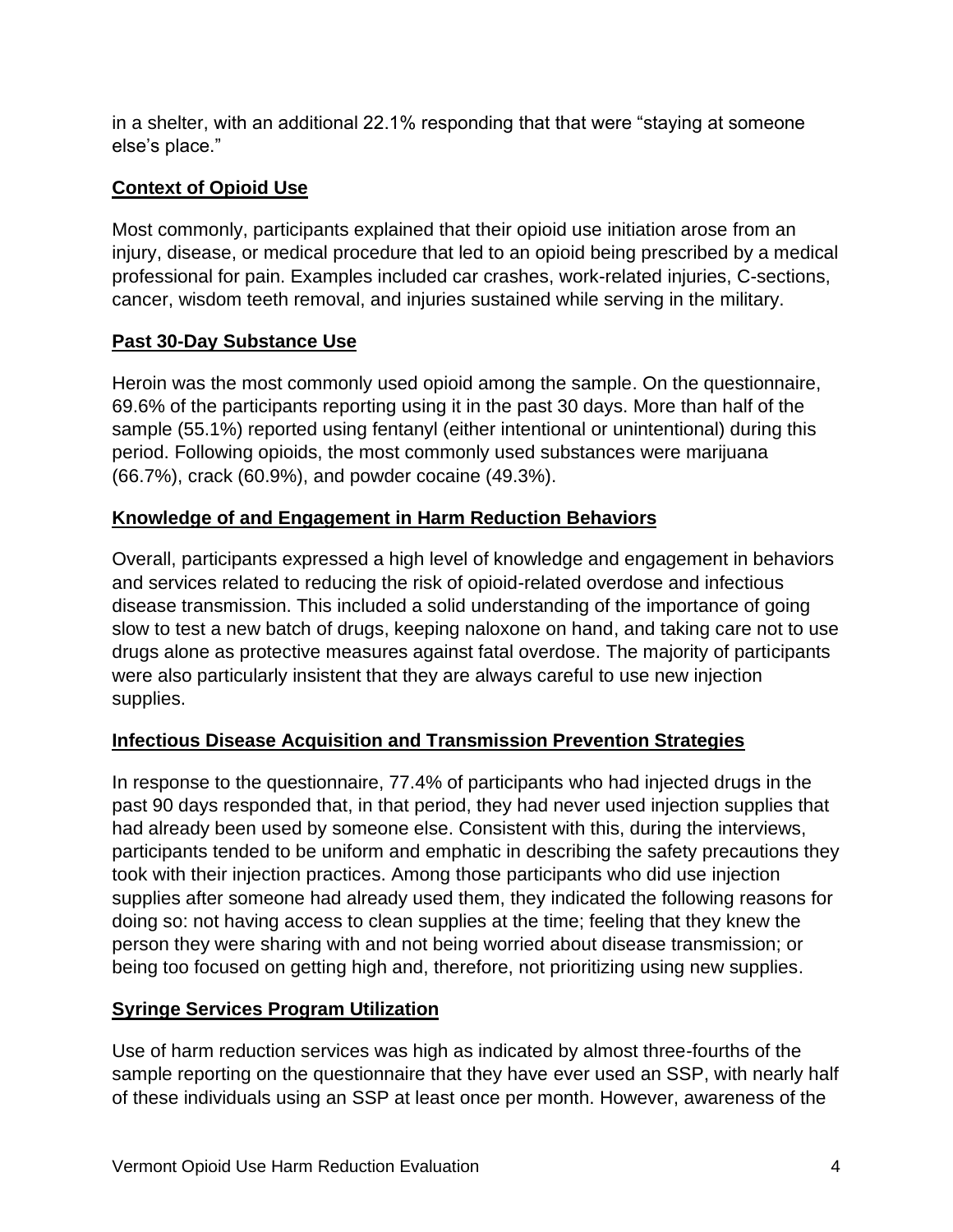SSP mobile van in Franklin County was essentially absent among participants, with only one individual indicating knowledge of the van.

Among the participants who reported on the questionnaire using the SSPs, they primarily did so for access to free safer injection supplies. In addition, two-thirds detailed picking up naloxone there, and more than half of participants reported going to SSPs for information and education and to get safer sex supplies. Many participants who used SSP services reported that they pick up supplies for their peers, either intentionally as part of a pre-existing plan, or they pass out the supplies they had picked up for themselves to their peers while they are using drugs together.

Participants discussed the barriers they face when trying to access SSPs. Limited hours and transportation challenges were the primary barriers mentioned by participants, in addition to embarrassment from being seen and general stigma associated with accessing harm reduction services associated with drug use.

#### **Comments Regarding Safe Consumption Sites**

Although safe consumption sites were not a topic included in the interview guide or mentioned by the interviewer, approximately 10 percent of participants brought them up as an important harm reduction strategy for both the individuals who are using, and also as a way to keep used injection supplies out of the community.

#### **Experiences with Medication Assisted Treatment**

On the questionnaire, nearly two-thirds of the participants reported currently receiving medication assisted treatment (MAT). During the interviews, most participants on MAT described it as having eliminated or significantly reduced their opioid use. Participants explained that being on MAT helps them both physically and mentally. This included addressing physical pain for some individuals and avoiding the sickness and worry that would arise from not having access to opioids.

Participants mentioned a few main challenges to engaging and staying in MAT. These included differing views among participants regarding what type of MAT policies are most beneficial (i.e., a harm reduction-oriented approach versus an approach with penalties for any illicit use or missed programming), daily attendance requirement for dosing, and transportation.

Participants frequently mentioned that they continued to use opioids while on MAT and noted a few reasons for doing so. Some believed their dose was not adequate to keep them from getting sick. Some described missing doses due to transportation or other barriers, which resulted in them using illicitly to keep from going into withdrawal.

Meeting individuals' MAT needs sometimes aligned with whether the program was a hub versus a spoke. Some participants who were in a hub felt like they needed strict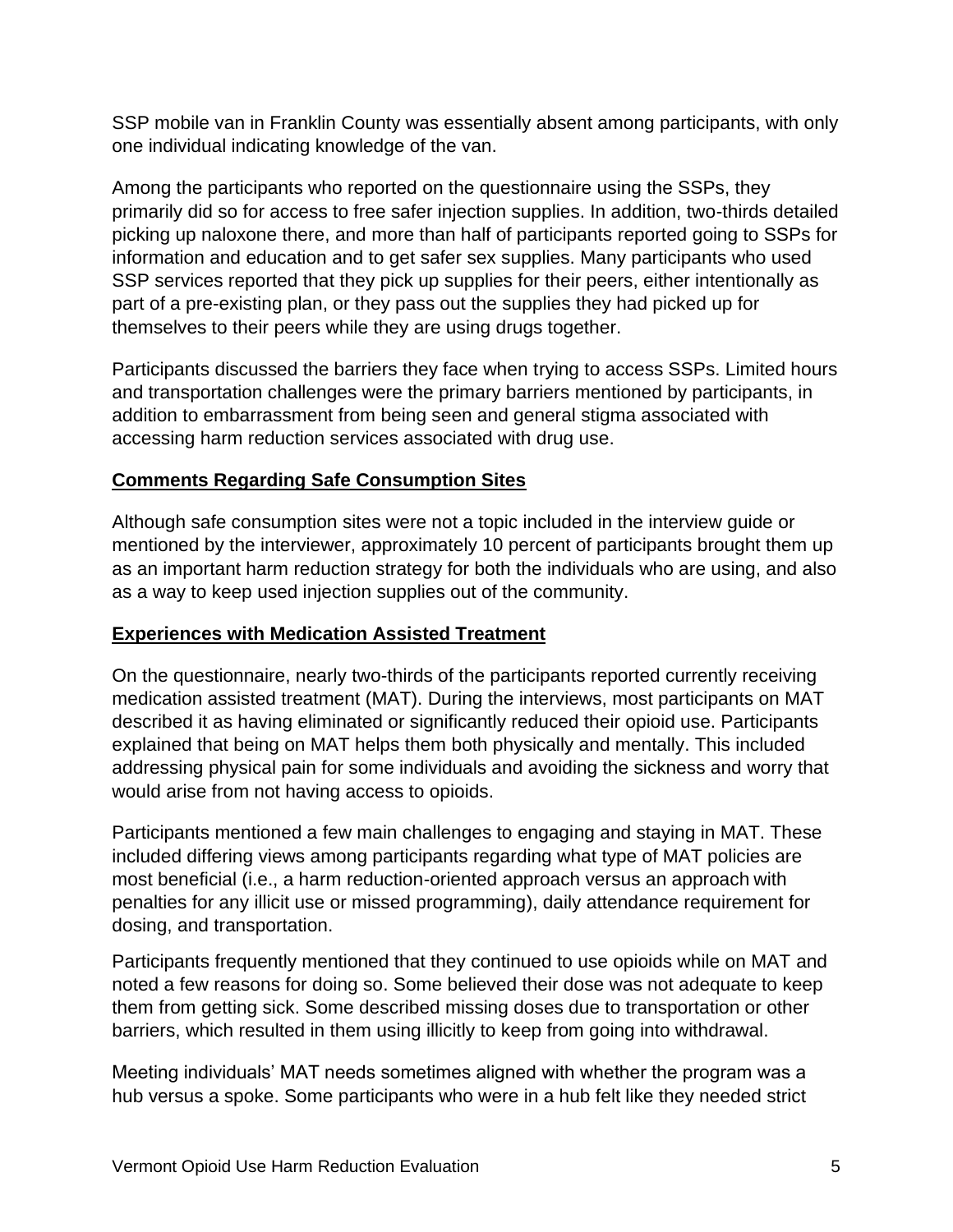oversight and daily dosing, while others preferred to be in a spoke, particularly due to not having to attend as frequently. Participants mentioned lack of transportation and employment as the main reasons for preferring a spoke to a hub. Participants who received their MAT from a hub and were required to attend daily for dosing reported that accessing the clinic each day was a hardship, especially if they needed to rely on other people to drive them. These transportation challenges often resulted in illicit use, which would further delay their ability to receive take-home doses in the future. Transportation was also frequently mentioned as a challenge for accessing treatment services by individuals who live in rural areas and are not able to access the bus.

#### **Housing Instability as a Barrier to Harm Reduction Services and Strategies**

Participants conveyed how homelessness and unstable housing contribute to riskier behaviors and loss of hope for recovery. They described not being able to focus on themselves, what they enjoy, their family, or their recovery when they do not have safe spaces to live. They described needing the stability of a home and the hope for a better future before they are able to focus on stopping or reducing their drug use. Problems such as affordability, quality, and accessibility for individuals who are currently using drugs or had poor rental history due to previous drug use were mentioned as the main barriers to housing.

#### **Experiences with Overdose and Accessing and Using Naloxone**

Half of the participants reported on the questionnaire that they had overdosed one or more times in their lifetime. Among those who had ever overdosed, more than 40% had overdosed within the past 12 months. The vast majority (84.1%) of participants had ever witnessed an overdose. In addition, over half of the sample responded either "likely" or "very likely" to describe their perceived risk of dying from an overdose.

Participants described naloxone as being readily available and accessible. Almost three-fourths of participants reported keeping naloxone on hand at least sometimes, while less than one-third reported doing so always. Further, more than one-fourth of participants responded that they never keep naloxone on hand.

Many participants described reluctance around using naloxone, with it often being used as a last resort because it causes instant withdrawal and destroys a person's high.

#### **Attitudes Related to Calling 911 for an Overdose**

Participants described a range of responses that can occur in the event of an overdose, sometimes with multiple actions being taken before resorting to calling 911 and involving authorities. Participants described attempting to wake the person who has overdosed by putting cold water on them, slapping or otherwise trying to rouse them, and/or administering naloxone. Participants were aware there is a desire among some to avoid a naloxone reversal if possible, and some participants also described that a peer administering naloxone is preferable to calling 911.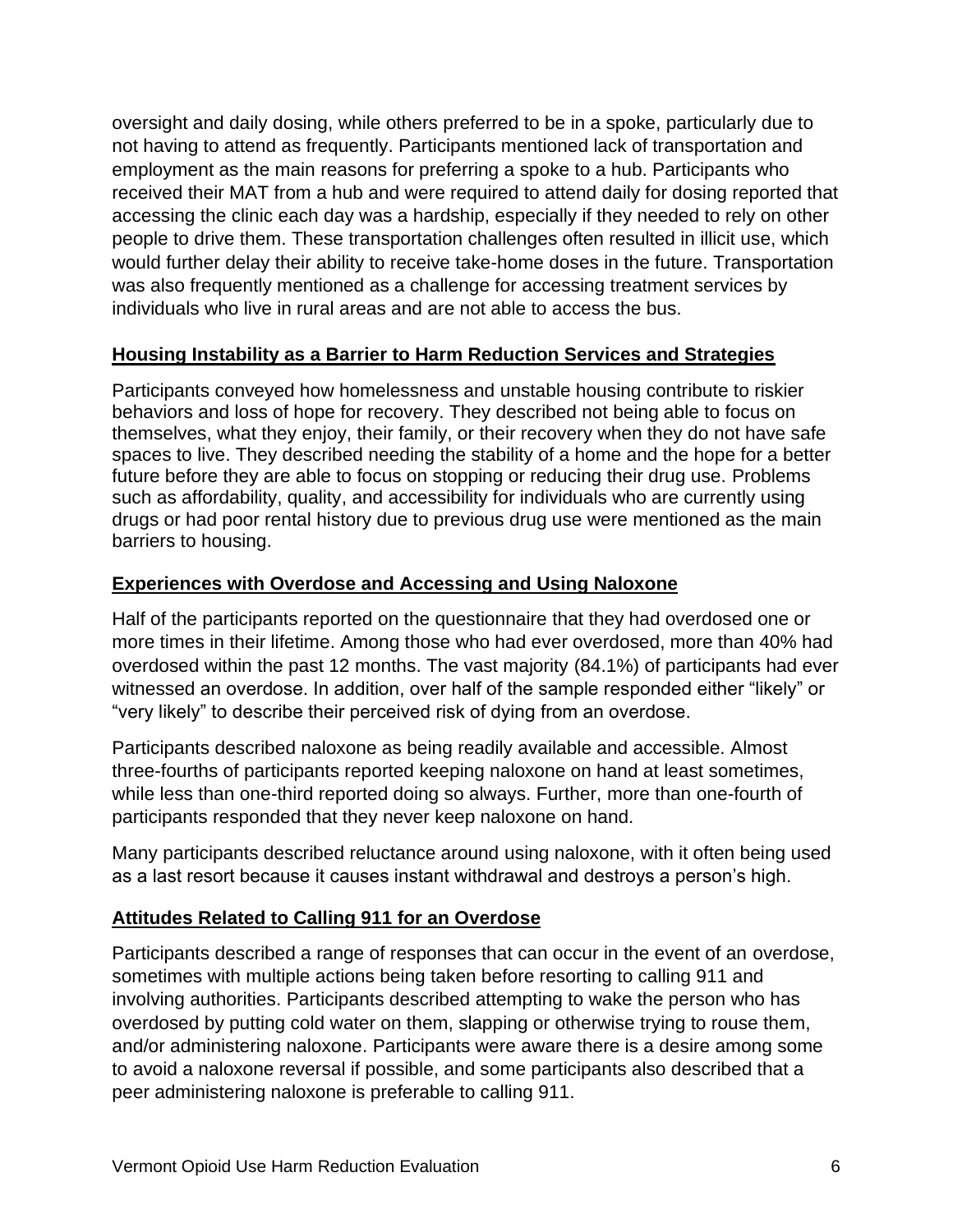#### **Awareness of and Views on Vermont's Good Samaritan Law**

Prominent among the sample was a lack of awareness of Vermont's Good Samaritan Law and often a vague awareness of the law among those who had heard about it. Further, participants commonly expressed the belief that there is a general lack of awareness of the law's existence among their peers. Some felt that knowing about the law would increase one's willingness to call 911 in the event of an overdose, while others felt mistrust about the law and were still concerned about potential consequences if 911 were called.

#### **Harm Reduction Messaging: Participants' Suggestions for Content of Messages and Methods of Communication**

Participants provided suggestions for content for health messages for individuals at risk for opioid overdose and what they thought would be effective approaches for communicating those messages. Participants indicated the importance of disseminating information on the location and hours of SSPs, in addition to the types of services offered there and that all services are anonymous and free. Participants also felt it was important to share the rationale behind these programs (disease and overdose prevention and treatment connection) in order to build community support and reduce stigma. Other recommended content included overdose risk and prevention; the protections offered by the Good Samaritan Law; behavior changes that could reduce overdose risk; unintentional consequences of drug use, including trauma to family or friends who witness an overdose or lose a loved one to overdose; and general information on available resources accessible in the community.

Word of mouth among peers or by health and human service professionals was the most common suggestion for effectively communicating these messages. Participants suggested that these encounters take place at locations frequented by individuals at risk for overdose, such as SSPs, substance use disorder treatment centers, and locations where people receive economic and health services.

## **Recommendations**

Based on participants' direct suggestions and other findings from the evaluation, the following recommendations are offered. We have intentionally not attempted to prioritize or rate these recommendations. Such considerations will need to be part of a broader discussion among policy makers, program staff, and stakeholders – one for which we expect these findings can make a useful contribution.

- Increase awareness and utilization of harm reduction programming, including:
	- Increase awareness of SSPs
	- Expand the hours of operation at SSPs
	- Address stigma in order to increase SSP utilization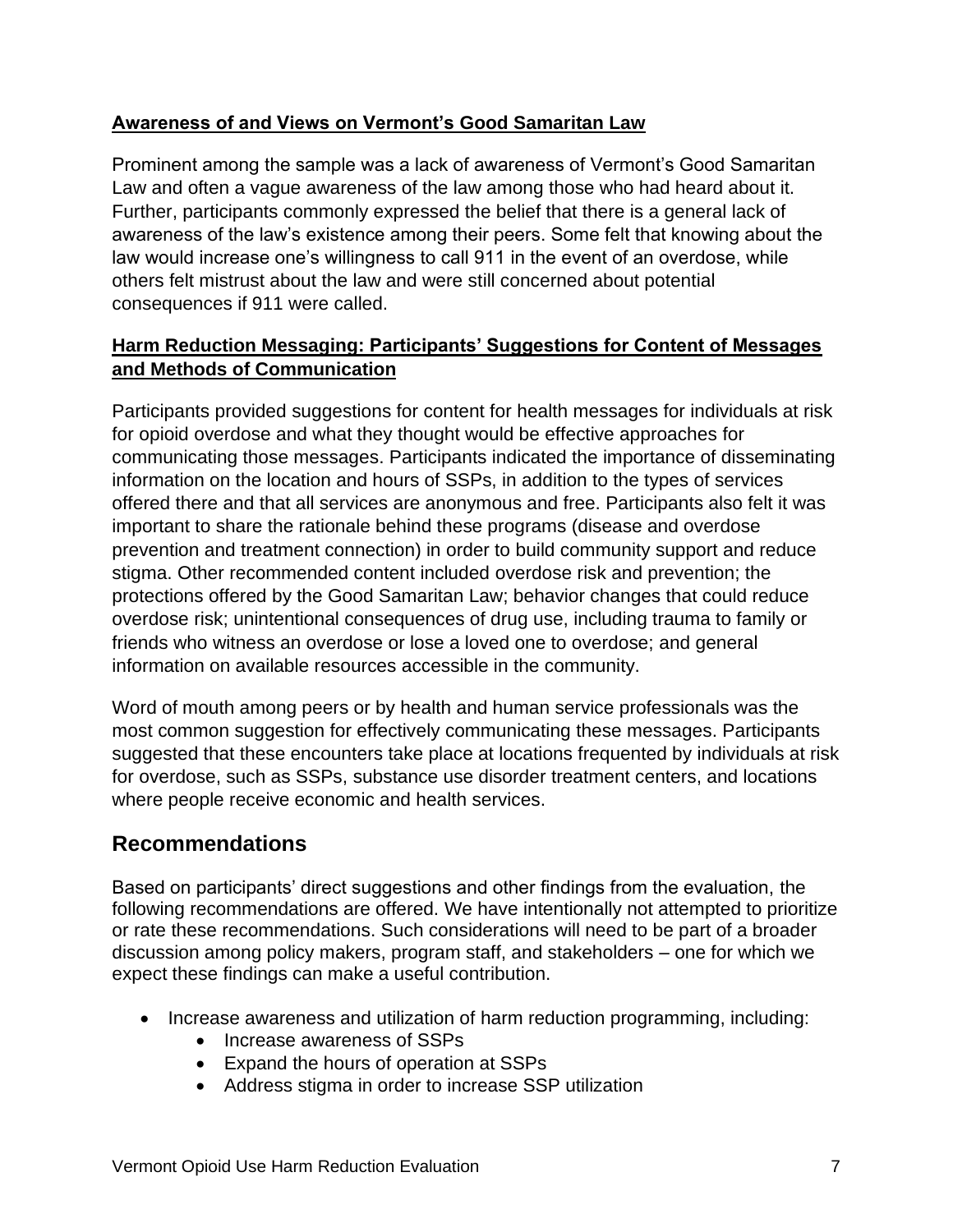- Expand services at pharmacies (e.g., sell syringes, offer naloxone without a prescription)
- Integrate harm reduction services such as syringe distribution into other programming (e.g., MAT providers and recovery centers)
- Increase MAT engagement and retention, including:
	- Expand dosing hours at hub programs
	- Increase spoke providers, or increase awareness of providers, especially in rural areas
	- Increase awareness of shortened wait times for MAT to correct misconceptions
	- Provide child care during dosing hours and meetings with clinicians
	- Integrate other harm reduction services, such as safer injection supplies and naloxone, into the existing MAT structure
	- Review polices surrounding marijuana use
- Improve access to residential programming, including detox programs, such as faster access to treatment and longer treatment stays, if needed
- Promote use of naloxone among individuals who are at risk and among the broader community
- Tend to the basic human needs of individuals, including housing, education, employment, and social connection
- Increase awareness of and trust in the Good Samaritan Law
- Consider the evaluation's implications and recommendations for messaging and services, including:
	- Address conflicting feelings about harm reduction strategies
	- Attend to stigma when raising awareness of harm reduction services
	- Leverage and build on individuals' commitment to act in an overdose situation
	- Address resistance to naloxone administration
	- Support being prepared and managing panic during overdoses
	- Address trauma of witnessing overdoses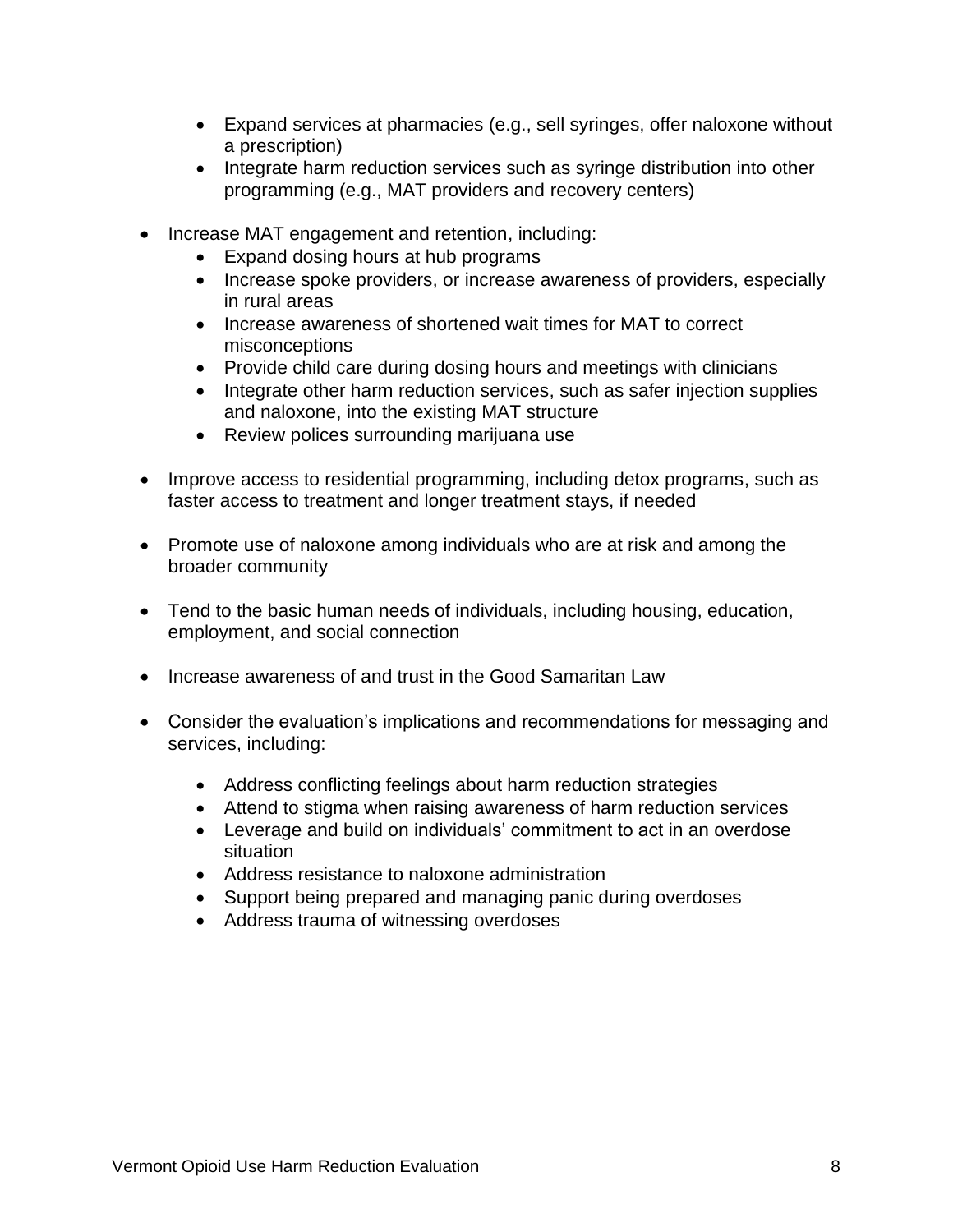## <span id="page-11-0"></span>**1. Introduction**

The State of Vermont, Department of Health (VDH), Division of Alcohol and Drug Abuse Programs (ADAP) contracted the Pacific Institute for Research and Evaluation (PIRE) to conduct the Vermont Opioid Use Harm Reduction Evaluation, from June 1, 2018 to November 30, 2019. The evaluation was part of Vermont's *Prescription Drug Overdose Prevention for States* grant from the U.S. Centers for Disease Control and Prevention (CDC). This report summarizes the evaluation's findings and addresses the three project aims outlined below.

The primary objective of the evaluation was to conduct interviews with persons who misuse opioids and live in or access Syringe Services Program (SSP) services in three target counties (Franklin, Rutland, and Windham) in Vermont, to address the following project aims:

- 1: Assess current harm reduction services and strategies that are being used to lower the risk of opioid overdose and infectious disease transmission;
- 2: Assess gaps in knowledge and use of services and behavioral strategies that can lower the risk of opioid overdose and infectious disease transmission; and
- 3: Identify content and formats for effectively communicating health messages from the Department of Health and other agencies to populations at risk for opioid-related overdose and infectious disease transmission.

The distribution of the evaluation's 80 participants was generally equal across the target counties: Franklin (N=26), Rutland (N=27), and Windham (N=27). The sample included 69 individuals who reported using opioids in the past 30 days and 11 who reported using opioids previously but not in the past 30 days. The sample's composition reflected the evaluation's effort to elicit diverse perspectives on opioid-related risks, including recent experiences related to abstinence from opioid misuse and initial stages of being in recovery.

The report is organized into the following major sections: Introduction; Methods; Findings; and Recommendations.

## <span id="page-11-1"></span>**2. Methods**

#### <span id="page-11-2"></span>**2a. Formative Interviews with Stakeholders**

To prepare for the participant interviews, PIRE conducted 14 formative qualitative interviews with stakeholders (i.e., stakeholder interviews) between August and October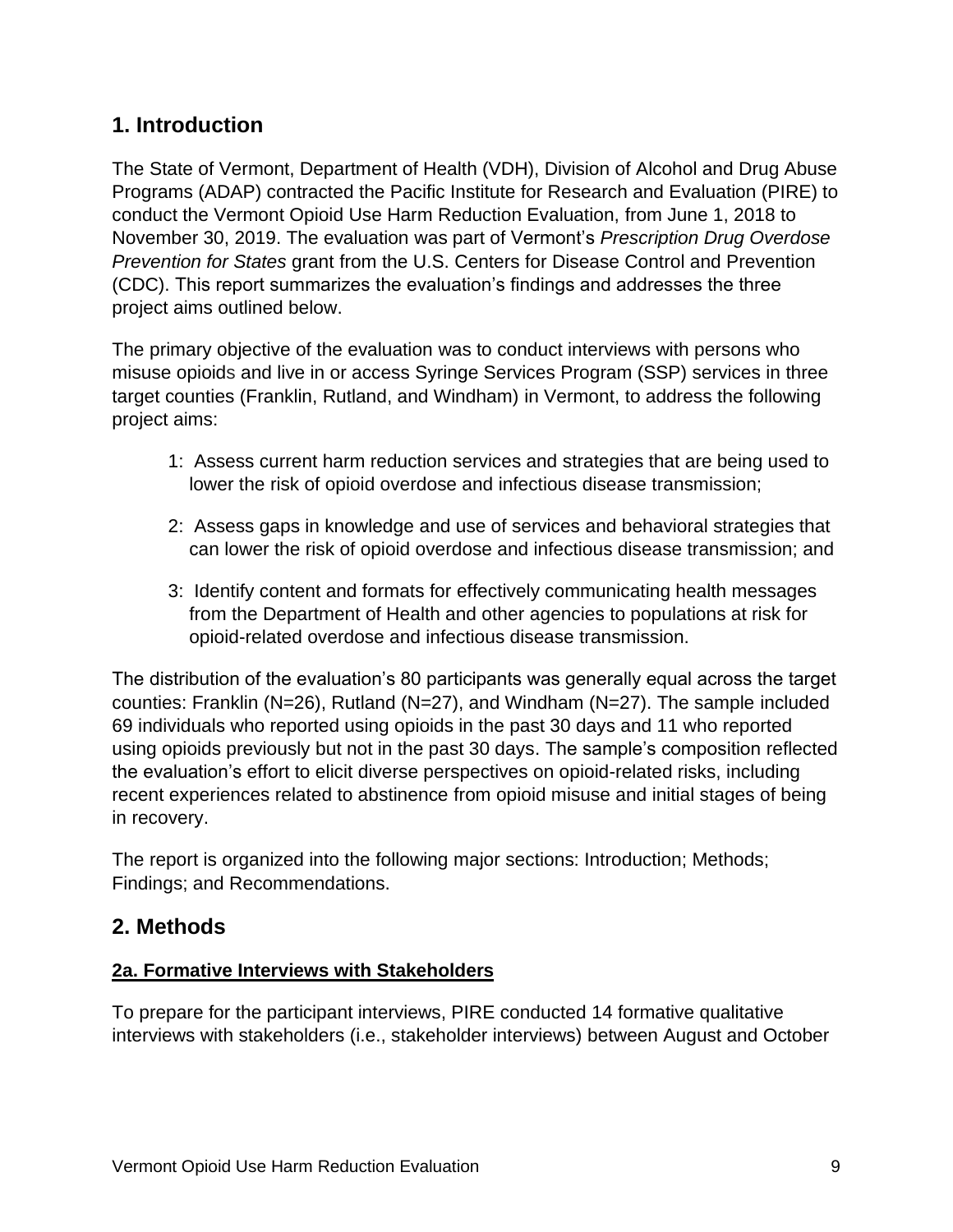2018. <sup>1</sup> The interviews were with individuals (e.g., state and community agency staff) whose work equips them with key knowledge and perspectives on opioid-related overdose and infectious disease transmission, harm reduction strategies, and substance use disorder treatment. Some of the stakeholders interviewed were, by design, individuals who formerly misused opioids themselves. This stakeholder input was used to inform the development of the participant interview questions and participant recruitment strategies.

#### <span id="page-12-0"></span>**2b. Community Outreach and Participant Recruitment**

Additional community outreach was an important next step in the project's participant recruitment efforts. Through collaborations with the local Substance Abuse Prevention Consultants in each of the three target counties, PIRE's interviewer was invited to attend community meetings, such as the Project VISION meeting and the Rutland Community Collaborative meeting in Rutland County; the Community Partnership meeting and MAT Neighborhood meeting in Franklin County; and the Consortium on Substance Use (COSU) meeting in Windham County. These meetings provided opportunities to share information about the project and gather ideas for recruitment specific to each county. Using suggestions obtained from these community meetings and from stakeholder interviews, PIRE contacted locations in each county that could be potential sites for recruitment efforts for the participant interviews (e.g., libraries, substance use disorder treatment centers, community lunches, drop-in centers, homeless services providers, Community Action and recovery centers), in addition to Syringe Services Programs. Flyers and small handout cards were displayed, and contained general information about the project, including eligibility criteria and incentive information. Those interested were directed to call or text the interviewer at a local phone number to learn more about the project and to be screened for eligibility.

Participant eligibility criteria included being age 18 or older, living in or receiving SSP services in one of the three target counties, and having used illicit opioids (heroin or intentional use of fentanyl) or misused prescribed opioids (including buprenorphine and methadone) within the past 30 days. Use within the past 30 days, often a standard measure of current substance use, was used as an indicator of current or recent opioid use. In order to gain diverse perspectives on opioid-related risks, and recovery, the project sought to include up to 12 additional participants from the three target counties who had used opioids previously but not within 30 days prior to the interview. Interview appointments were scheduled for times and locations convenient for the participant. The interviewer was also available for drop-in (non-scheduled) interviews at the SSPs, recovery centers, drop-in centers, and substance use disorder treatment centers at times coordinated in advance with the interview locations.

<sup>&</sup>lt;sup>1</sup> The stakeholder interviews were summarized in the following report available from the Vermont Department of Health Vermont: Opioid Use Harm Reduction Evaluation Stakeholder Interview Report, October 30, 2018.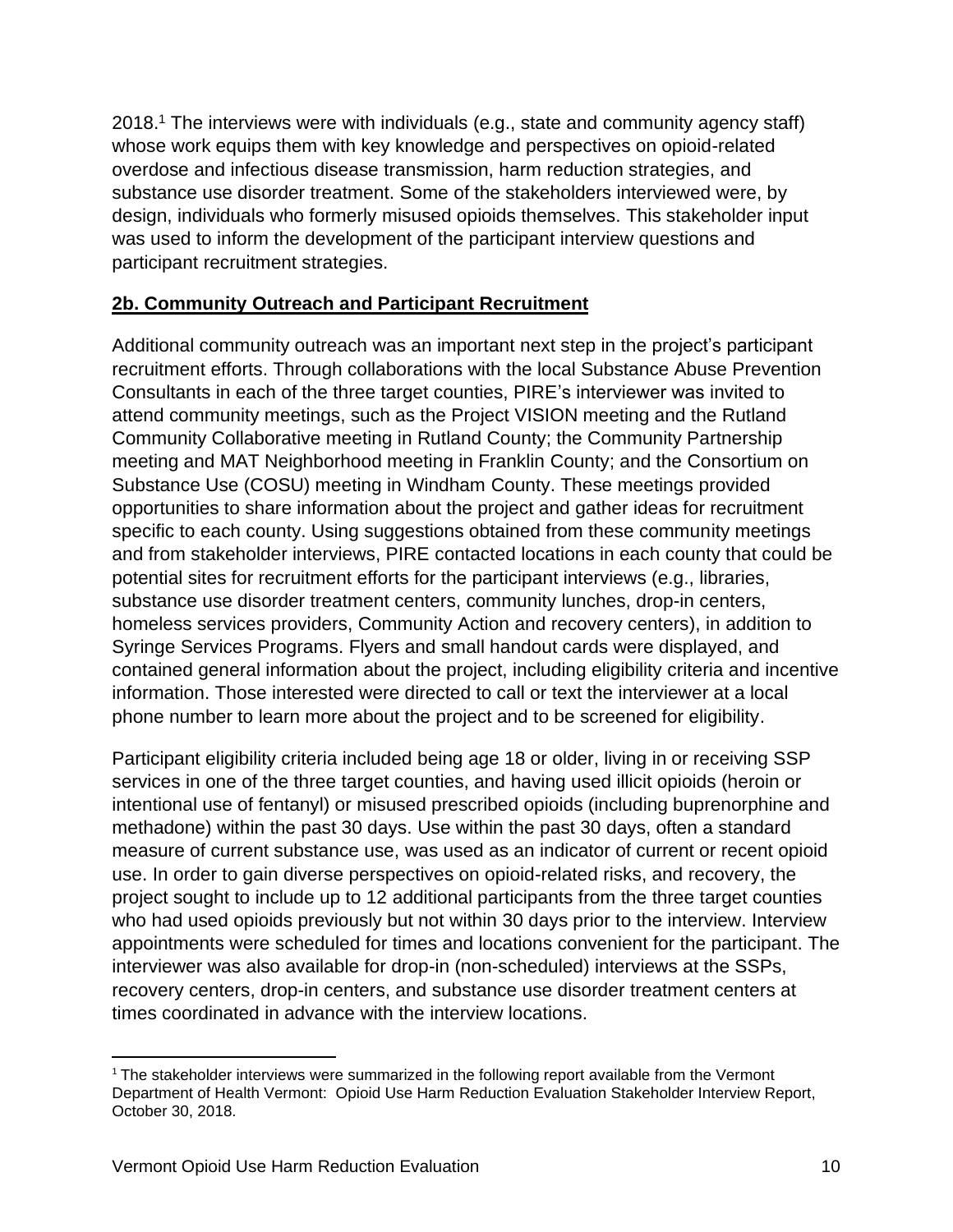#### <span id="page-13-0"></span>**2c. Data Collection**

Each participant's data collection session involved a quantitative questionnaire and an in-depth interview. Figure 1 displays the interview topics. The questionnaire focused on collecting complementary quantitative data, including demographics, use of SSP and other services, and drug use and overdose experiences. On average, the data collection sessions took 1 to 1.5 hours to complete. Prior to beginning each interview, the interviewer provided an overview of the project and explained the purpose of the interview and why we were interested in participants' input. The interviewer explained that the interview was voluntary, that neither individuals' names nor other identifying information would be connected with their individual responses in reports of

## **Figure 1.**

## *Participant Interview Topics*

- Drug use history and progression
- Services and supports needed by individuals who use opioids
- Experience with SSPs (including use of naloxone, fentanyl test strips), medication assisted treatment (MAT), and other services
- Hepatitis C and HIV knowledge and beliefs
- Behavioral harm reduction strategies
- Overdose experiences
- Access to naloxone
- Awareness of and views on Vermont's Good Samaritan Law
- **Parenting**
- Participants' suggestions for health messages

• Recent drug use trends in the community

marriadar respensee in repens or<br>the data. Participants were also informed that, with their permission, the interview would be audio-recorded for project purposes only. The interviewer used an iPad to administer the questionnaire to participants verbally and collect their responses electronically. Following the brief questionnaire, the rest of the session focused on the interview. The semi-structured design of the interview allowed the interviewer to discuss topics raised by participants, in addition to asking the predetermined questions in the interview guide.

Data collection occurred in a private space at various locations, including SSPs, substance use disorder treatment centers, recovery centers, local libraries, or other settings of participants' choice. At the end of the session, participants received \$30 cash for their time and participation and were offered naloxone and information about various community resources. These evaluation activities, as well as the formative interviews conducted with stakeholders, were reviewed by the Vermont Agency of Human Services' Institutional Review Board (IRB) and determined not to meet the definition of human subjects research.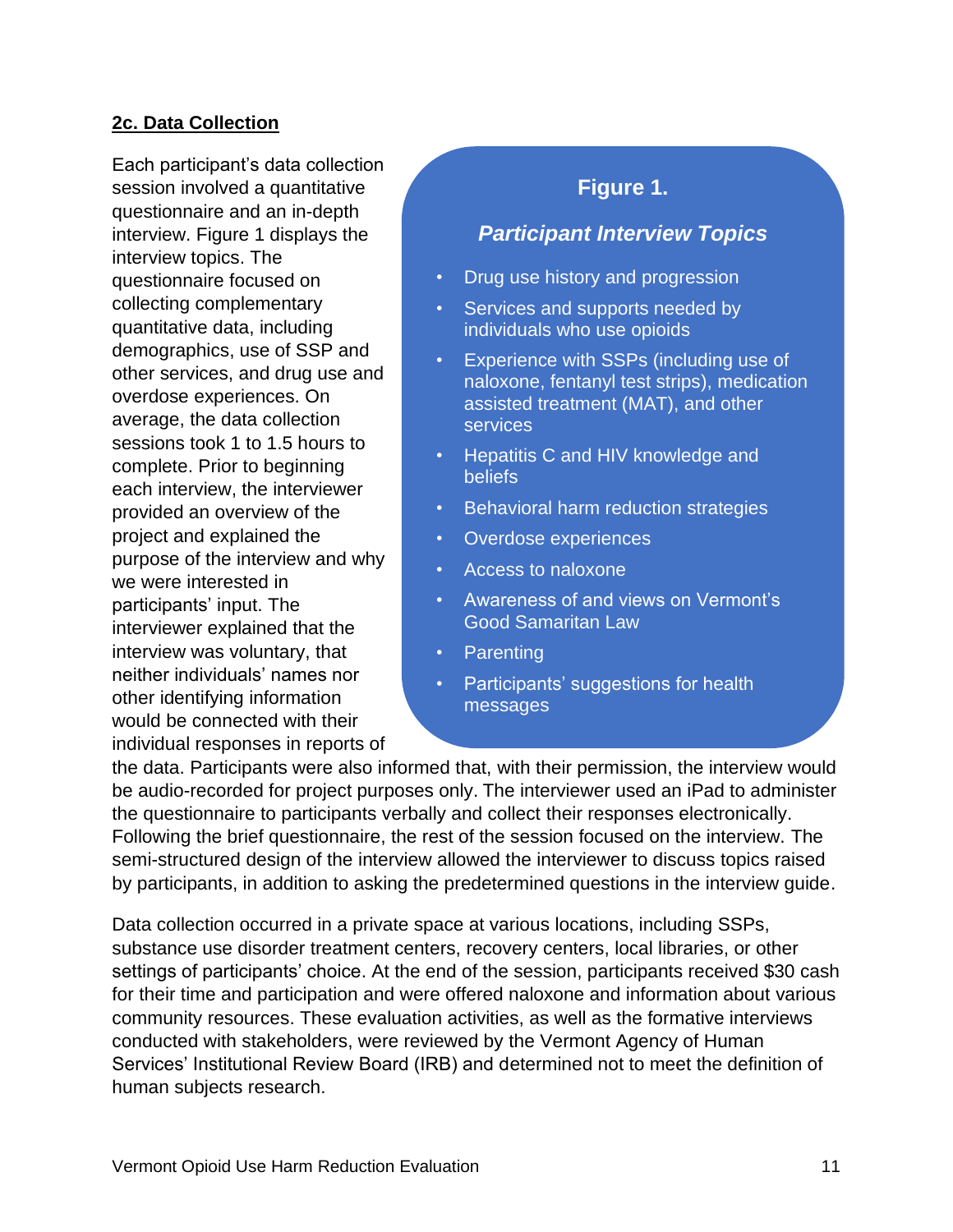#### <span id="page-14-0"></span>**2d. Data Analysis**

Interviews were transcribed and subsequently analyzed using the qualitative software package Dedoose. Themes were identified within and across interviews by creating codes corresponding to specific substantive topics in the data. Coded data were reviewed to identify quotes that illustrate the themes. One evaluation team member had primary responsibility for coding the interviews. This team member and the interviewer reviewed the codes and themes together on an ongoing basis to ensure that they were reflective of the data and consistent with the information expressed during the interviews. Quantitative data were analyzed using SPSS. The quantitative results presented in this report focus on the questionnaire data for the 69 participants in the sample who reported using opioids in the past 30 days (i.e., these main quantitative analyses excluded participants identified as those who had formerly used opioids) since understanding current overdose risks and harm reduction practices was the main goal of the evaluation and many of the questions in the questionnaire applied to current opioid use. The qualitative findings draw on the full sample of 80 participants. Although some interview questions were applicable, or tailored, to participants based on their current opioid use status, all participants could provide insights on many of the issues addressed in the interview regardless of their current opioid use status. Therefore, we sought to maximize the insights, experiences, and perspectives available to inform the evaluation by including all participants' data.

## <span id="page-14-1"></span>**3. Findings**

#### <span id="page-14-2"></span>**3a. Description of Sample**

For the quantitative data presented in the report,<sup>2</sup> the sample ( $N=69$ ) consists mainly of individuals in the 25-54 age range, with 25-34-year-olds constituting 37.7%. An additional half of participants were in the 34-44 and 45-54 age groups, in equal



<sup>2</sup> Due to rounding, some totals presented in the report do not equal 100%.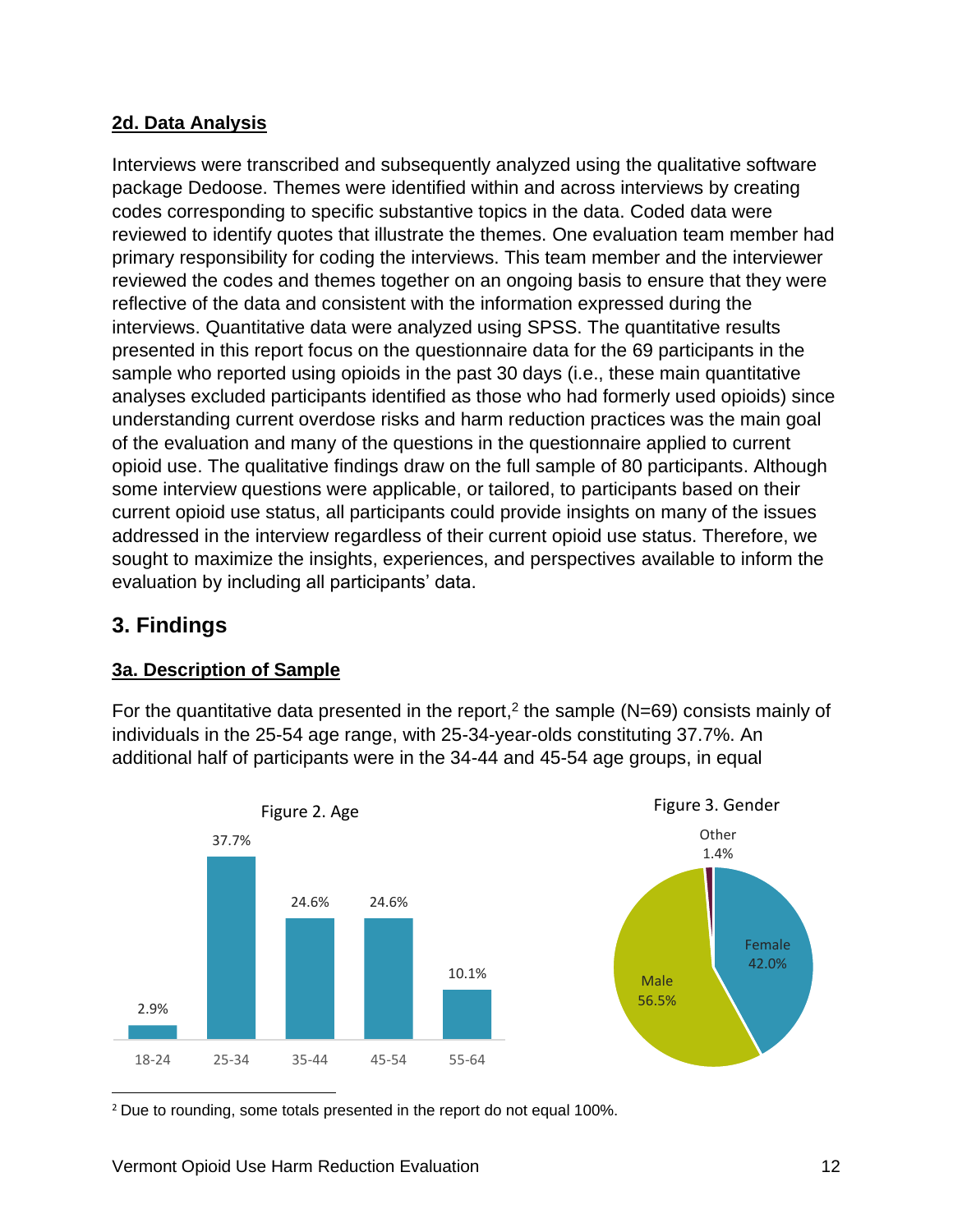proportions. Over half (56.5%) of participants identified as male and 42.0% as female. Most (91.3%) participants identified as White, followed by 10.1% of the sample identifying as Native American/American Indian. Forty-six percent of participants reported their highest level of education as being a high school graduate or having received their GED, with an additional 27.5% reporting at least some college education. Thirty-seven percent of participants reported that they were currently working full or part time, including self-employment, while 27.5% of participants were not employed and were looking for work. One-fifth of the sample reported currently receiving Social Security/Social Security Disability Insurance benefits and an additional 21.7% was applying or waiting on a decision on their application for these benefits. Notably, 39.1% of the sample reported that they were currently homeless, meaning they slept outside or in a shelter, with an additional 22.1% responding that that were "staying at someone else's place." Given the evaluation's interest in identifying effective communication methods, the questionnaire also asked about participants' cell phone and internet access. Seventy-one percent of participants reported having a reliable cell phone and 81.2% reported having reliable access to the internet.



#### Figure 4. Years of Education



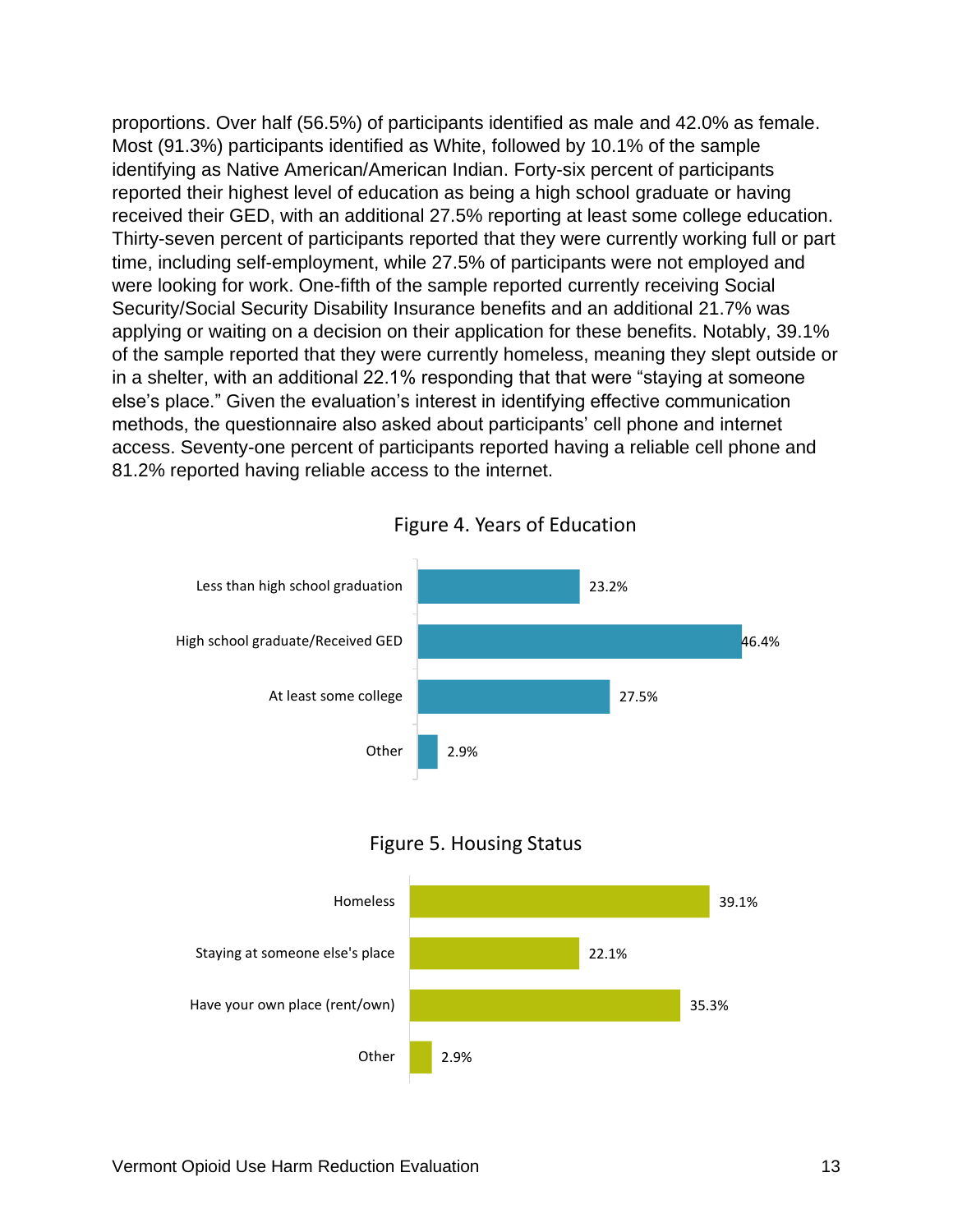#### <span id="page-16-0"></span>**3b. Context of Opioid Use**

For context, at the beginning of the interviews, participants were asked to describe how and when their opioid misuse started. Forty-three percent of the 80 participants who were interviewed explained that their initiation arose from an injury, disease, or medical procedure that led to an opioid being prescribed by a medical professional for pain. Examples included car crashes, work-related injuries, C-sections, cancer, wisdom teeth removal, and injuries sustained while serving in the military. Half of these individuals attributed their illicit opioid use to their medical provider terminating their opioid prescriptions.

- "It started with, I had some major operations and I was issued high doses of oxycodone and fentanyl for pain management for a long period of time. Then overnight they were just taken away from me. So, I spent four months getting clean. I did it myself. I couldn't get into a rehab program. I had to manage it myself and essentially do it cold turkey, which it took me a very long time to do and then once I was clean, I was clean for two and a half years and then I got back into seeing a pain management specialist at the same hospital that issued me the medications prior and after four months of seeing them they wanted to put me back on pain meds, which they did and they kept me on those pain meds for four months. Of course your tolerance goes right back up to where it was and once they saw that happening after four months of being issued narcotics, they said that they didn't want to do it anymore, they pulled my meds away from me and at that point in time I had gone to school, enrolled in college, and I was trying to better myself and so it was a very tough position for me … so I in turn started getting the same medications on the street and then what happened was is I couldn't afford the prescription medication on the street, it was cheaper going to the heroin and that's what I did."
- "It was rough. I've never been so sick in my life...I went to a detox facility for nine days trying to get off the fentanyl and I mean I was taking 100 micrograms, or whatever they are, every two days plus the percs, so when I detoxed off that with nothing it was awful and I can honestly say for about six months I didn't feel—I felt like I was a body with no head like I did not feel right for a long time…I had never experienced anything like coming off fentanyl, ever.…I can't even believe I'm alive today because you don't think of that you know? My doctor never said 'Oh, be careful because you know'…you know I put it on my skin for the longest time and you know you hear people say 'Oh, you know, and then one thing leads to another and before you know you're a full-fledged drug addict.'"

One-fifth of interviewees described using opioids to numb emotional trauma, either from their childhood and/or from an incident as an adult. Self-medicating mental health struggles and trauma was a theme that came up often during the interviews.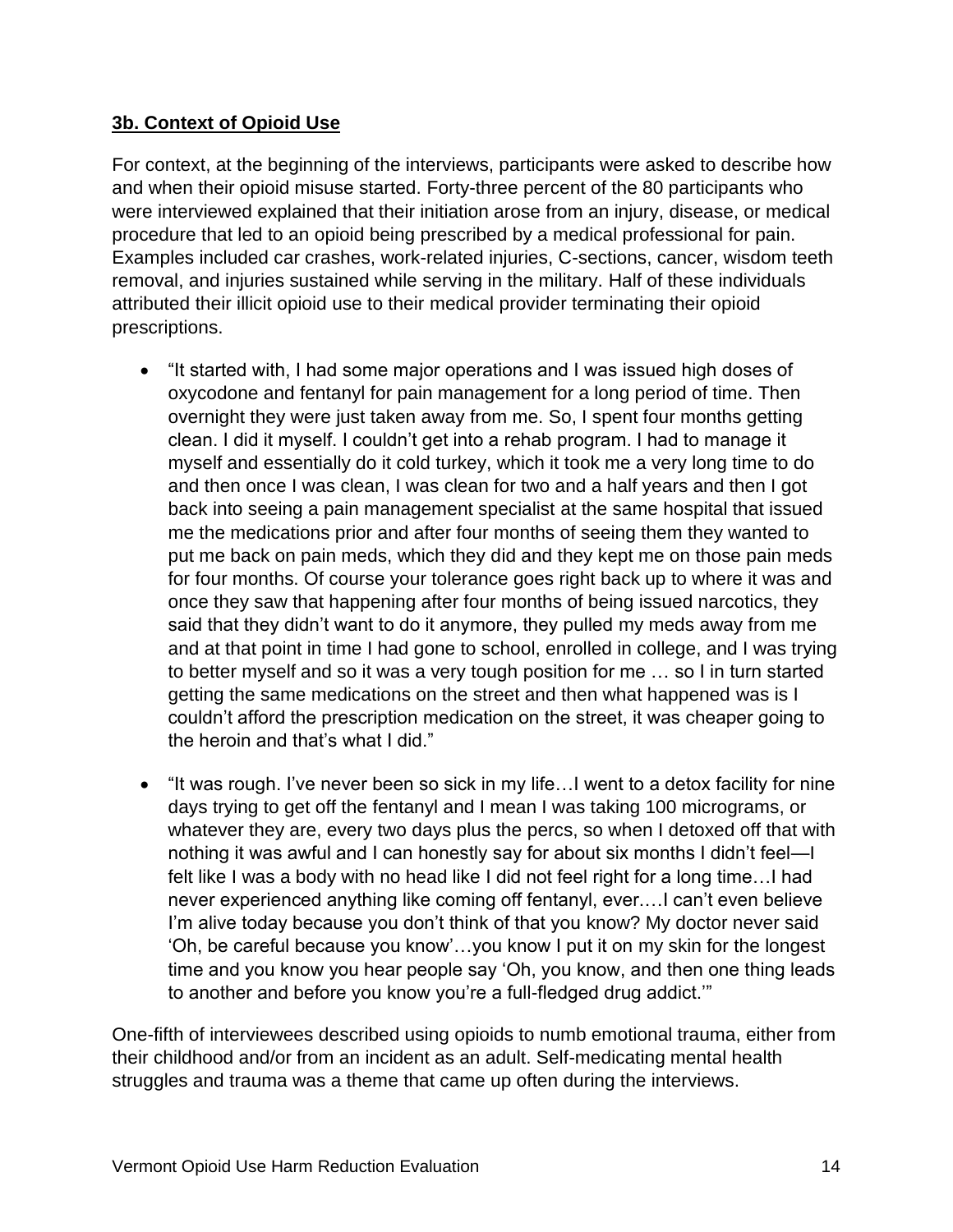- "I had an accident where a friend of mine was killed and then so I kind of started using to like numb that type of thing and then it just kind of progressed from there where you know it started out with like Percocet and then it went to oxycontin and then when they took the oxycontin away really they boosted this epidemic themselves. Then I went to that [heroin] and it was just kind of a struggle ever since and now it's more just to feel normal. So, yeah, I don't get the high or the like—it's not fun for me to do it, it's just to be normal."
- "I'm to this point and like I said heroin is the lesser of two evils for me. It's like, 'Do I stay in pain or do I use?'….I just had the whole world just fall on me and so I just I went back because it's an easier way to go, you know backwards than it is forwards, just to go back to use again, because it's like an old friend that's always there and I can always reach back and grab it…. So, it's like I just keep having these things, like, fortify my use, I keep getting reasons to look back and just say, you know, alright, it's just easier to use and put a blanket over my eyes, a blindfold you could say."

Participants also described the normalcy of drug use when they grew up with parents or around other adults using drugs. Among participants that didn't identify a particular reason for initiation, as described above, they described the desire to feel good and to get a euphoric high.

Some participants mentioned that their opioid use began with heroin and/or injecting, although most participants started using opioids by taking pills (orally or snorting) and progressed to injecting heroin. The primary reason for this transition was cost (i.e., getting "more bang for your buck"), the ability to use less when injecting, and the difficulty in accessing pills.

#### <span id="page-17-0"></span>**3c. Past 30-Day Substance Use**

As discussed in the Methods sections, by the project's design, all participants included in the report's analyses had used opioids in the 30 days prior to the interview (i.e., current use). As shown in Figure 6, heroin was the most commonly used opioid among the sample, with 69.6% of the participants reporting its use in the past 30 days. More than half of the sample (55.1%) reported using fentanyl (either intentional or unintentional) during this period. Thirty-six percent of participants reported illicit use of buprenorphine, while 14.5% of the sample reported illicit methadone use in the past 30 days. Forty-four percent of participants had misused other prescription opioids. Following opioids, the most commonly used substances were marijuana (66.7%), crack (60.9%), and powder cocaine (49.3%). Figure 7 shows that 42.0% of the sample used all of these particular substances in the past 30 days – opioids, cocaine, and marijuana.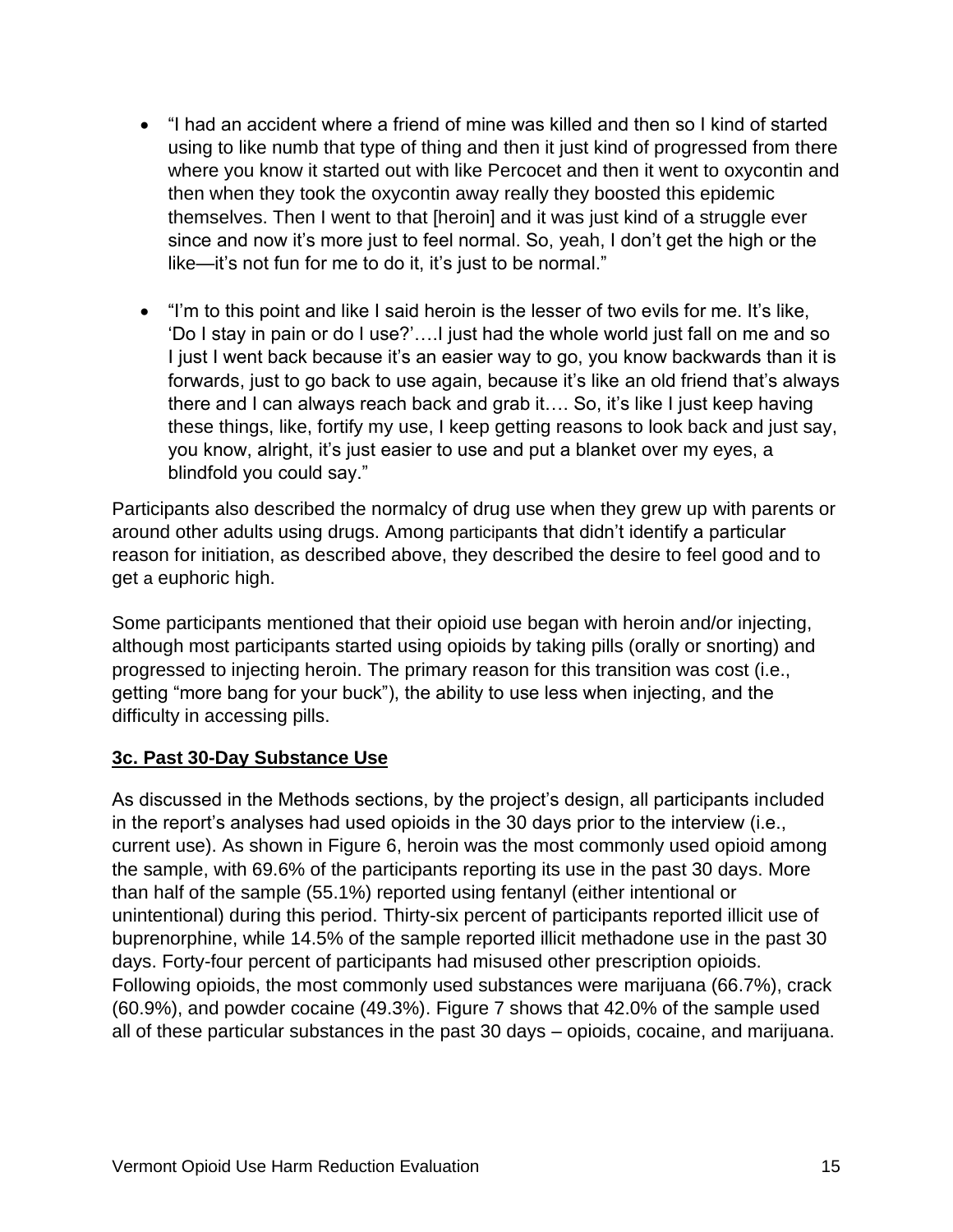

Figure 6. Past 30 Day Substance Use

*Note*. Heavy alcohol use was defined in the questionnaire as 15 or more drinks per week for men and 8 or more drinks per week for women.



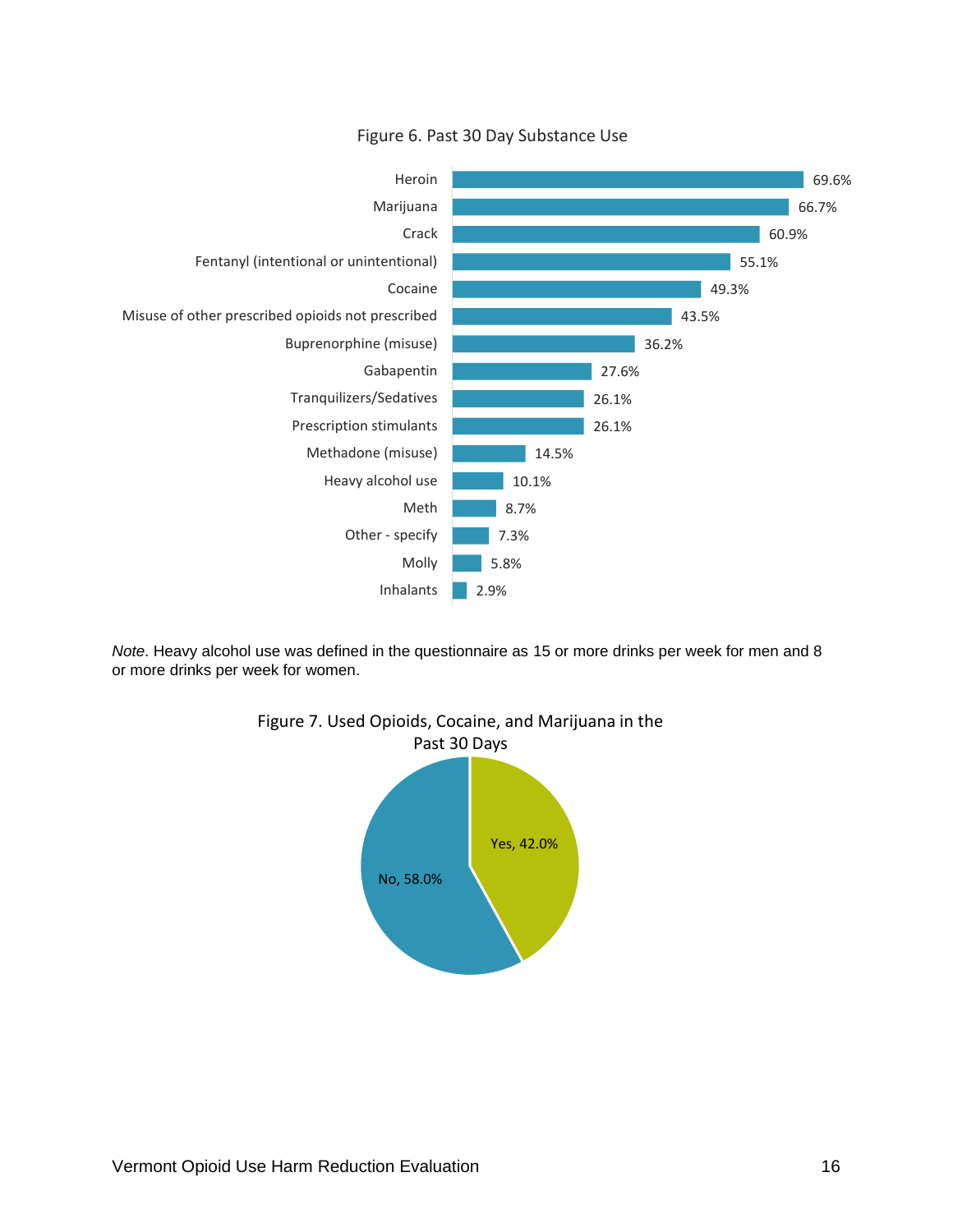Most participants (91.3%) reported having ever injected drugs, with 73.9% having done so in the past 30 days. Among those who had injected in the past 90 days, 94.3% reported having injected an opioid to get high (Figure 8).



Figure 8. Injected Any Illicit Opioid or Prescription Opioid Non-Medically or to Get High in the Past 90 Days

As noted, use of stimulants was high among participants. The quantitative data show that crack cocaine use was more prevalent than powder cocaine use in the past 30 days among participants. In the interviews, some participants described having a preference between the two types, while others reported that they would use whichever they could get:

- "They're both the same price. They're both easy to get, but it seems like over the…last couple of years now, it seems like now everybody has moved away from doing the coke snorting to now everybody and their brother now is smoking crack."
- "…it's kind of like whichever one I can get."

There was some awareness that crack and powder cocaine could be laced with fentanyl. One participant noted:

"There has been more talk now that it's been advertised on TV and stuff where people are still getting to be a little bit more worried about getting the fentanyl overdoses.…all the fentanyl overdoses, well, now they're lacing it where it could be in your coke or it could be in your crack or now it could be in your marijuana.

Simultaneous use also differed among participants, with some preferring to do opioids and stimulants at the same time ("speedballing"), while others preferred to do them sequentially, or others not to combine them at all.

• "Usually I'll use crack and then the opioids to kind of calm everything down."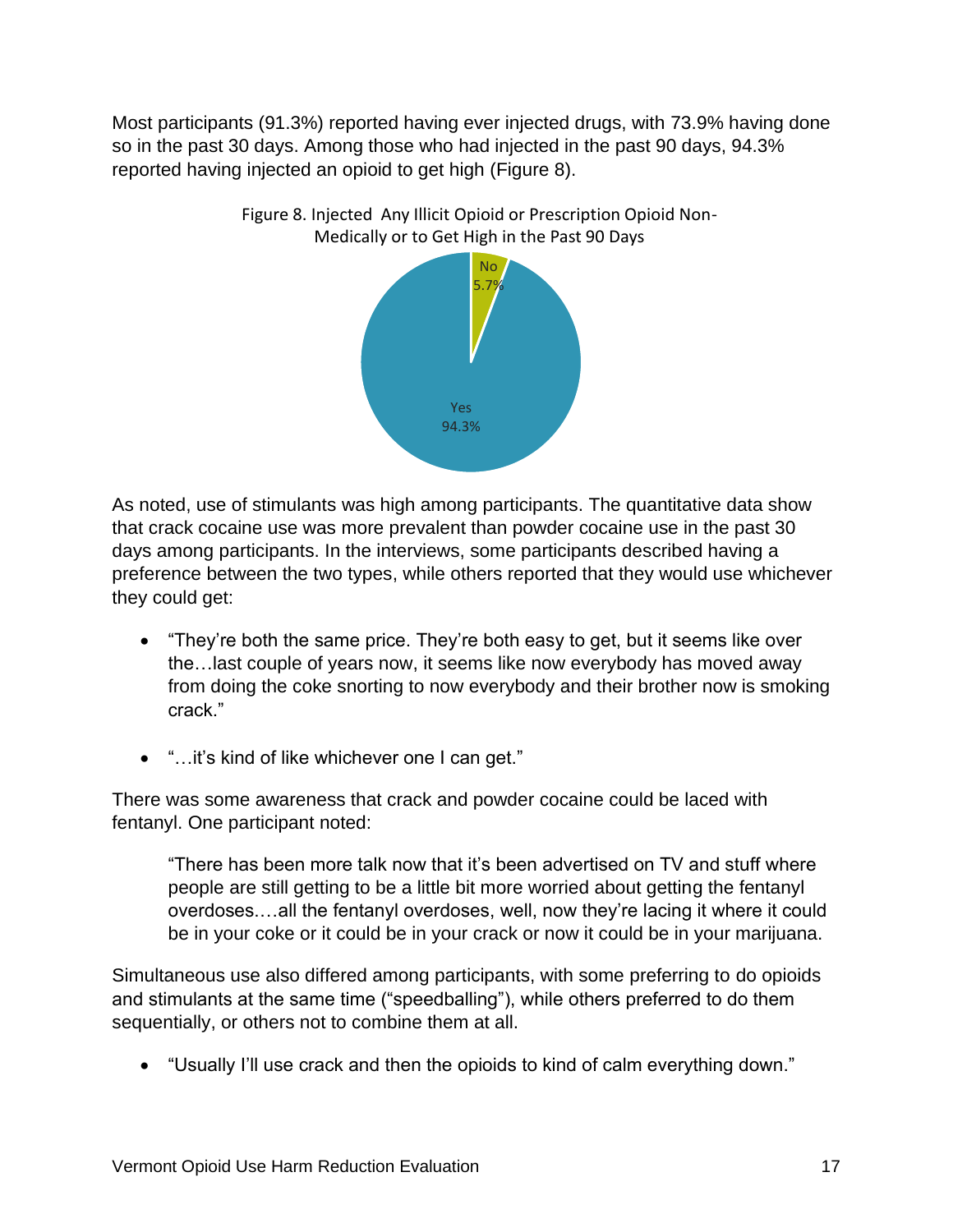- "I kind of went back to like heroin. So you need heroin to function and then, like, when you smoke crack, it sucks the opiates right out of your body, coke or crack or whatever. So, by the time, say, you smoke a lot or whatever you're fucking dope sick, you're in withdrawals. It totally—it's so dumb. And then and or you use the dope to come down off the crack or because your body is feeling it because the coke has sucked it all out of your body."
- "I'm not going to say that I haven't used both at the same time, but less frequently, you know what I mean, because of the fact I feel like if I'm upping myself so high and then all of a sudden, I go down like I'm looking at either a heart attack or you know what I mean? When you start mixing combinations of drugs, it's as deadly as it is being heroin alone…you know what I mean? So that's always stuck in my head, like, you know there could be fentanyl in this, but what's in the cocaine? I don't know. So, I started mixing things. I might make a concoction that's going to make my heart go boom and that's not something I wanted to do."

Some participants felt that stimulant use was a way to prevent or reverse an overdose.

The old way of dealing with a heroin overdose was a shot of cocaine because it just speeds back up the heart rate and breathing rate and I will tell you it does work. And another thing people do is they'll blow crack smoke in someone's mouth when they're starting to go down to try to speed them back up again."

Some participants reported an increase in their stimulant use once they started on a methadone program:

- "I was on a lot of methadone. They were like overdosing me with methadone when I first went there. I was passing out at the wheel. I couldn't even drive home. It's crazy. I was on 90 milligrams, so I was just so sedated. So, to keep yourself awake on methadone, a lot of people go back to using coke and that's what I did, just smoking crack like crazy."
- "I've noticed that being on methadone I use crack a lot more, though…. I think that methadone kind of makes you sleepy and sluggish. It [crack] also makes you want to eat everything...makes you more alert and..."
- "It [crack use] actually came into play when I started my methadone, which was weird. I stopped using heroin and I just really, really badly craved uppers. I don't know why, but I did and then when I stopped doing methadone, the crack urge sort of went away."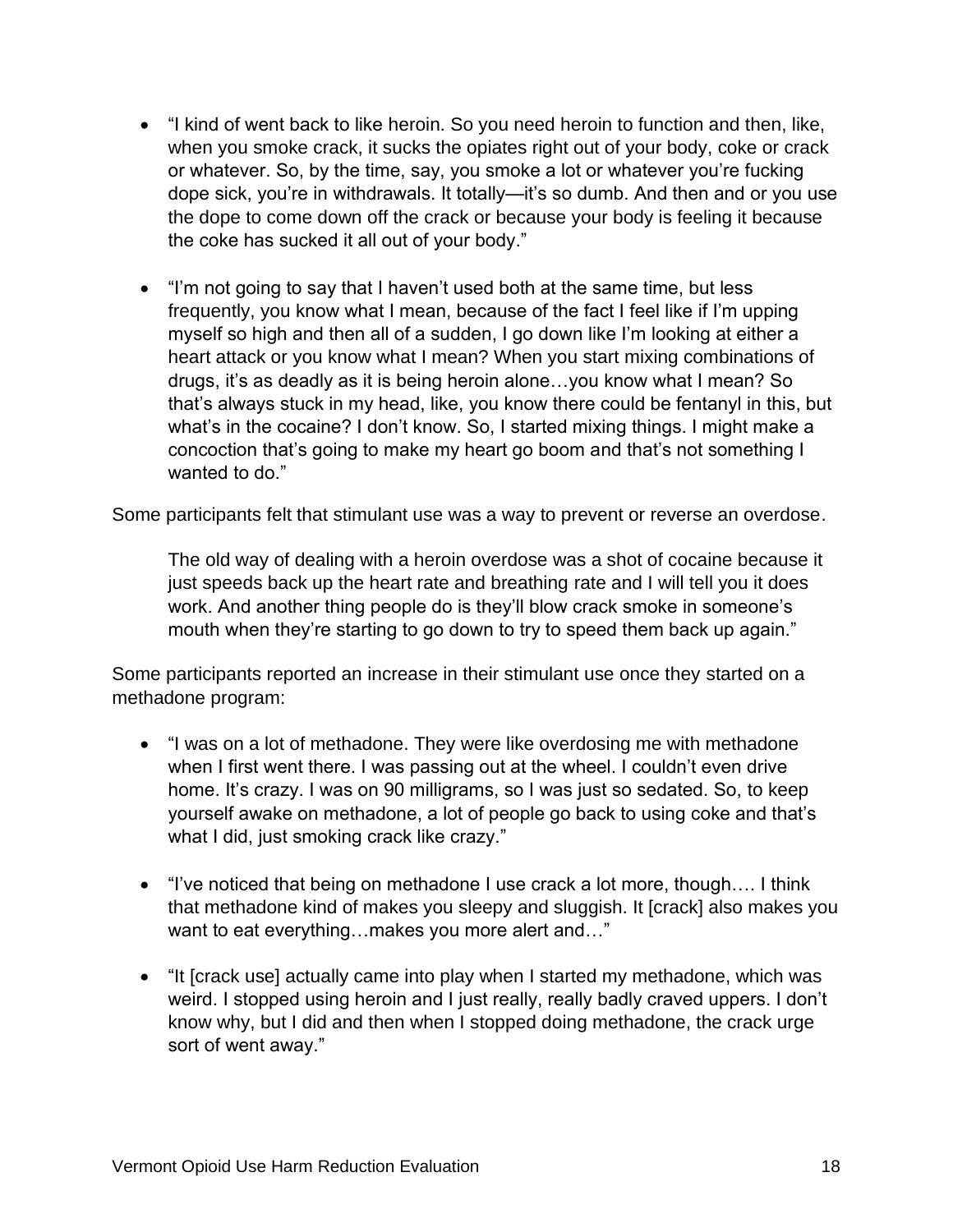#### <span id="page-21-0"></span>**3d. Behavioral Harm Reduction Strategies**

A key focus of the project was to learn about behavioral strategies individuals use to reduce their risk of opioid overdose. As the quotes below convey, several of the strategies are interrelated. In particular, participants routinely mentioned the importance of not using alone, keeping naloxone on hand, and testing the quality and intensity of the drug by starting out slow, as "you can always

## **Figure 9.**

## *Behavioral Harm Reduction Strategies*

- Don't use alone and have naloxone on hand
- Start slow
- Buy from the same person over time/know who you are buying from and test it
- Assess for fentanyl
- Use marijuana to deter opioid use

do more" from there but you cannot take away or go back from the amount of drug you have already consumed. A specific example of "starting slow" was by sniffing or snorting rather than injecting the drug.

"…a lot of people nowadays are carrying Narcan. I mean I think a lot of us are really sick of losing friends. That's a huge one."

- "I guess I usually let people know when I'm going to go use if I'm going by myself or whatever, to check up on me in a little bit and my friends are usually really good about that and I do the same for them. I make sure I always have at least four Narcans on me."
- "Try not to use by yourself. Always have somebody around. Always have Narcan on hand and most people in this area are really good about that. There's usually somebody within the group that will have Narcan, so."
- "…you always let somebody go first and then you don't do that much. Those are just the rules...It could save your life, so it's important to do."
- "If I don't know what it is, and it's something new that I'm trying, I'll do very, very little and see how it kind of does and then because you can always kind of add, but you can't take away."
- "Yeah, sometimes I'll snort instead of inject because I don't know [about the quality of the drug]."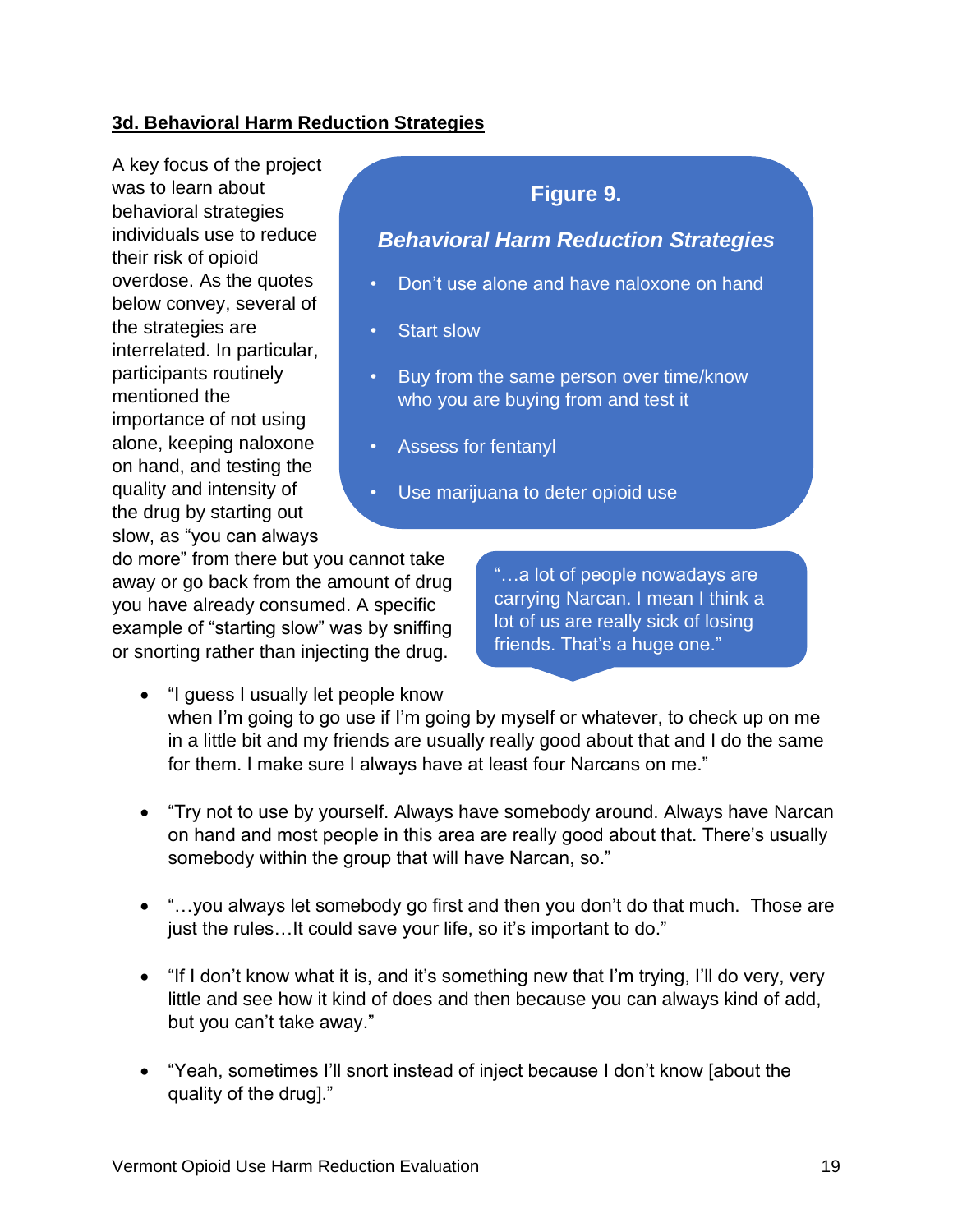• "Usually if I get some, the first time I will either sniff it or I will just do half a ticket or less than half a ticket..."

Another strategy several participants mentioned was making it a point to know the person they get their drugs from or buying their drugs from the same person over time. With this familiarity, the person is more likely to be trusted to provide a quality product and might provide a caution against a particularly strong batch. Participants still described "starting slow" and testing the drugs obtained from these contacts:

- "...so the guy I get it through I can get a pretty good idea of what the quality is, so I know like how much to do. But then there is times he'll be like this stuff is pretty good, so you know take it easy. You get the warning that's when you're like alright, so, you know, maybe have a [Naloxone] standing by and don't go doing no half gram shots right off the bat, just take it easy because you can always do more, you can't extract it back out as easy."
- "...I try to deal with the same people all the time...Typically, if I'm getting it from a new person or if it's a new product, I'll start with just one bag and see how it affects me, that type of thing… see how hard it hits me, see if, you know, if it turns my stomach, things to that effect. But I typically try to stay with the same people because a lot of people also will cut things with some crazy stuff to increase their product and their money."

Assessing for the presence of fentanyl was a specific type of testing that several participants described undertaking before they used their drugs. For some, this included using fentanyl test strips, but participants also explained that fentanyl could be detected by tasting the drug and discerning fentanyl's sweet taste from heroin's bitter one. In the questionnaire, 21.7% of participants reported having used fentanyl test strips previously (and would so again), with an additional 56.5% indicating that they had never used the test strips but would if they had access to them (Figure 10). Among participants who indicated that they would not use fentanyl test strips if they had access to them, their reasoning was due either to their perceived low risk of fentanyl exposure or their desire not to waste drugs. Participants who primarily used illicit suboxone felt that the risk of fentanyl contamination was low and therefore did not feel the test strips were necessary. Participants also expressed concern that using the fentanyl test strips required too much of their drugs for the test and they did not want to use their supply in this way.

Although less frequently than mentioning tasting, participants also noted that paying attention to the color of the drug was another way to determine whether they thought fentanyl was present in their drug.

• "Well, you ask and if you don't know, you've got to look at it yourself. You've got to know what you're looking for because fentanyl really has kind of a sweet taste,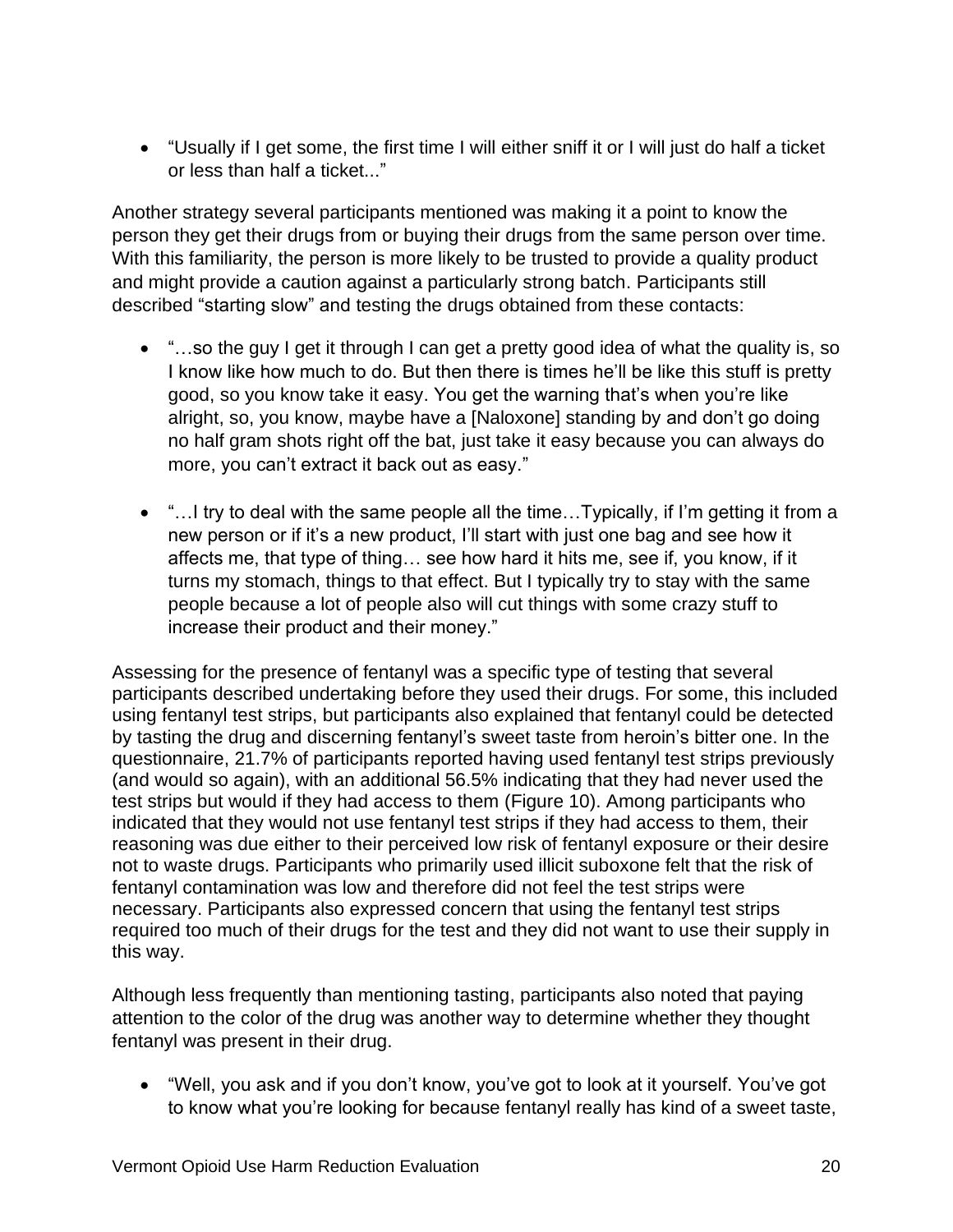or no taste…you can…taste it, the color, you've just got to be cautious. Some people just don't care, so."

- "I mean I don't know really, but I feel like fentanyl is sweet, dope is bitter. If it's white colored normally it's got fentanyl in it, or something of the sort and you know the word around town about stamps… which ones are bad, which ones are strong, this and that."
- "Yeah, the sweetness of it..fentanyl is very sweet tasting. Heroin is very bitter...when I'm pushing air out of my syringe...I squirt some in my mouth so I can taste it."



Figure 10. Use of Fentanyl Test Strips

Participants described these strategies when asked specifically about steps they take to protect against overdose. In addition, during the interview discussions, some participants described marijuana use as a harm reduction strategy in that it helps deter or reduce their opioid use:

- "...the weed kind of helps deter me."
- "... people say it's a gateway drug. I think it's like a lock on the door drug because I'll think about using and get a lot of thoughts in my head, and I can sit down and smoke and relax and not think about it…

Further, several participants discussed using illicitly-obtained buprenorphine to manage their opioid use and withdrawal symptoms:

• "I've done bupe on the street before and it worked for me. I didn't think about getting high."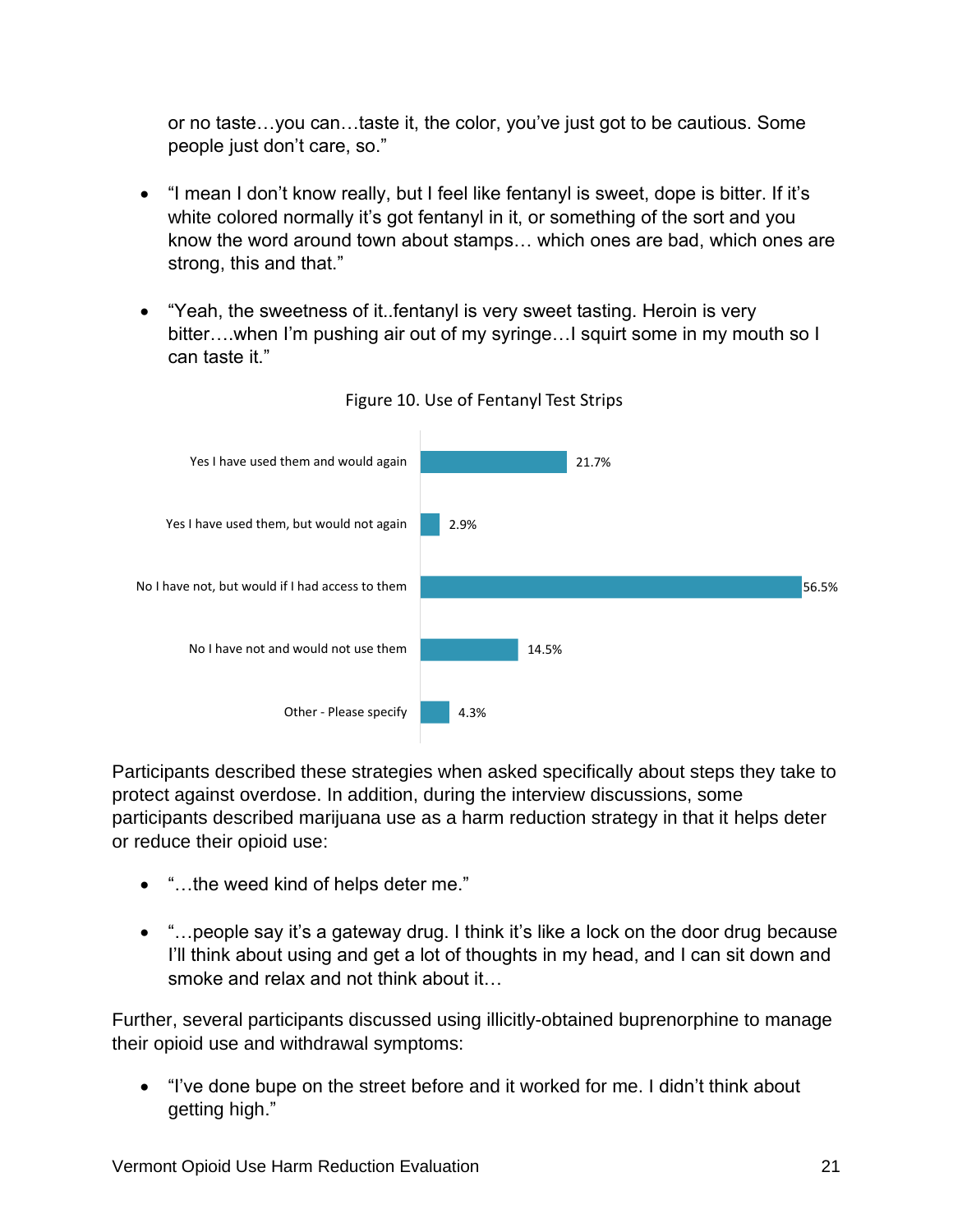- "I mean, it took like two weeks, but I just started taking street bupe, until I got into the clinic…I think for most people it's just you don't want to be sick and you do whatever it takes to not be sick."
- "I've got to go buy it from the drug dealer, basically, back to some of my own ways, and I don't like to do it, but I kind of have to until I can find a doctor who will sit down and listen to me and actually help me."

#### <span id="page-24-0"></span>**3e. Infectious Disease Acquisition and Transmission Prevention Strategies**

In response to the questionnaire, 77.4% of participants who had injected drugs in the past 90 days responded that, in that period, they had never used injection supplies that had already been used by someone else (Figure 11). Consistent with this, during the interviews, participants tended to be uniform and emphatic in describing the safety precautions they

"…most people try to use clean supplies. Like, there's not a lot of people I know that just trade needles around like it's not a big deal. I think that's more of a stereotype that junkies get."

took with their injection practices, as illustrated by the quotes below. Among those participants who did use injection supplies after someone had already used them, they indicated the following reasons for doing so: not having access to clean supplies at the time; feeling that they knew the person they were sharing with and not being worried about disease transmission; or being too focused on getting high and, therefore, not prioritizing using new supplies.

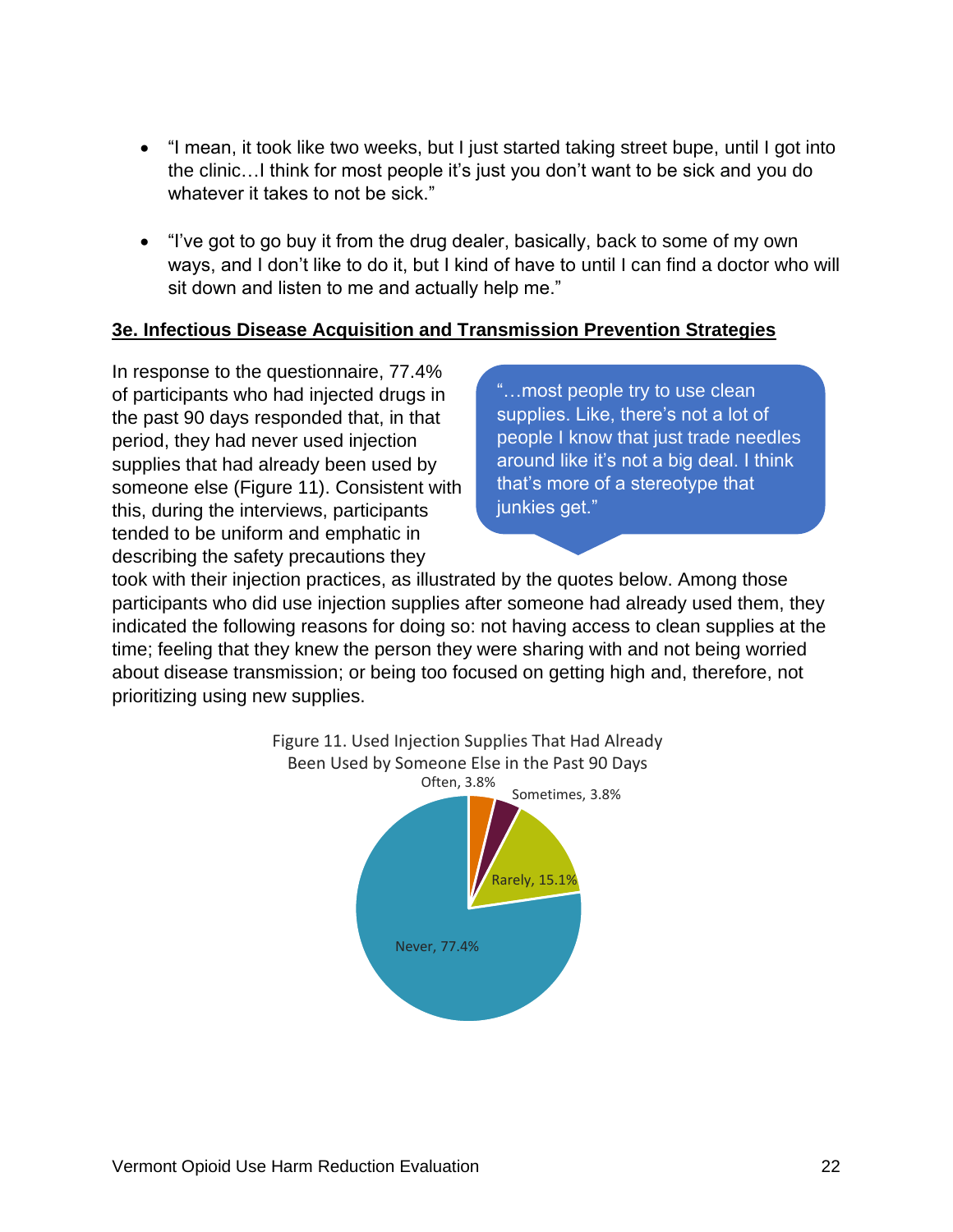- "Well, I use a clean needle every time no matter what. I will never reuse a rig, never. I've always been really firm on that because I don't want to get any of that shit and, you know, I always wash my cookers or spoons, whatever. Like I said, I'll reuse the same tourniquet a bunch of times because you can still use shit from that. I won't share cottons, I won't share needles, I won't do none of that, like none of it whatsoever. I just will not do it. I'd rather sniff a bag or not do it at all if I didn't have a clean rig, but, yeah, I'm very good about that."
- "I use a new syringe every time and have my own stuff. I don't ever share or do anything with anybody."
- "...if I can't get something clean, I'd rather just snort or smoke it."

Although participants generally felt comfortable with their hepatitis C and HIV transmission knowledge, a few participants expressed the belief that they could give themselves hep C by reusing their own injection supplies.

#### <span id="page-25-0"></span>**3f. Use of Syringe Services Programs**

Another central objective of the evaluation was to assess use and barriers to use of Syringe Services Programs in the three target counties. There is one Syringe Services Program (SSP) in each of the target counties: VT CARES Mobile Van in Franklin county, which operates there once per week by appointment; VT CARES SSP in Rutland county, which operates every Wednesday 9:00am – 3:00pm; and the AIDS Project of Southern VT SSP in Windham county, which operates every Tuesday 10:00am – 2:00pm. Services offered at these harm reduction agencies include the availability of: safer injection supplies, safer sex supplies, fentanyl test strips (in Rutland and Franklin counties), HIV/HCV testing, and referrals to treatment and other services.

#### **Awareness of the program**

Of the 26 participants in Franklin county, only one was aware of the SSP mobile van. Awareness of the SSPs in Rutland and Windham counties was generally high. As illustrated by the following quote, participants there tended to indicate that they and their peers knew about the programs, even if they did not use their services: "Everybody I know knows about it, but then there's people that choose not to want to come down here." Participants depicted a tension in balancing individuals' concerns about anonymity when using an SSP and the importance of advertising the program to ensure people know it is there. Participants explained that some people's apprehension to use an SSP may be reduced by letting them know that the services are anonymous and that the locations are discreet. However, participants also noted that in order for people to know about the SSPs, it is important to advertise them. The following quotes exemplify this challenge observed by participants: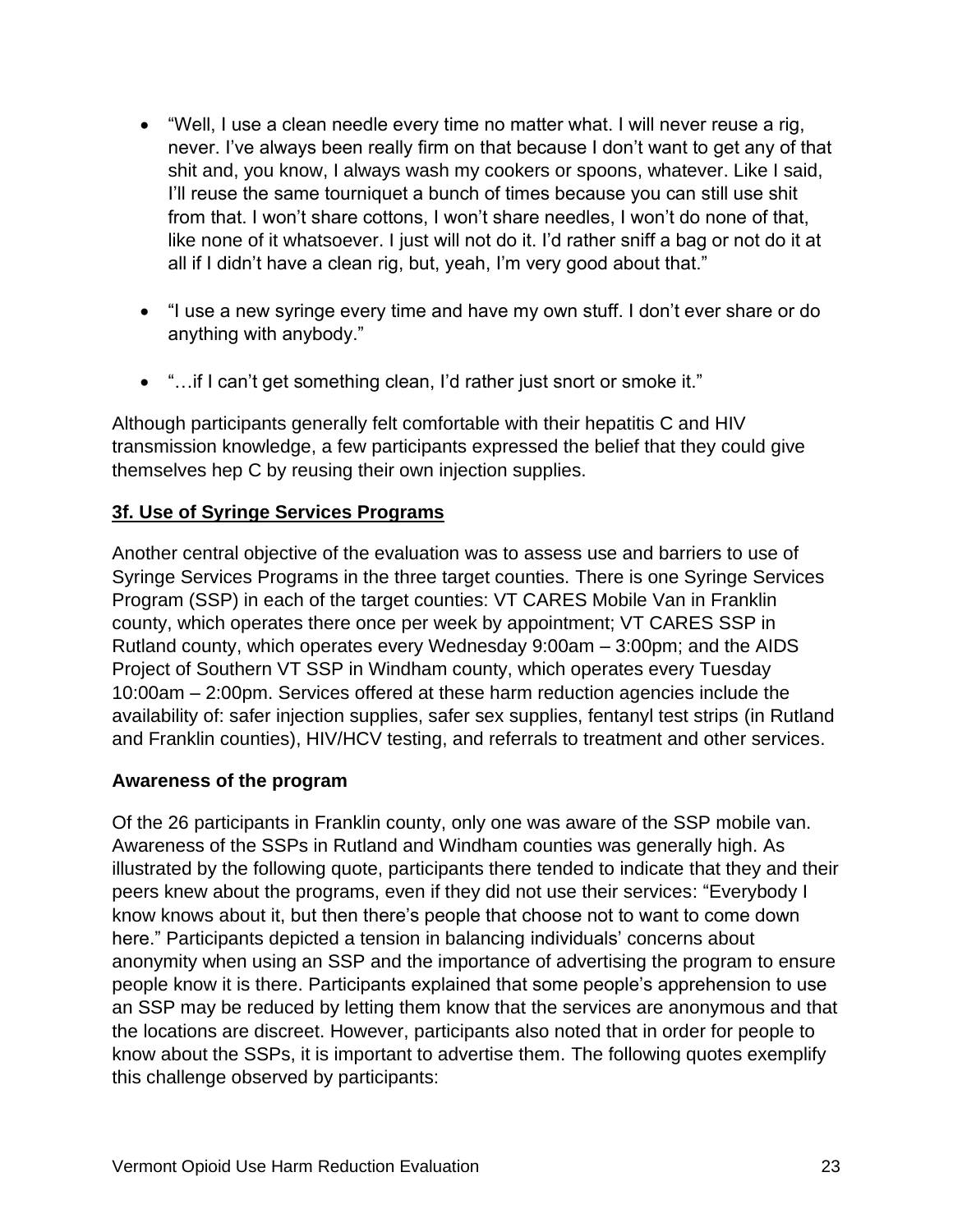- "I think the fact that they make them aware that it's all anonymous, you know what I mean? It's not like you're named in there and that's one thing I do like about them, not having anything on the doors. Because then people don't have to think when you walk through a door, that's what you're going in there for. So that does work that way. But also, you know, you should have a little bit more advertisement to, like, to know that it's there. So, it's a Catch-22 kind of thing."
- "I realize that these places are supposed to be anonymous or whatever…but can't you publish where these places are like in the newspaper or places that people read…people don't know it's there."
- "I knew they had one here somewhere…Yeah, they could do a little bit more advertising."
- "It's kind of hard to find."

#### **Participants' use of SSPs**

Seventy-four percent of participants reported having ever used an SSP, with one of these participants noting that they had done so only for the purpose of getting supplies for friends (Figure 12). Among those who have ever used an SSP, 35.3% reported that they visit an SSP at least once per month and an additional 11.8% indicated that they go at least once per week (Figure 13). One-fourth reported visiting an SSP at least once every six months. The "Other" responses for this question tended to explain that the participant just recently visited an SSP for the first time or had used an SSP previously but does not currently.

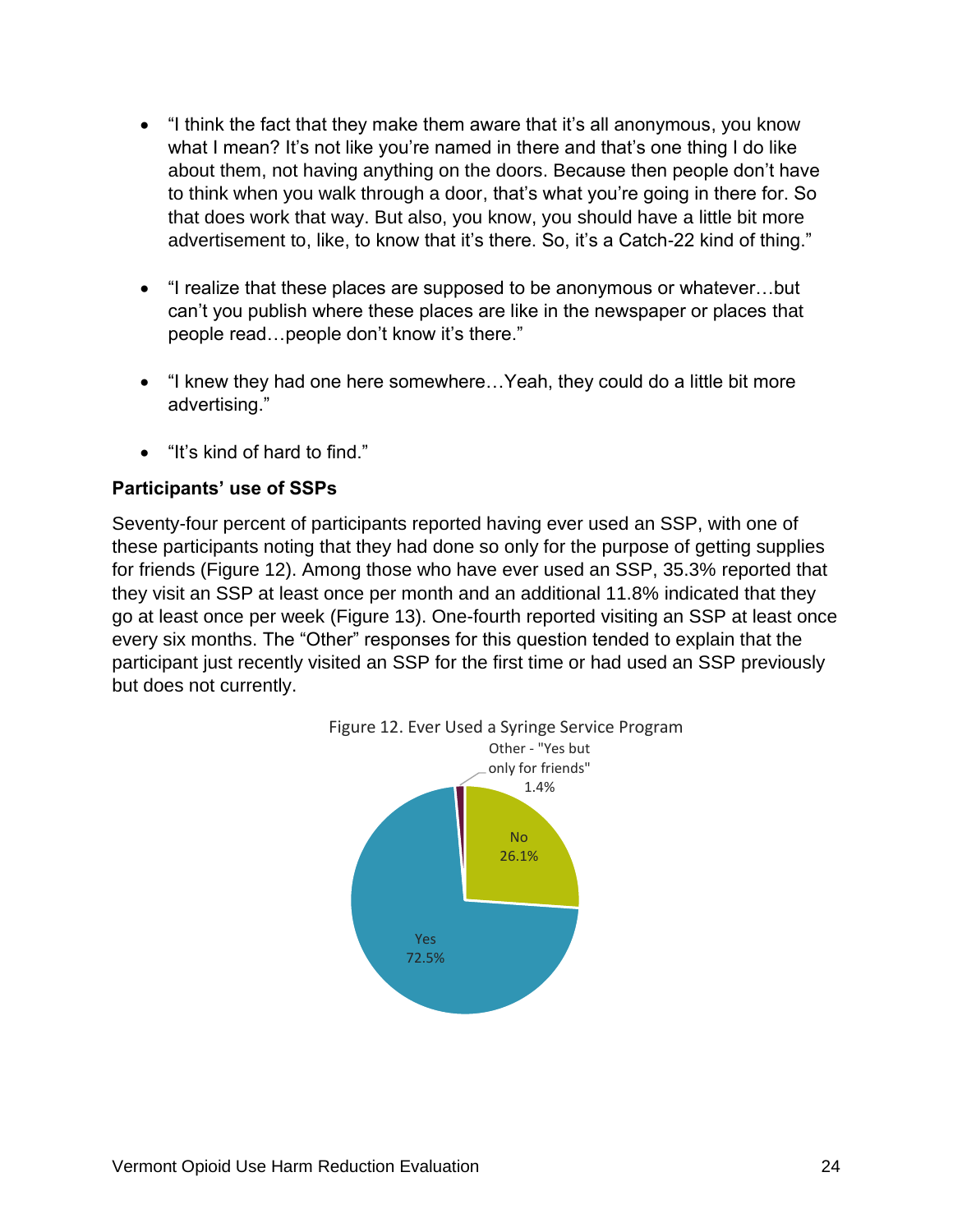## 11.8% 35.3% 25.5% 2.0% 25.5% At least once per week At least once per month At least once every 6 months Once a year or less Other - Please specify Those Who Have Ever Used an SSP

# Figure 13. Frequency of Visiting a Syringe Service Program among

#### **Reasons for and benefits of using the program**

Figure 14 displays the services participants reported having ever used at an SSP. In the questionnaire, the interviewer asked the participant to indicate whether or not they had ever received a series of different SSP services. Representing the most commonly reported service, almost all participants (98.0%) who had used an SSP reported getting injection supplies from the program. Picking up naloxone was the second most frequently reported service, with two-thirds of the participants who had ever used an SSP indicating this. Obtaining information and education and safer sex supplies were other relatively common services. In contrast, case management, hepatitis A and B vaccinations, and help accessing treatment were among the less commonly reported services. Examples of "Other" services participants mentioned included fentanyl test kits and wound care.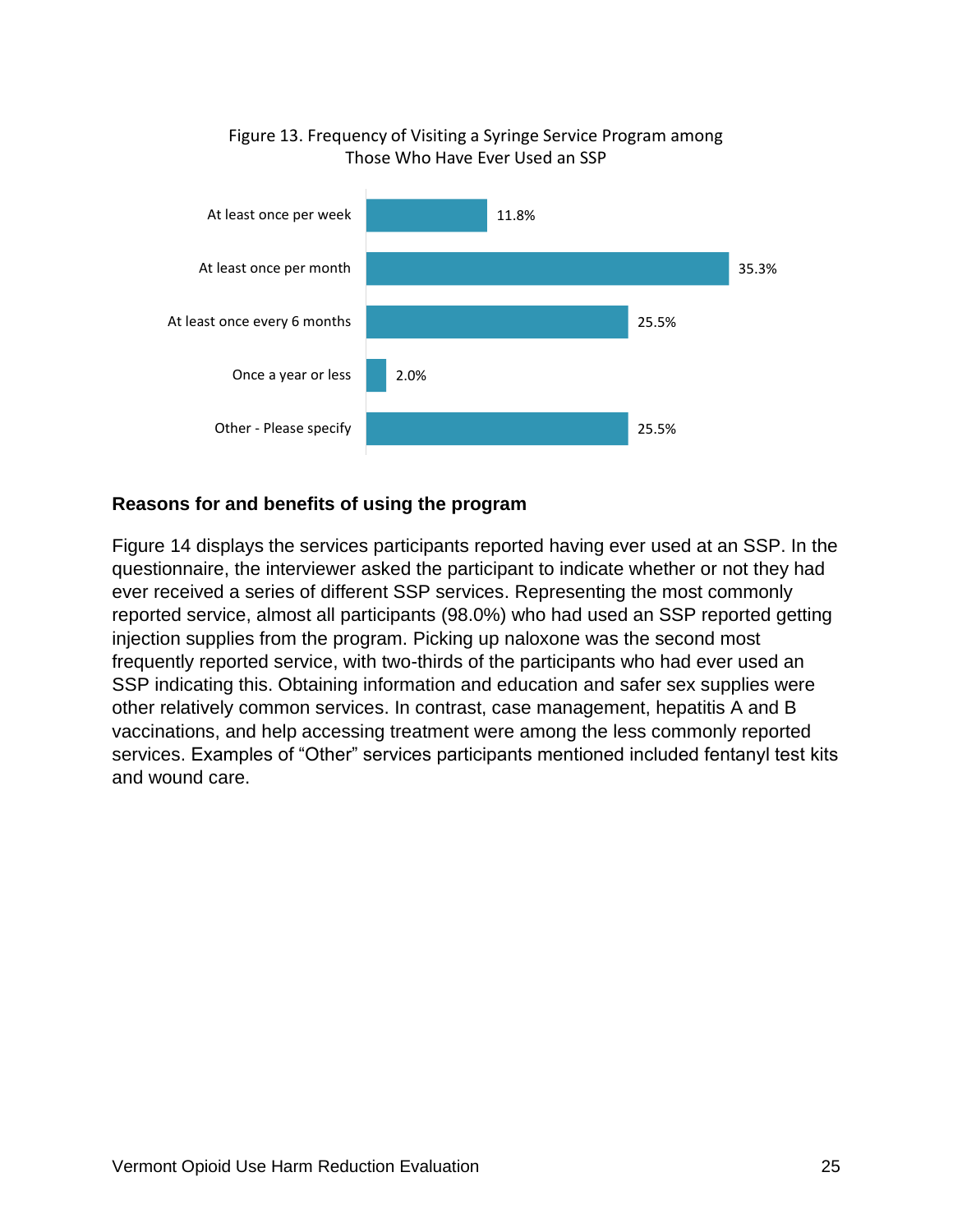

#### Figure 14. Services Used At SSP

During the interviews, participants expressed appreciation for the SSPs in Windham and Rutland counties. Overall, they felt that they had the supplies they wanted and that

"I tell them [peers], you get clean rigs, you get the little container to put the old ones in so you can stop dropping them on the ground, and you bring them in and you get new ones. You get the cookers and, you know, it's free, so why say no [to using the SSP]?"

the staff were courteous. Participants were aware they could access safer injection supplies, naloxone, and safer sex supplies at SSPs. However, not all Rutland participants were aware of the fentanyl test strips that were available at the Rutland SSP. In particular, participants valued SSPs as a way to help them stay safe from infectious disease. Some felt that they would not have any other option if SPPs were not available, while others explained that they already purchase syringes at pharmacies or would do so if SSPs were not an option.

Many of the participants who had used an SSP reported that they pick up supplies for their peers, either intentionally as part of a pre-existing plan or by passing out the supplies they had picked up for themselves to their peers while they are using drugs together. Fewer participants indicated that they were the recipients of secondary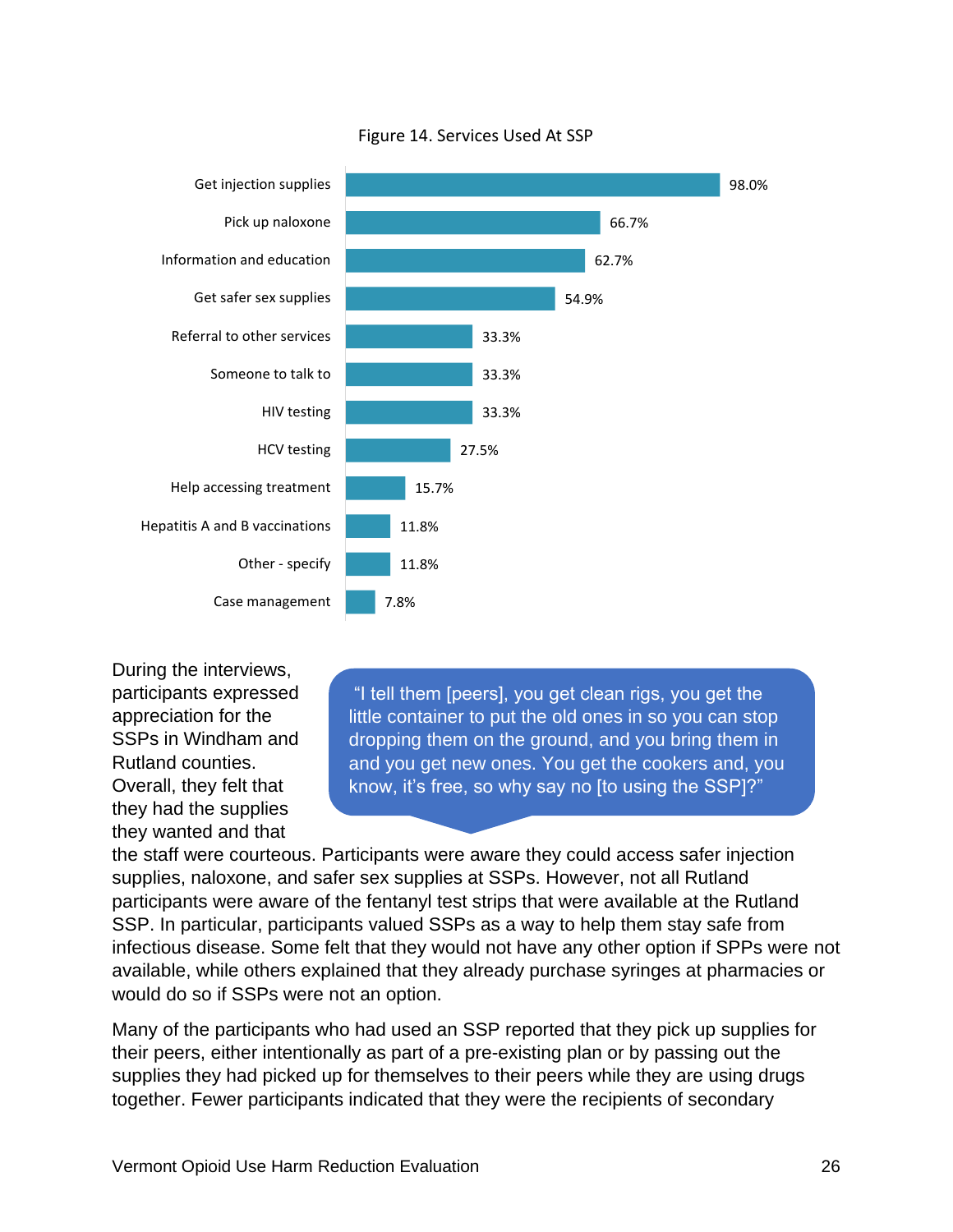exchange, though this was more prevalent in Franklin county where access to an SSP was more limited among participants.

- "Well, you know if they need them and I know they need them and they're using old needles, I just I bring them to them, you know? Tell them, 'Hey, I got some,' and I give them a bag, so, yeah."
- "I usually pick up the max, just because sometimes there's times when I'll go a few weeks before I come, or I'll come once or twice a month, so you know and I do have, I do know people that can't make it down, so I do grab an extra box or two for them."
- "I get tons of injecting supplies for my friends, condoms for my friends, condoms for my kids. I have teenage daughters and those things, like, you know, like the condoms, for sure, I would not be able to afford that on my own, for myself or anybody else. I find that people don't want to go out of their way to get either syringes or condoms or whatever and so they'll just kind of go without, but if they're presented with it and there's not a whole lot of work involved, they're more than happy to use those things."

## **Barriers to SSP use**

Across the counties, during the interviews, the most commonly cited reasons preventing participants or their peers from using an SSP were lack of awareness of the SSP, days and hours of operation of the SSP, transportation, and stigma. In Franklin county, the

"I'm sure a lot of people don't want to be judged or feel like they're going to get in trouble or somebody's watching them and the fact that they have kind of funky hours and you don't really know how—like there's not really advertisement for it, I guess."

greatest barrier was not knowing about the mobile van and lack of transportation for accessing the SSP in Burlington. For harm reduction services, they either used the SSP in Burlington, used secondary exchange with peers who traveled to Burlington, purchased syringes from pharmacies, or did not use new injection supplies when injecting.

The most frequently mentioned barriers for Rutland and Windham county participants were the hours of operation. Participants described the challenges posed by the SSP being open for a limited number of hours per week:

• "The syringe program here, I know the only downfall to it is the once a week thing. I know that that prevents a lot of people from going because especially the hours and stuff. They work or if they don't—you know people that live like out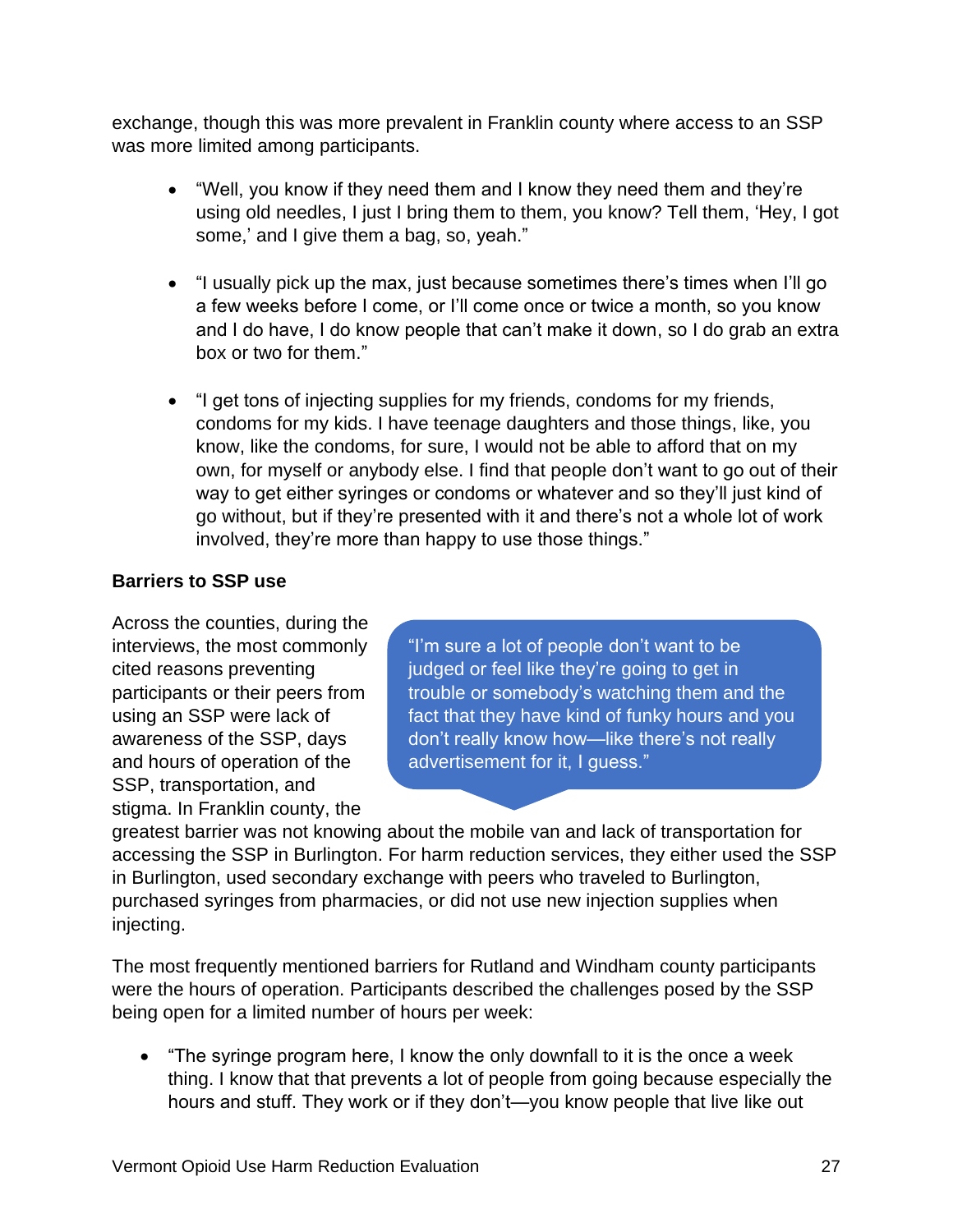towards like Brandon or in Pittsford or in other parts of Rutland County that's not as accessible as someone like me who lives in town."

- "…I said to myself, 'Oh yeah, it's Wednesday, I should go to the clinic today'…then the next time I remembered…it was like four o'clock, and I was like 'Oh shoot, I guess I'll go next week.'"
- "I think a lot of people are like me, embarrassed of coming in here and they're scared and that's why I have a lot of people that come to me asking me for rigs and stuff because they don't want to come here. It's embarrassing to come here or either that or they just don't have the time, because actually the needle exchange isn't open a lot. They're open maybe, what, twice a week for, what, from ten to noon?… And people who work, I have friends who work maybe eight to five. They can't make it down here, so they can't get it. So another thing is if they can expand hours or maybe be open at night for an hour because a lot of people are working and they can't get here and at lunch break, they're not open enough. They're only open like you said one day a week, that's ridiculous. That's why people are dying every day they need to open a little bit more, have more volunteers here so that they could open because one day a week…how many people you think could be here one day a week between two hours?"
- "...they are out there for people, but they're not really out there."
- "I know a lot of people say they wish it was open on the weekends because they work all week, things like that. So, you know maybe even like a Wednesday and a Saturday thing or a Wednesday and a Friday thing…even just one more day can help so many more people get access to that program. I mean, it's like, I really can't stress like how much one day could really change that program a lot."

Across the counties, many of the participants described experiencing the stigma associated with substance use disorder and discussed ways in which stigma created barriers to accessing harm reduction and other services. One way this manifested was by individuals feeling embarrassed to reveal their drug use, or injection drug use specifically, both to people they encounter in the SSP and to others in the community who might see them at an SSP.

- "I didn't want to see people in here that I might know and then make them uncomfortable and make myself uncomfortable but, really, if they're in here, they're in here for the same reason I am, so really it doesn't matter."
- "…conscientious of people seeing me there, getting the things you know. Obviously, people know what that place is and when you come out of there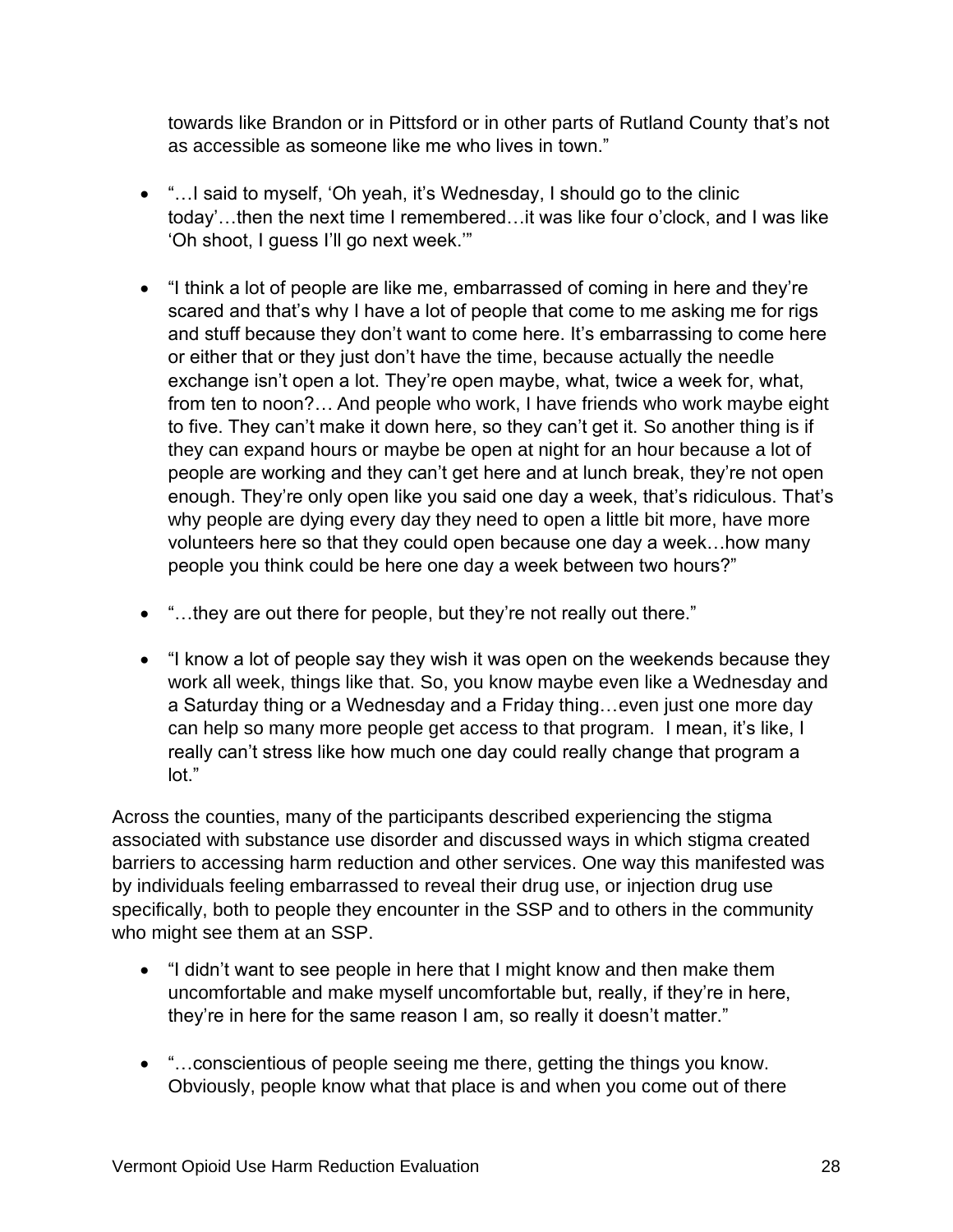they're automatically going to assume the worst. That's the only barrier that originally kept me from going there."

- "I was always embarrassed because you know it's right in town and I know a lot of people. That's where I'm from, and I always hated going in there and seeing people I know. 'Oh, you use needles?', you know? But besides that, it was a good place. I'd always try to go in and out as fast as possible."
- "They think if you go into that [an SSP], you're automatically labeled that. So, say if you go in there and you see the guy that you see at the convenient store every day that doesn't know you from anything. He just knows that you buy a pack of Marlboro's. Now he thinks you're a needle user. And that's where I think a lot of people try to incorporate and they think, like, 'Oh no, you know, so I'd rather use a dirty needle'…I think that they're worried about these labels."
- "Well a lot of people, when you have, I have a counselor and I have people that don't know I do drugs, I mean and when they see you coming out of here, they automatically know you're doing something. What are you coming out of the needle exchange for? I certainly don't work here, they know me, they know my life. Some people don't know anything about my private life, and they see me coming out of here it just doesn't look good and they talk, and they whisper, and I don't like it."
- "Like say his girlfriend don't know and he pulls up and his girlfriend's girlfriend sees him over there, it's like oh my God, who do you think that's going to be calling him 10 minutes from now? His girlfriend, you know what I mean? That's the thing…it takes its toll. The thing is, the whole thing about it is, it's just a dirty, nasty secret."
- Interviewer: And so, what are the reasons that you chose to never go there?
	- Participant: More or less it's being seen coming out and the embarrassment of people knowing that I use needles and stuff like that, that's what kept me from going there so I would just get them from people that I knew that went there, so I didn't have to be seen going in or out. Not only that, but, like, family. Someone drives by, sees me coming out of a needle exchange, then, you know, it don't look good for your family when they see you coming out of a place like that.

Additional reasons, across the counties, that were described as reasons participants did not utilize SSPs more frequently than at least once within a six month period were: they obtained syringes at pharmacies, they obtained supplies from peers (e.g., secondary exchange), and they had the supplies they needed to last them.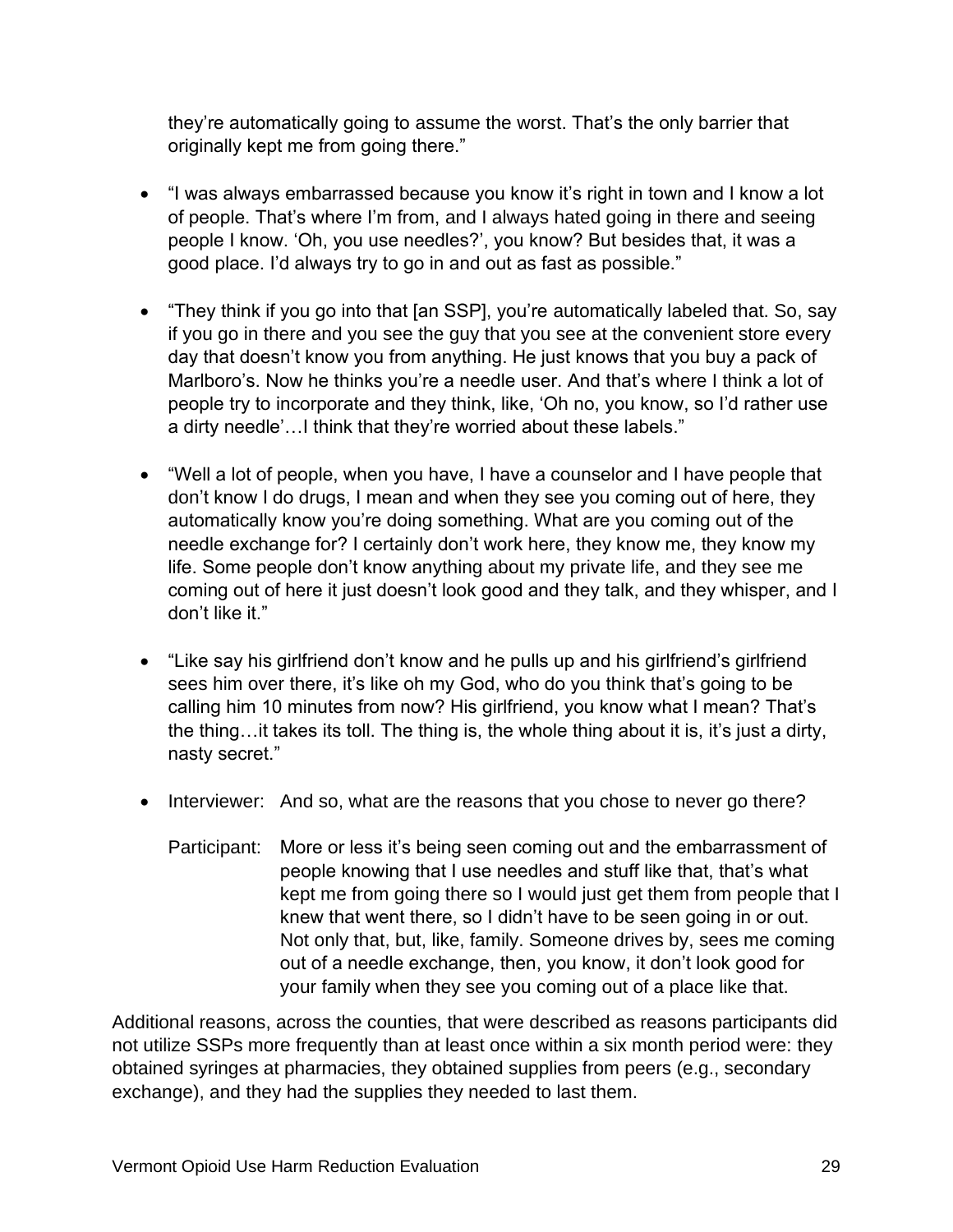Figure 15 displays participants' responses to the questionnaire's question regarding reasons for never using an SSP or for not using one more frequently. The responses generally are similar to the interview comments. The most common "Other" responses for not using SSP services were due to not injecting drugs and lack of awareness of the SSP and/or its location.





#### <span id="page-32-0"></span>**3g. Comments Regarding Safe Consumption Sites**

Although safe consumption sites were not a topic included in the interview guide or mentioned by the interviewer, approximately 10 percent of participants brought them up as an important harm reduction strategy for both the individuals who are using, and also as a way to keep used injection supplies out of the community.

• "I know a lot of people would really benefit from safe injection sites. I have people come to my house all the time just to have some place safe to get high…they're in really sketchy places, dirty places…and I know that a lot of people are really opposed to these you know injection sites, but it can save a lot of peoples' lives and it can also like prevent a whole generation of kids from being exposed to this stuff. I'm seeing people taking their kids places that they shouldn't or leaving their kids places they shouldn't so that they can have some place safe to inject and that's scary…It's going to change the whole game and every single person I've talked to about the safe injection sites is all for it. They're like fuck what everybody else thinks people are dying and we got to start doing something really drastically different here. And if the outside world doesn't want to look at the ugly epidemic that's happening that's their choice but it's not going to stop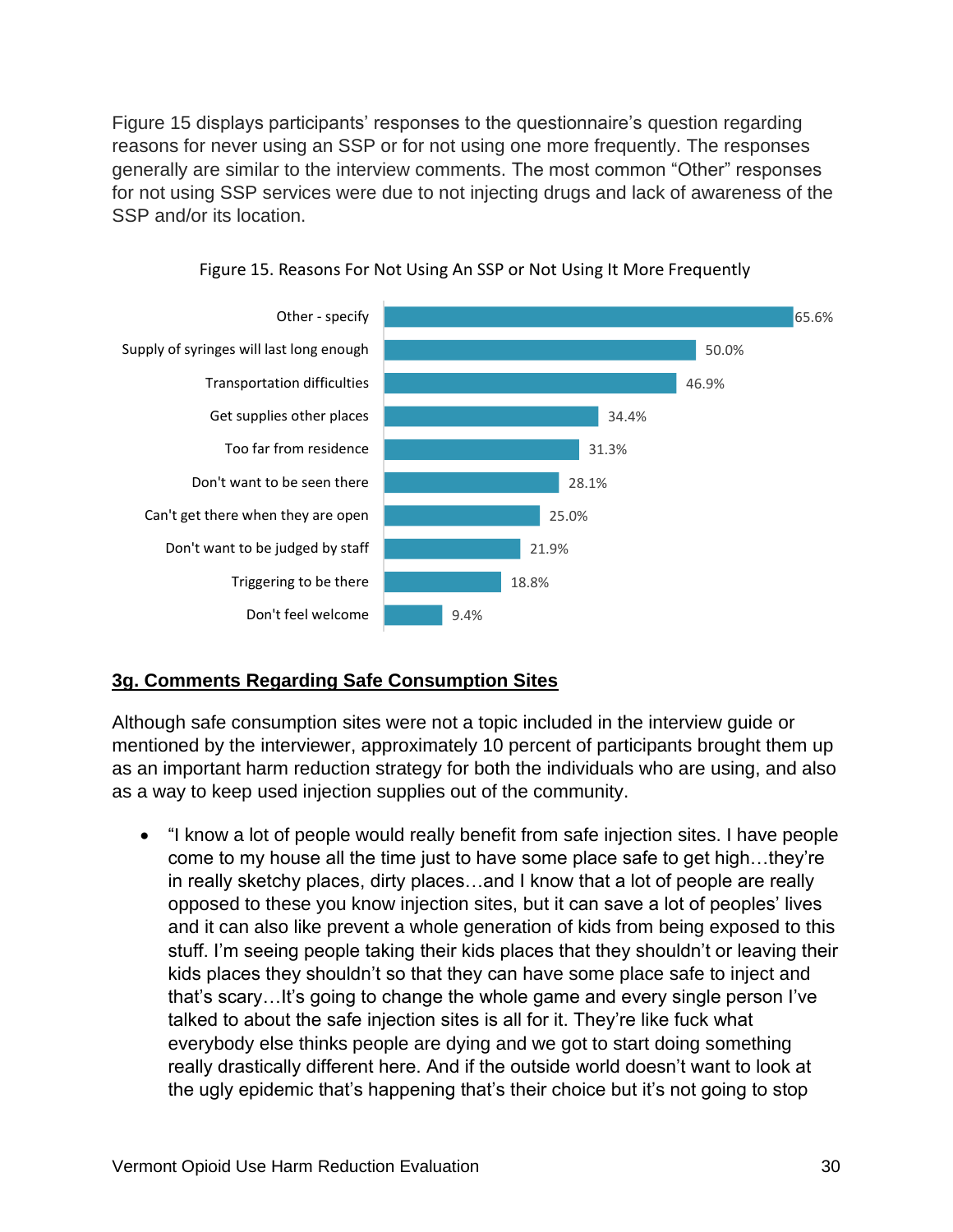happening just because you're putting your head in your hands… until more people can get clean and stay clean we just need to be as smart about it as we can."

- "It would help overdoses a lot. It would give people a sense of that there are people out there that care, that, okay, they're not letting me die. But, they know we're going to do it anyways, might as well do it clean and safe and don't die. And there's those same people that can help me stop if I choose and get me the things I need, like a job or a place to stay or whatever."
- "Probably a safe place to go to do it because they see them everywhere, and you see needles everywhere. I walk around the river and stuff like that and fish or whatever and there are just needles everywhere. There's no way in hell you can bring your kid down there and not worry about them getting a needle."

## **3h. Experiences with Medication Assisted Treatment**

In the context of learning about individuals' opioid misuse and insights regarding harm reduction, the interview included asking participants about their experiences, if any, with Medication Assisted Treatment (MAT). MAT is offered throughout Vermont using the "Hub and Spoke" system, which consists of nine treatment Hubs to treat individuals with complex addiction needs, and over 75 Spokes for care integrated into general wellness services [\(https://blueprintforhealth.vermont.gov/about-blueprint/hub-and-spoke\)](https://blueprintforhealth.vermont.gov/about-blueprint/hub-and-spoke). Each of the evaluation's target counties has at least one Hub program in its largest town: BAART Behavioral Health Services in St. Albans (Franklin County), Westridge Center for Addiction Recovery in Rutland (Rutland County), and Habit OpCo and the Brattleboro Retreat in Brattleboro (Windham County).

[\(https://www.healthvermont.gov/sites/default/files/documents/pdf/ADAP\\_Treatment\\_Dir](https://www.healthvermont.gov/sites/default/files/documents/pdf/ADAP_Treatment_Directory.pdf) [ectory.pdf\)](https://www.healthvermont.gov/sites/default/files/documents/pdf/ADAP_Treatment_Directory.pdf).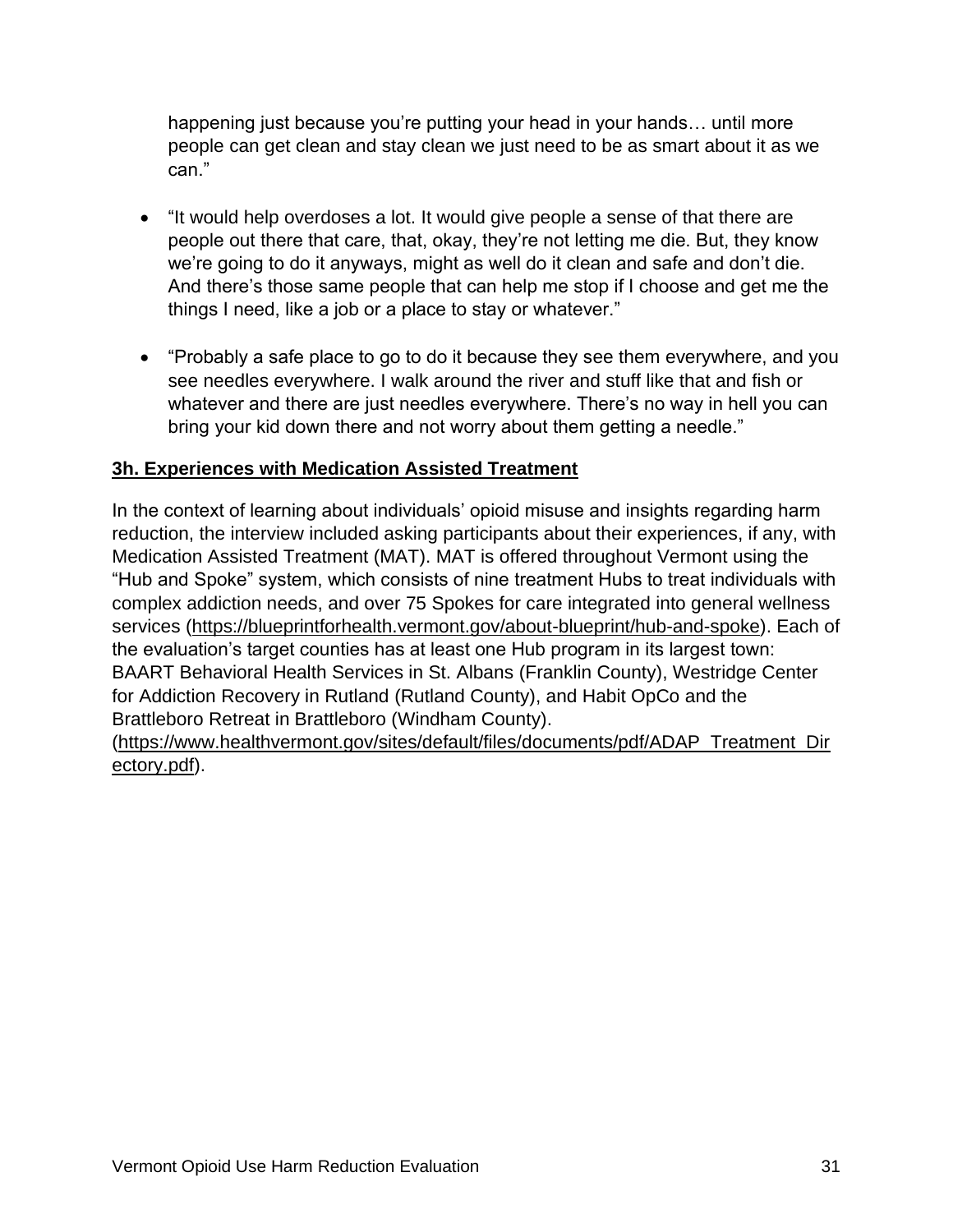#### **MAT as a harm reduction strategy**

Nearly two-thirds (63.8%) of the participants were currently receiving MAT through a provider (Figure 16). During the interviews, most participants on MAT described it as having eliminated or significantly reduced their opioid use. One participant summarized their experience on suboxone with the following description, noting how it helped them achieve many positive life



changes and avoid a series of hardships and risks, including a potential overdose:

• "I know a lot of people that aren't former drug addicts think suboxone is a horrible thing and that it's basically another drug to cover up the drugs they were using before…It's [suboxone] basically turned my life around. I've been able to save money since then. We rent a house with land. I have bought my own car. I have a family now and I basically have a stable life and before, when I was using drugs, that never would have happened for me, so suboxone saved me from being on the streets having no money, having no life. I mean I could have overdosed. So many bad things could have happened."

Participants explained that being on MAT helps them both physically and mentally. This included addressing physical pain for some individuals and avoiding the sickness and worry that would arise from not having access to opioids:

- "I don't want to use. For others, they go to the clinic just, so they don't wake up sick. I go because I don't want to be in pain, physical actual like pain that prevents you from going about your life."
- "I have scoliosis in my spine. Years back I broke my leg, to where they had a titanium rod in there, but that broke, and when that broke, my leg healed. It was crooked and so I walked on that for three, four years like that and my gait was all wonky and stuff and so that put my spine and my hips and right down through my legs every joint was just aching and burning so I was using a lot and then when I came here and started the methadone, it was almost like a godsend that I could actually feel comfort, like lay down and feel at ease and just kind of sleep through the night."
- "I know I'm going to get dosed every day. I feel like I don't have to worry if I don't have the money to get high or whatever."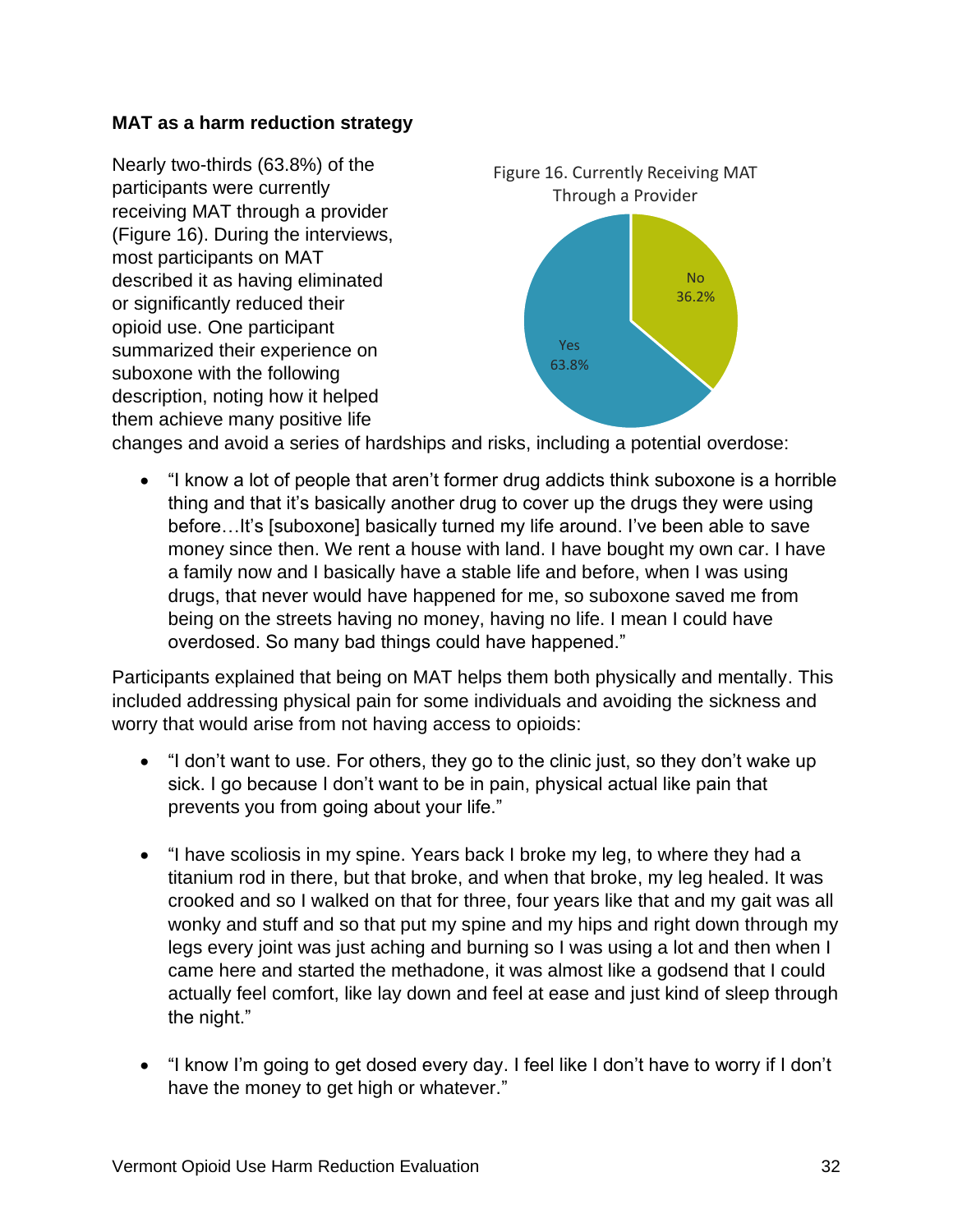- "But just, knowing I'm not going to be sick tomorrow frees up my mind to think about positive things I can work on or just at work or school or being with the kids and doing stuff with the kids because I'm not sick. I'm not thinking about it."
- "[Being on MAT]…I don't have to search for something every day to keep unsick."
- "…you will be fine for a day or whatever. You don't have to like take more immediately a few hours later."

A few participants reported that methadone lessened or blocked their ability to feel a high from opioids. This helped some not use because they felt there was no point, whereas others felt this put them at greater risk for overdose because they increased their use in order to feel high.

- "I want a better life and the other day when I used and that [overdose] happened, it really scared the shit out of me. Yesterday, I used one bag, didn't even feel it, felt like a waste of money. I just feel like it's a waste because of my methadone and the fact that it's not working the right way. I'm not feeling any relief from it. I'm just putting it into my body. That's it..."
- "If I do methadone there's no point in doing heroin because I do not get anything out of it. To get anything out of it, I literally almost have to OD myself. Like, I have to do so much it's pointless. I don't feel a damn thing. I can sit there, snort three bags, not feel a fucking thing."
- "Because what's in methadone blocks the amount of good feeling that the heroin is supposed to implement in to your body….Yeah, more heroin when I do more opiate blocker. Less opiate blocker, less heroin. There's a positive correlation and a negative correlation."
- "…there is no rush anymore because the methadone completely kills that, but more than anything it's just like a pain reliever for myself today."

## **Continued opioid use on MAT**

Participants frequently reported continued use of opioids while on MAT and noted a few reasons for doing so. Some believed their MAT dose was not adequate to keep them from getting sick. Consequently, some participants ultimately switched MAT programs or stopped altogether because the dosing or some other aspect of the medication did not work for them. Sometimes the challenges with determining appropriate dosing and treatment involved other health conditions that complicated individuals' dosing.

• "Being on the methadone, not being sick, and not feeling that pain has really helped like a significant amount because the only time I even use now is when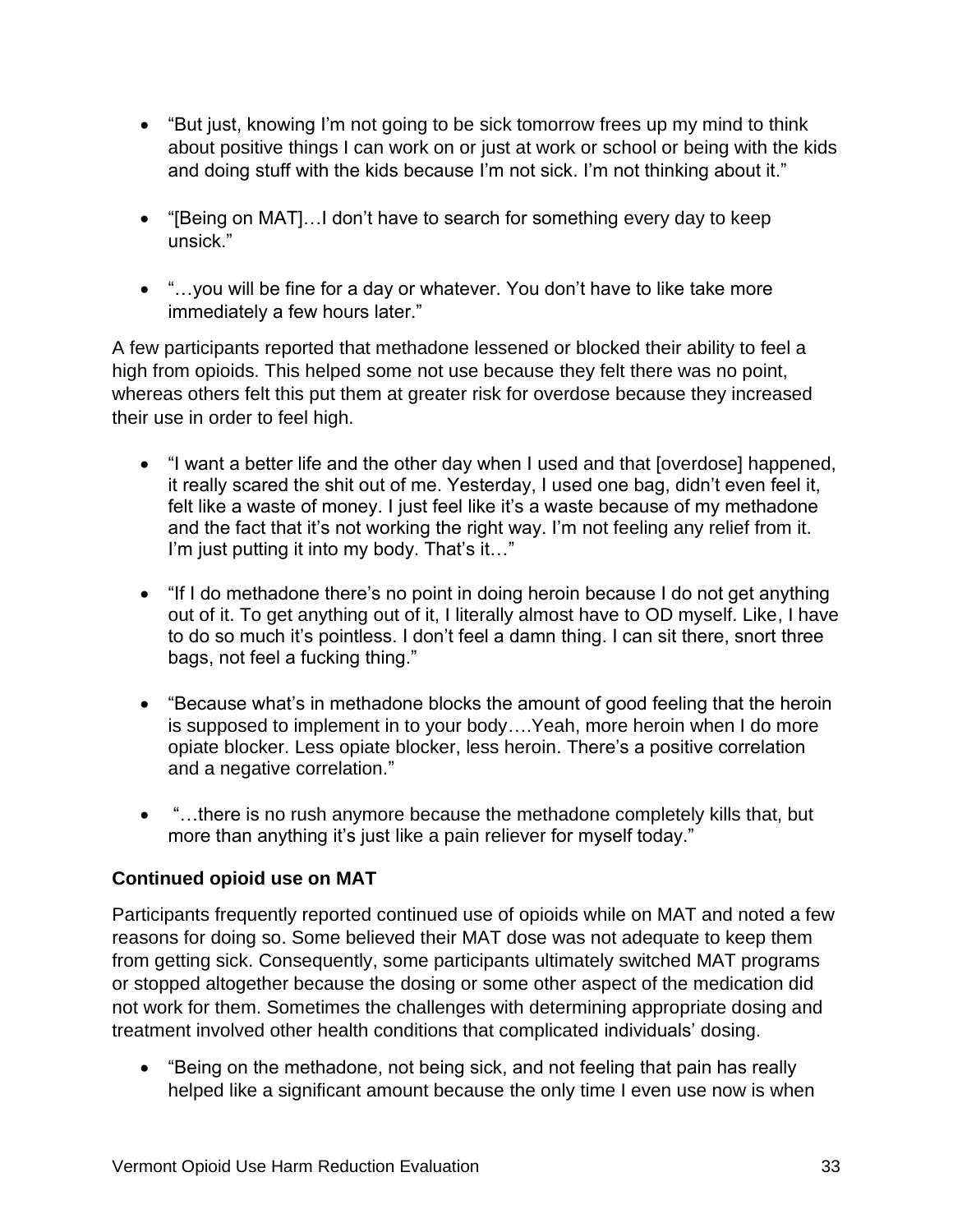I'm building up on the methadone. So, until I get to that right dosage I still get sick at some point throughout the day and it's kind of more a necessity at this point than it is a want."

- "It [buprenorphine/naloxone program] didn't really work for me. I mean I could take 16 milligrams of [buprenorphine/naloxone] a day, two 8 milligram strips, and still have cravings so I still felt like I needed to pop some pills or to get a ticket."
- "I think that they need to listen to patients more because, yeah, they might not want to dose past 16 but some of us need to start out there because unfortunately then you end up with what's happening now is I have to selfmedicate to medicate and I shouldn't have to. I should be able to tell my doctor, 'Hey, this is what's going on'…"
- "...a lot of times they're not getting the right medication doses to take care of themselves so they don't feel sick, so they resort back to using."

As these quotes suggested, some participants expressed frustration in coordinating with their medical provider about their treatment, specifically explaining that they felt "nobody was listening":

- "I would say one of my reasons is I keep trying to tell my provider that my dose isn't, like it's wearing off and he doesn't really listen to me. Like, I haven't even took an extra sip of my stuff today and I'm already, like, I can't sit still because my legs hurt. I keep telling them that my dose isn't high enough and he won't up it, so I'm constantly sipping out of my three day take home until I'm guessing that it's good enough."
- "So, I mean in my eyes I don't think I was trying to become what I've become it was just that nobody was listening. Nobody was helping me get through that step that I needed to get through, so I had to do it on my own."

Other reasons participants mentioned for continuing to use opioids while on MAT included the desire to get high, using it to cope with stress, having a hard time avoiding it in the presence of peers who are using, and finding it hard to stop the routine associated with injecting or "the needle":

- "But now if I go a day without methadone…I'm so sick, it's worse than dope sickness, like ten times worse. So, what makes me do it? Just being in the presence of someone I guess who is doing it, I guess, and wanting the high."
- "I don't crave it as much. I mean I still crave it because, like I said, I really like, you know, the high, but I have, you know, the suboxone now, so I'm not always on edge wanting it."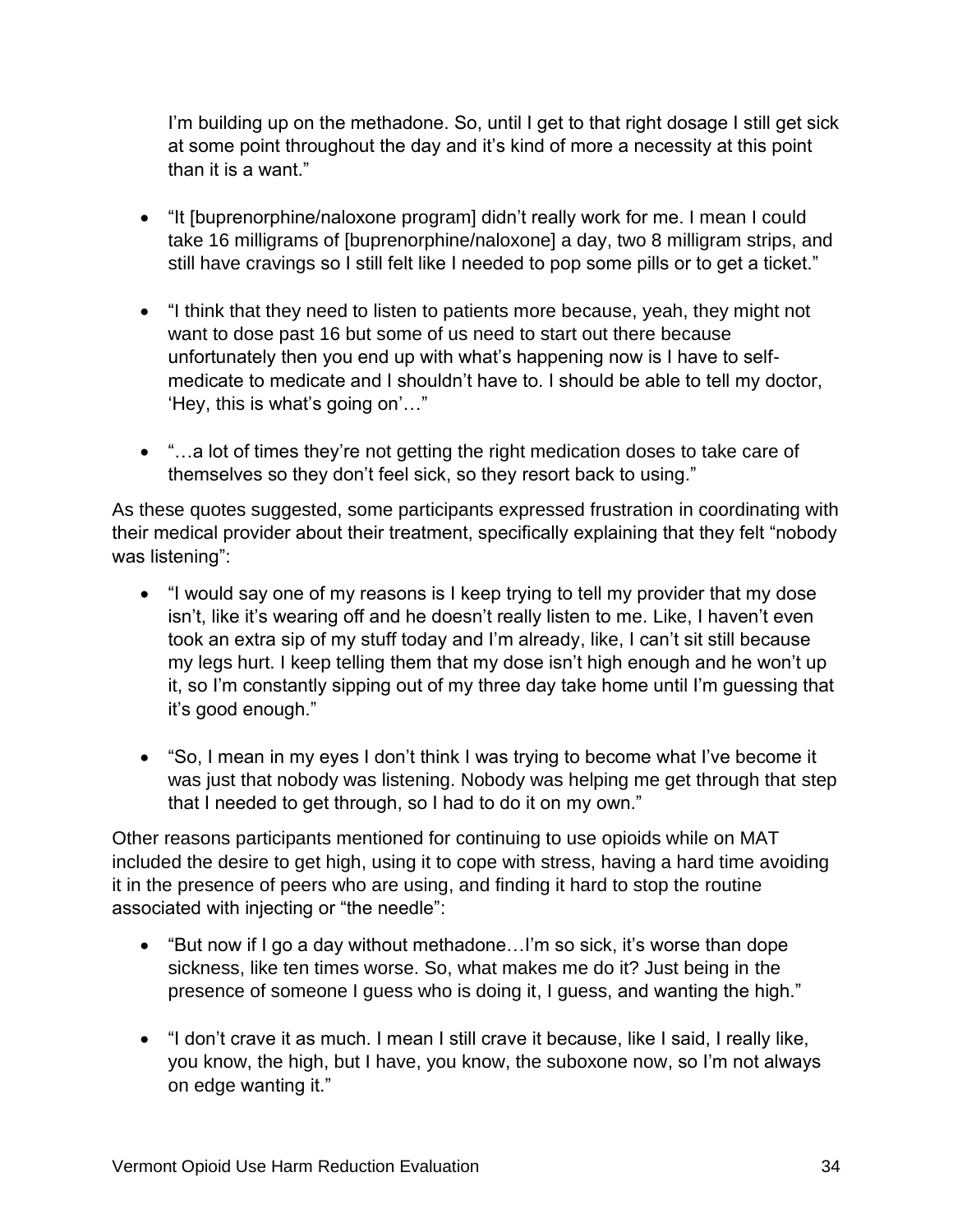- "When I get stressed out or upset, I'll sip it to go to sleep."
- "...if you walked in and said, 'I'm injecting my bupe, please help me,' it's going to be you're cut off from your prescription and that's not going to be helpful because then I'm going go out and buy it off the street or use something else. I just feel like there's no comfortable place to be able to talk about it and it would be awesome if there was because I feel like that's—I know a lot of people that do use their bupe like that. Most of them probably don't even use anything else, but they just cannot stop doing that one thing…I don't know what it is about that thing, but it's, like, so hard to stop."

#### **MAT as an access point for other harm reduction strategies**

Many participants who had access to naloxone had received it from the hub in their county. Some participants suggested distribution of other harm reduction supplies at MAT provider offices, such as safer injection supplies.

"To be honest with you I don't see why this place shouldn't have free needles for people. I get it they're not here to advertise getting high, but maybe that's something that should happen. I mean, I don't know, see that's, it's kind of hard to have a clinic to try to get clean, but they're giving away needles… why not, say hey guys are you being safe at least right now? You need supplies or something right now? What can we do for you, you know?"

#### **MAT challenges and barriers**

Participants mentioned a few main challenges to engaging and staying in MAT. These included differing views among participants regarding what type of MAT policies are most beneficial (i.e., a harm reduction-oriented approach versus an approach with penalties for any illicit use or missed programming), daily attendance requirement for dosing, and transportation.

- "They don't condone it or anything, but you can still dose every day and smoke weed and I feel like I have to have something. Like, I feel like I can't just like go cold turkey off everything. I guess that helps."
- "If they were more stern with me I'd probably be clean. I'd be clean. I'm not saying it's their fault. It's my own fault, but it's like anybody who is trying to get away with something. They're going to push and they're going to manipulate and they're going to lie and they're going to do whatever they can to still do what they want to do and there's no repercussions for anything at that place."
- "I mean, the clinic it's good, but I thought it was a lot different than what it is. Like I said, it's like they give you permission to still use or it's okay now that you're a crackhead but you're not doing heroin anymore."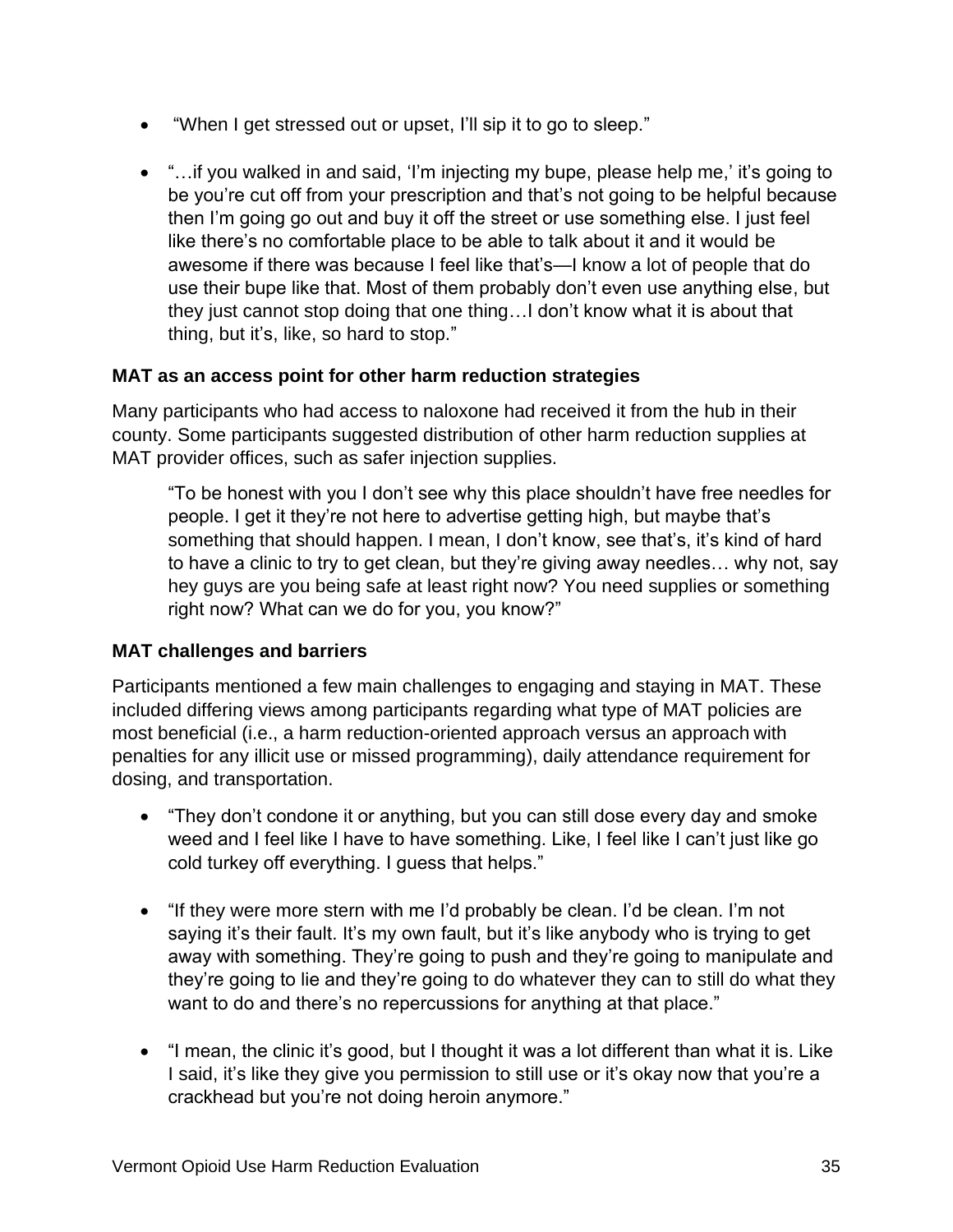Meeting individuals' MAT needs sometimes aligned with whether the program was a hub versus a spoke. Some participants who were in a hub felt like they needed that stricter oversight and daily dosing, while others preferred to be in a spoke, particularly due to not having to attend as frequently. Participants mentioned lack of transportation and employment as the main reasons for preferring a spoke to a hub. Participants who received their MAT from a hub and were required to attend daily for dosing reported that accessing the clinic each day was a hardship, especially if they needed to rely on other people to drive them. These transportation challenges often resulted in illicit use, which would further delay their ability to receive take-home doses in the future. Some participants who missed doses due to transportation or other barriers described turning to illicit opioid use to keep from going into withdrawal.

Transportation was frequently mentioned as a challenge for accessing treatment services by individuals who live in rural areas and are not able to access the bus.

- "The only reason I did the dope yesterday and a week or two ago, I did some just because I couldn't get to the clinic in time. So, I missed it and, you know, you get that feeling. I'm running around trying to find a job, you know, and it's like I can't be sick, so I did it and it is what it is."
- "...what it means is you have to go every day and dose, even Christmas, holidays, nothing, and if you were to go visit a family member or had to travel, they will have to call that county and see where their closest place is, and you can go there while you're away…every morning I have to wake up and walk the 20 minutes in this weather each direction."
- "I had a really hard time with transportation. I was utilizing the Medicaid transportation ride. Almost always, nobody would show up on the weekend and there was nobody in the office to call and you miss three days, they cut your dose in half. It's real important to get there every single day. So that was most of my problem then."
- "I didn't have any transportation. That was basically it and I guess how people look at me, judge me, that's another reason why I didn't want to go."

Balancing MAT appointments and childcare was an additional challenge mentioned by some participants:

"Fortunately, I had friends or I, you know, would trust my daughter enough to stay in the car and then have somebody that I know be able to just stand outside the car and watch, but if I didn't have those options at the time…I would be lying to say that I didn't say, alright [Name] I'm locking this door behind me, the heat is on, crack your window a tad bit, I will be back as soon as possible. And then you go into it thinking, 'Man, if there's a long line or something I'm just going to have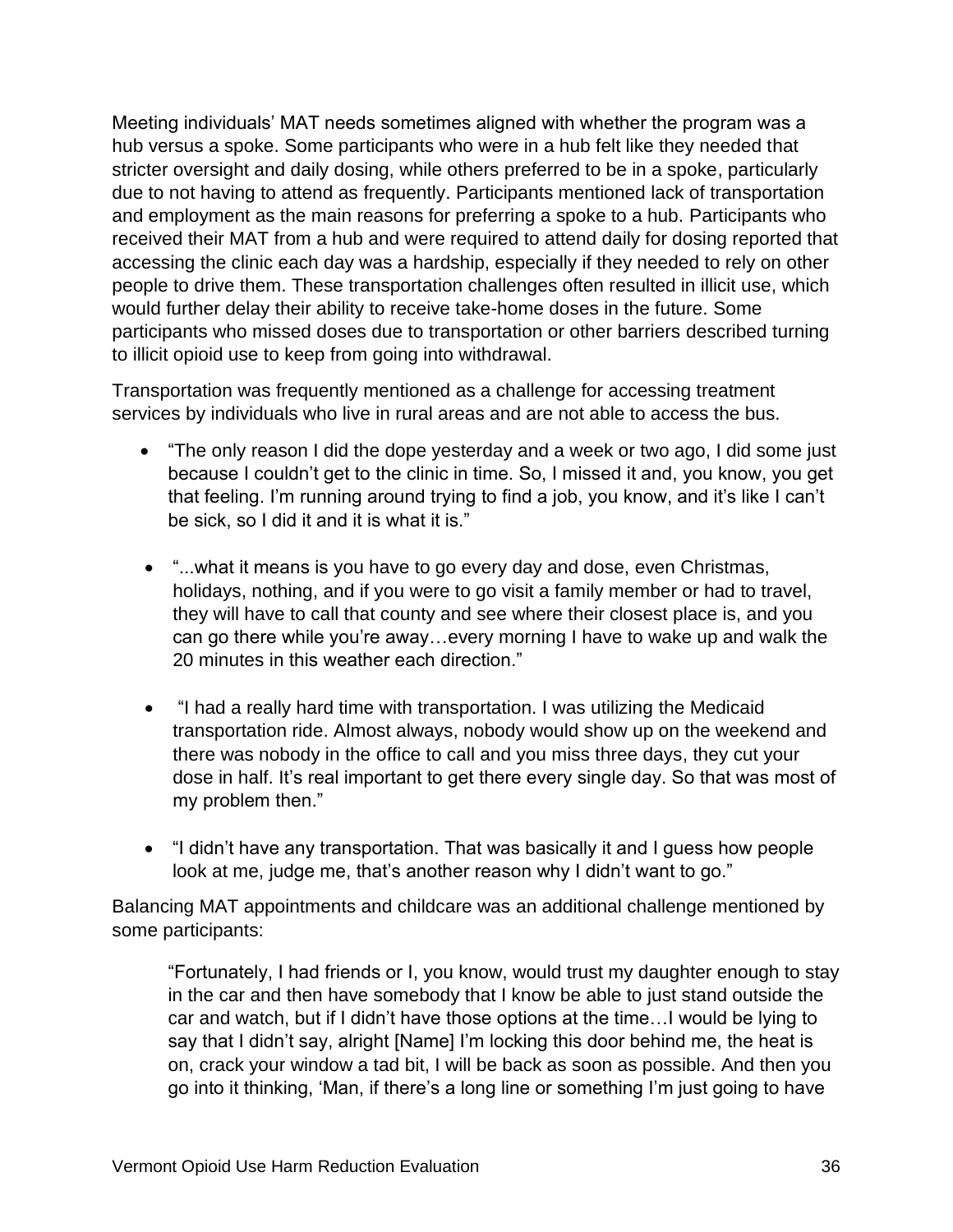to not do this today'…I think back on that, the maybe two or three times, I had to choose to do that because I didn't have someone with me or somebody I trusted nearby. What if somebody did pull up and now DCF is involved in my life? What the hell? That would suck. All because I wanted to dose and not feel sick or relapse on something. I'm doing it to become a better parent and now someone is telling me I'm not being a good enough parent. Like that's kind of a shitty situation you know?"

One respondent described a program in Brattleboro that offers child care:

- Participant: There's a program down there now where you can drop off your kids and then go dose and then pick them back up… a parent comes in with their kids, one, two, three, five, you bring them over, there's like a playground and a daycare center over there.
- Interviewer: And is it just for dosing or can you... meet with your counselor?
- Participant: Yes, you can if you have to meet with your counselor. It's pretty much anything to do with the hub program, so dosing, counselor, doctor. You can drop off your kids, they'll hang out, play, have lunch if that's the time period or whatever and then you pick them back up. I believe it actually might end at a certain time, like shortly after dosing, that's when that ends, but that is such a huge help.

A few participants reported being worried about getting off MAT once they started and not liking the idea of replacing one drug with another:

"So, I've been thinking about going back now [to MAT] because I've tried to quit on my own and I've weaned myself down tremendously but because it just kind of keeps you in the same mental state, you know, you've got to go get your fix every morning, going to the methadone clinic, and it's an opiate, you're just replacing it legally. I mean at least you know what you're getting. You don't know what you're getting out here on the streets when you buy a bag, but for me personally, you know, and it took a long time to get off of methadone, you know? They increase you way faster than they decrease you. I mean a base dose is 50 milligrams. They suggest a decrease of one milligram a week, it would take you a year to get off of it. That's crazy."

For others, who are facing barriers and are not receiving MAT, there is a belief and hope that being on MAT will result in positive changes:

"I've always thought if I could get on, if I could get on the bupe program… I wouldn't…be doing all this other stuff because right now what makes me keep doing it is because, like, let's say if I don't even have it like, say, for a couple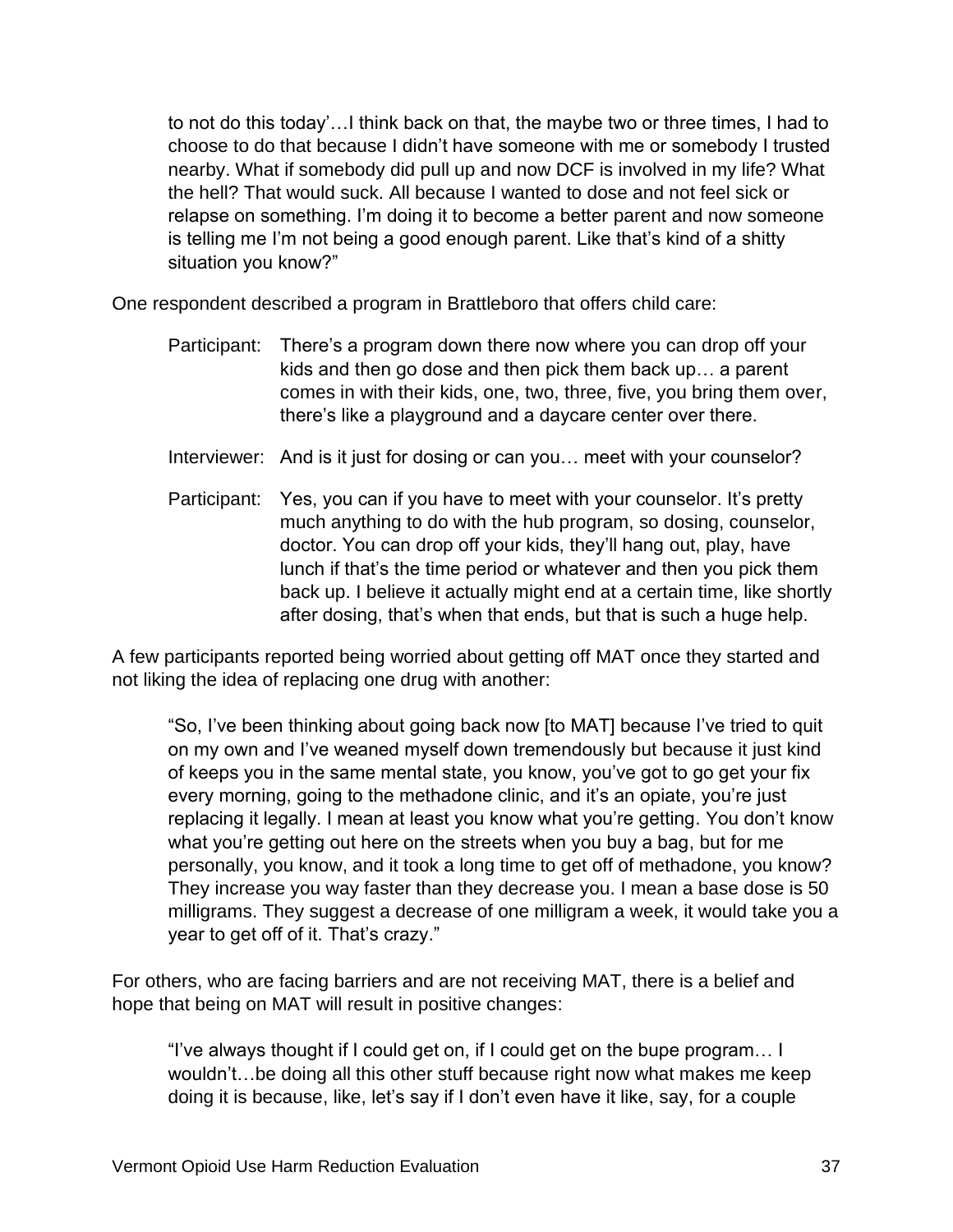days, I get so sick…whereas if I were on the bupe program, like I said a couple of my other friends have been on it and they've been doing really good…they don't have that craving or that desire to go get something else because they're not sick anymore because they actually have something every day in their system."

#### <span id="page-40-0"></span>**3i. Housing Instability as an Additional Barrier to Harm Reduction Services and Strategies**

In addition to the SSP, MAT, and other service barriers discussed in the previous sections, the interview guide included asking participants about housing and how it facilitates or hinders harm reduction practices and recovery. Participants described numerous stressors that homelessness and housing instability pose and, conversely, they expressed how fundamental a safe place to live is.

#### **Barriers to accessing housing generally**

Participants discussed hardships and barriers to finding appropriate housing. Problems such as affordability, quality and accessibility for individuals who are currently using drugs or had poor rental history due to previous drug use were mentioned.

- "I really wish they had, like, more rooms, rooming houses, you what I mean, where you can, like, share a kitchen and whatever. They need more of those… You have to have, like, a perfect credit score and be perfect and it's, like, they should at least have like rooming houses for people that aren't going to be able to get into that."
- "Evictions, even if you have like an eviction on your record, they should still have a place where you can still go, you know what I mean and get another chance."
- "I think the next spot to work on would be housing because we don't necessarily have a lack of housing, we have a lack of people who want to take people who have fucked up...so you can't sit there with an empty apartment because somebody is at the clinic and you're too scared so now we have all these empty apartments… so something again like a family advocate…now I need somebody to trumpet ahead of me and be like listen, her record looks shitty, you might think she's going to punch you, she's not, she's awesome I work with her all the time, like I personally can say I will come to her house. You know what I mean I need somebody to basically do that because they don't take my word and they're looking at my record you know what I mean and usually I can like have a one-onone like I do now, I can be very professional and sell myself well. If you look at my record I'm fucked, and I don't get a call back."

One participant who had problems with their rental history described receiving a second chance, and support with harm reduction, from their landlord: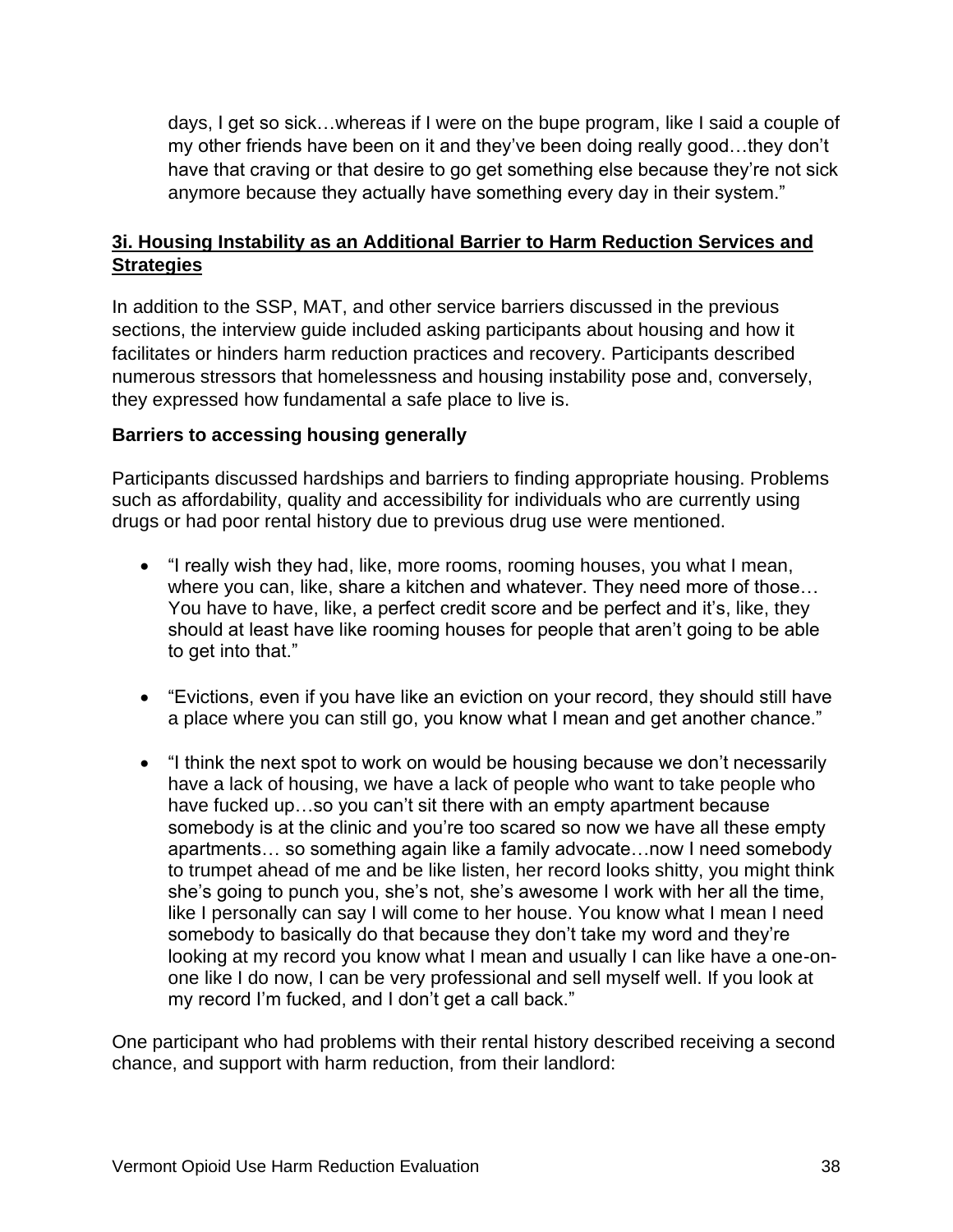"He gave me a second try. He didn't think about my track record. He was thinking about my reason for being up here. He's thinking about my reason for why I was homeless. I don't know if I would give myself a chance… Well, he gave me a second chance. He knew that I came up for alcohol and drugs and went to rehab and all that stuff, plus he has Narcan on there, plus it's a very—there are no appliances that are in danger of sparking or anything like that, so I feel like he does care about the residents."

Participants conveyed how homelessness and unstable housing contribute to riskier behaviors and loss of hope for recovery. They described not being able to focus on themselves, what they enjoy, their family, or their recovery when they don't have safe spaces to be. When asked what it is about housing instability that leads to drug use, one participant explained:

"Lots of things. The first thing that comes to mind is obviously the stressors. You know it's stressful being impoverished and walking the streets all day every day and it's the boredom, that's where a lot of addicts are I think. We're bored, we get high to alleviate the boredom, plus there's so many addicts out here on the streets it's a group of us you know, you get like a flock or something you know?"

Other participants provided similar insights:

- "Oh, it's a terrible feeling like walking around the street at night knowing that no one gives a shit whether you live or die. It's a hard thing to accept and you know like that's honestly during my entire time of drug use that's been probably the biggest trigger for me is not having a place to go or having that feeling like nobody gives a shit you know?"
- "If when people are more stable, I think, you know, they do a lot better with not using, you know what I mean? If they had a safe place to sleep and stay warm and be able to get back and forth to a treatment center they could stay sober and go to groups."
- "It [housing] gives you a center to like, to want to do better, you know?
- "I just feel like I could get back on track and get my kids back and they would, I mean, like, they keep me motivated and busy. I wouldn't be probably talking to half the people I talk to that still do drugs and, but when you have nowhere to go, if you have money or stuff, they're willing to let you stay there."

A particular stressor some participants described as being related to their housing situation was risk related to solicitation for sex.

Participant: Being a woman on these streets it's just horrible.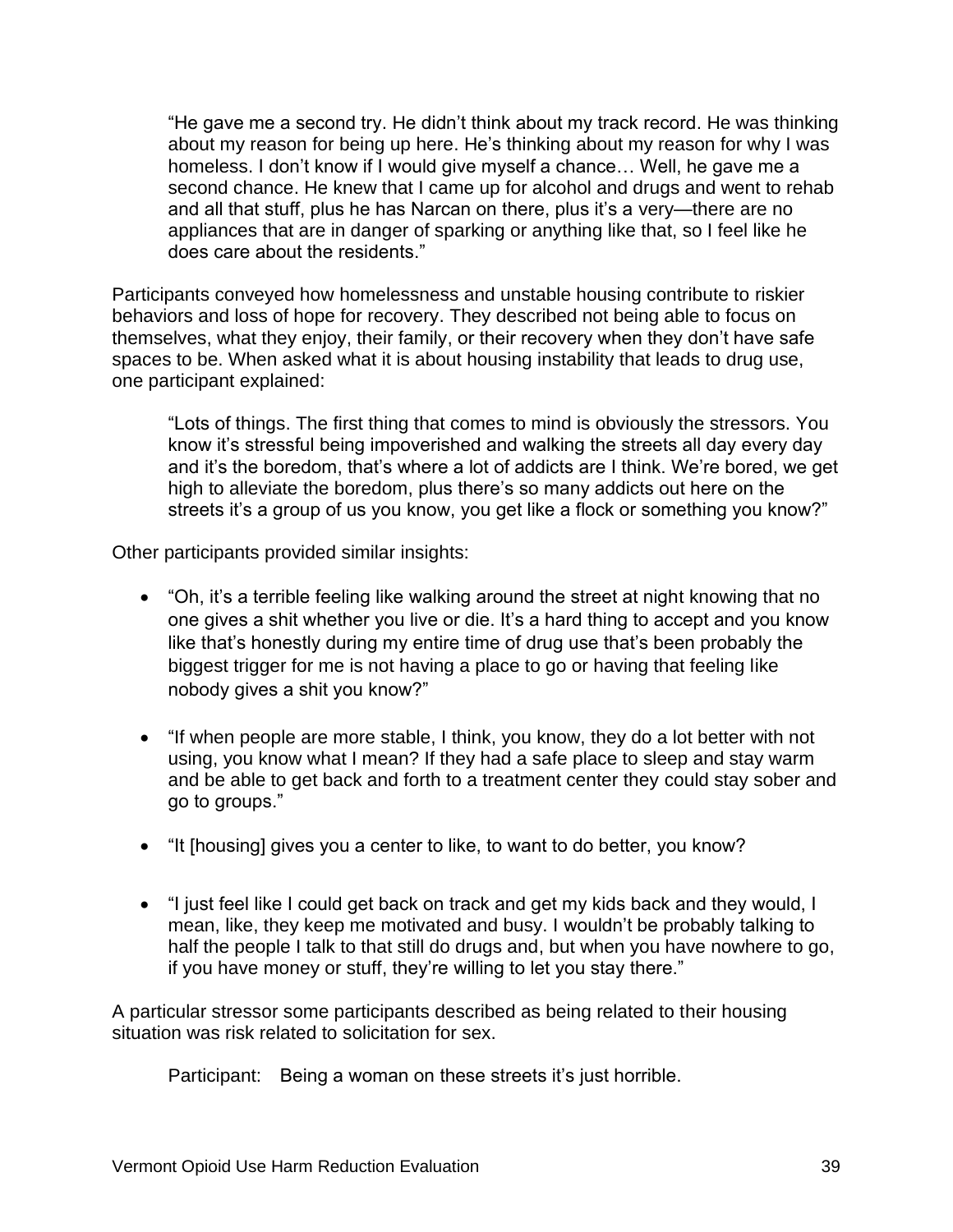Interviewer: Where do you usually stay now?

- Participant: I'm just staying on the couch, a friend's couch and like he's already solicited me…I'm trying to get out of here, get the hell out of here. It's hell, living on the streets. And I see why people use drugs…. housing would just flip-flop my whole life.
- Interviewer: How would having stable housing affect your life and your drug use?
- Participant: I don't believe I'd use. Or I'd use less because I'd be stable, have a home to go to. Like this guy's home I feel like he's staring at me and wants sex from me all the time… My whole life is just like a turmoil, just turmoil.
- "I left with like the clothes on my back and was homeless. I slept on park benches. I slept at peoples' houses that I knew, like, wanted to sleep with me and I had to like continually like bat them off because I—you know what I mean, the one thing that I haven't done for drugs is sexual favors and I don't judge anyone who does. I just, that's just not—I refuse to go that far. I will be sick if I have to, but I refuse to go that far. I've never needed it that bad."

Some participants mentioned the need for a Housing First model, where housing is accessible regardless of their current substance use. They described needing the stability of a home and the hope for a better future before they are able to focus on stopping or reducing their drug use.

- Interviewer: How do you feel like your situation would be different if you had stable housing right now?
- Participant: It would be huge.
- Interviewer: In what ways?
- Participant: Just being able to sleep. I'd be able to think about my sobriety, think of, you know, put more effort toward trying to—like right now it feels pointless, and maybe that's a bad way to look at it, but it just feels like I'm just getting by, I'm putting so much effort into doing anything that, it's, like, hard to want to change…I think that, it's, stable housing would give me a place to have something to look forward to, something to want to invest in. You know I think my time would be taken up more with, like, wanting to decorate it and wanting to, like, you know plan a house and eventually be able to maybe have my son come visit me, maybe have a place that I could entertain or have, like, a dinner, I don't know, it would be huge.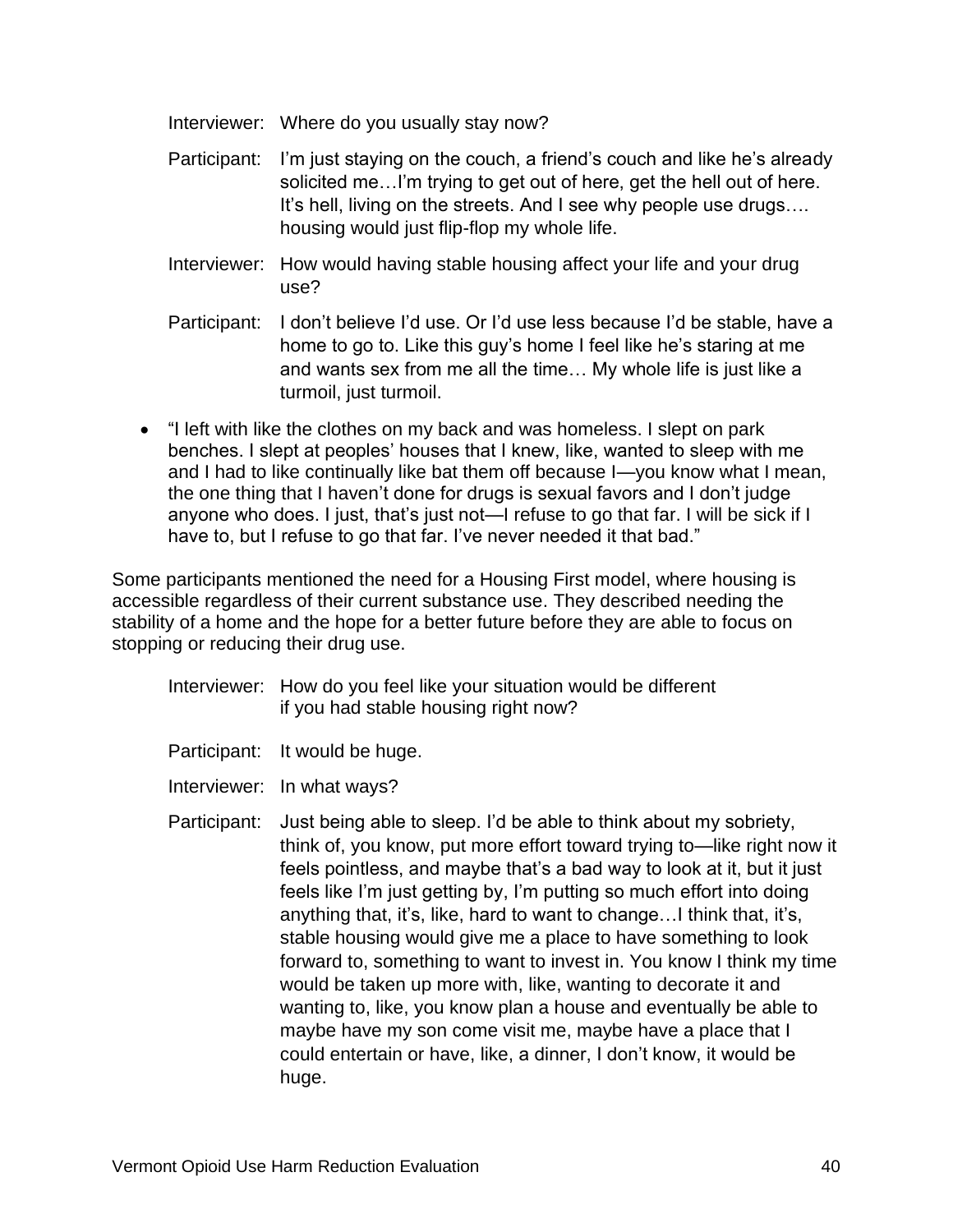Some housing support services are accessible to anyone, regardless of their current drug use. This sometimes means that there is drug use occurring at drop-in centers or shelters where people do not have other options for a place to use.

"That [access to housing] would work a lot better because they wouldn't have to come to like places like here and I'm not saying—this place is a godsend…but, like, if you're around 120 people that are using, it's still going to lead you right back to it. A lot of people don't have anywhere to go. This is a great place to sit, you know what I mean? But, you know, with that, obviously they can't, they obviously don't want people using, but they know it's going to happen, so I just think if they had more residential stuff, it would save people from having to, you know, be out on the streets where, like, they have to be around these people or go to a place where they have to be around these people. That would help, I think."

Once housed, people are able to see the difference in their behavior and their feelings about obligations and priorities.

"It's been a lot easier to not do drugs since I have had stable housing. It's lifted a great deal of stress off of me. Also, I'm in a really nice neighborhood, which means I can go for walks and not run into people that I used to do drugs with or see drug deals going on, things like that. That's a first for me because every other neighborhood that I've ever lived in, everyone that I did drugs with lived nearby me or in the same, or even if they didn't live nearby me I would see drug deals going on or just see houses, just certain things that would trigger it. It's definitely made it, I mean, tremendously easier. Also, the fact that I have an obligation to pay rent every month. It's hard. Like I said, I do catch myself relapsing and being like, 'Well, this is stupid. You're going to be short on rent.' But it does at least put that thought in my head, you know, to at least recognize that that's bad and try to work on that, or other situations where I would get a craving or something and be like 'No, you've got rent to pay and that's that,' and won't even think about it anymore. So, yeah, if you have stable housing I think it can make not using, I mean, like I said, tremendously easier, you know?"

#### <span id="page-43-0"></span>**3j. Participants' Experiences with Overdose and Accessing and Using Naloxone**

#### **Experiences with overdose**

Half of the participants (50.8%) reported that they had overdosed one or more times in their lifetime (Figure 17). Among those who had ever overdosed, more than 40% had overdosed within the past 12 months. The vast majority of participants (84.1%) had ever witnessed an overdose (Figure 18). Notably, 42% of the sample had witnessed 2 to 5 overdoses and almost one-third of the sample (30.4%) had witnessed 6 or more overdoses. In addition to asking participants about their experiences with overdose, the questionnaire included an item regarding their perceived risk of dying from an overdose. Over half (53.6%) of the sample responded either "likely" or "very likely."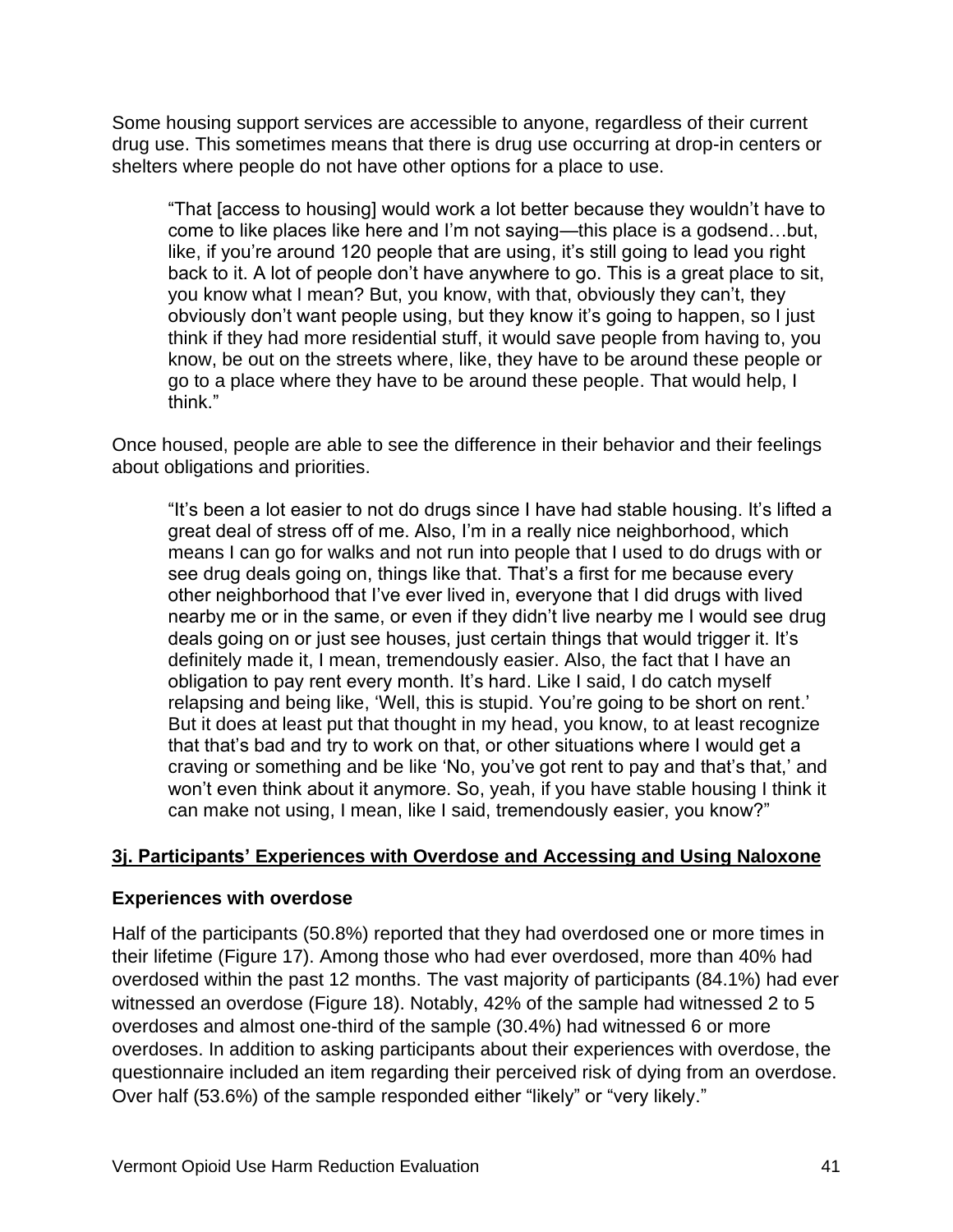

Figure 17. Number of Times Overdosed





In discussing times when they had overdosed, some participants described how they have tried to be safer since then:

- "…that's when I said I would never do it alone again. And I've done it, I've done it since, but someone's always been around."
- "... I try to be diligent, whereas, times in the past I would go through someone else to get it and I didn't know what I was putting in my body. I don't even think I knew what fentanyl was the first time I overdosed. And so, yeah, I just tried to be safer about it, or as safe as I can be, I guess."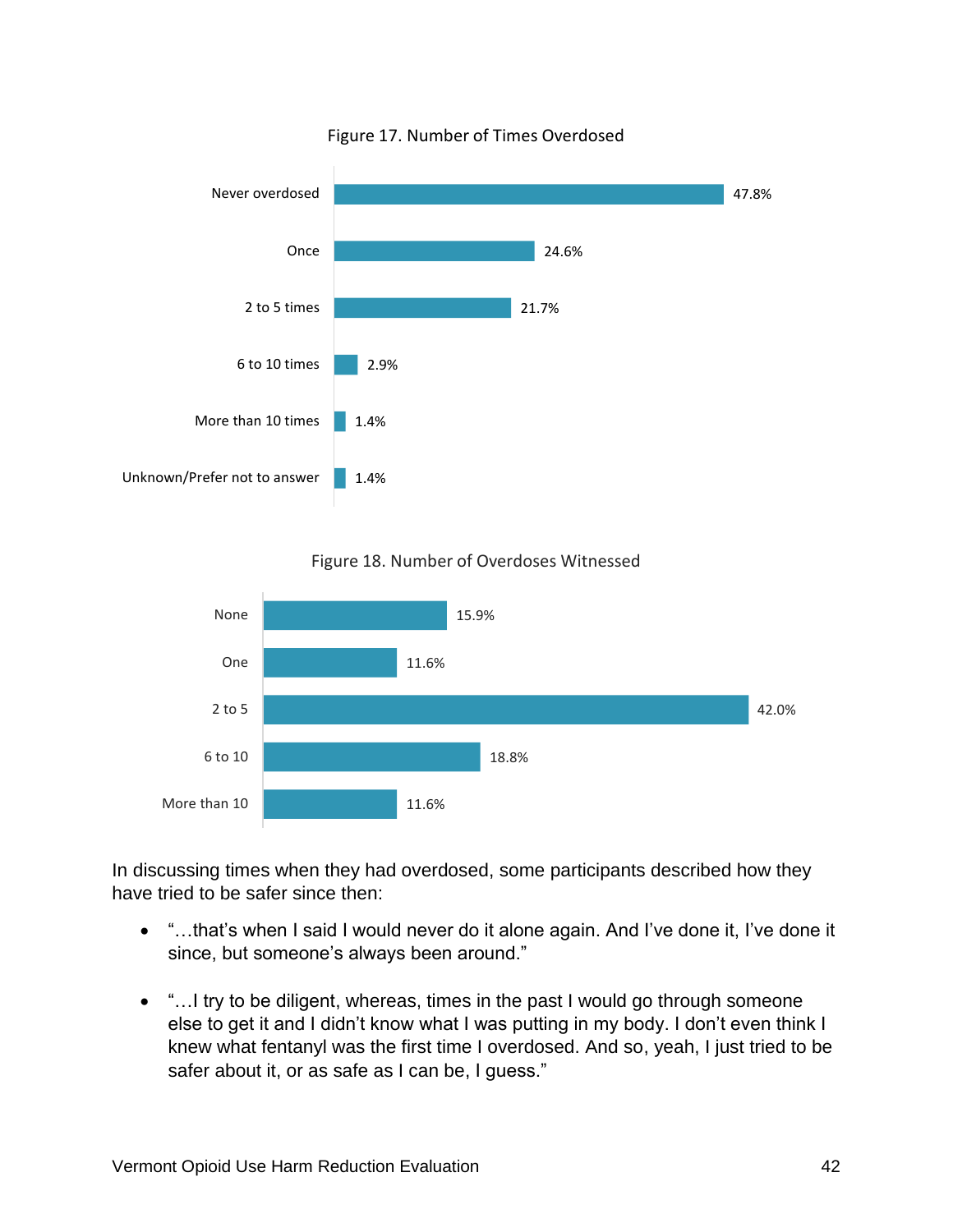#### **Accessibility and use of naloxone**

As presented earlier in the report, two-thirds (66.7%) of the participants who had ever used services at an SSP reported that they had picked up naloxone at the program, as of one the services they reported receiving at the SSP. Receiving naloxone was the second most commonly reported service participants reported receiving at an SSP. During the interviews, participants described naloxone as being readily available and accessible. In addition to SSPs, other locations for obtaining naloxone included MAT hubs, recovery centers, and the Groundworks drop-in center in Brattleboro. A couple participants noted challenges to obtaining naloxone at hubs (e.g., they needed to know to ask for it), while others felt that obtaining it at these locations was easy and straightforward.

#### **Keeping naloxone on hand**

While 72% of participants reported keeping naloxone on hand at least some of the time, less than one-third (31.9%) of participants reported doing so always (Figure 19). Further, approximately 28% of participants responded that they never keep naloxone on hand. The questionnaire responses appear to show more variation than the interview comments on this issue. During the interview



discussions, participants clearly cited the importance of having naloxone on hand. However, they also shared various circumstances where it is not kept on hand. For example, some individuals described that their only opioid misuse was illicit use of buprenorphine. Consequently, they perceived their overdose risk to be low and did not prioritize keeping naloxone available. In addition, despite the acknowledgment of the importance of having naloxone available and often actually doing so, or being with others who have naloxone, participants also described situations where they encountered barriers that resulted in them not carrying naloxone.

• "I try to have Narcan in my purse or whatever and most people know that. If I start to feel myself going down, I will tell somebody. It hasn't happened yet, but I don't usually do a lot at once and you can't protect yourself every time, but it hasn't happened."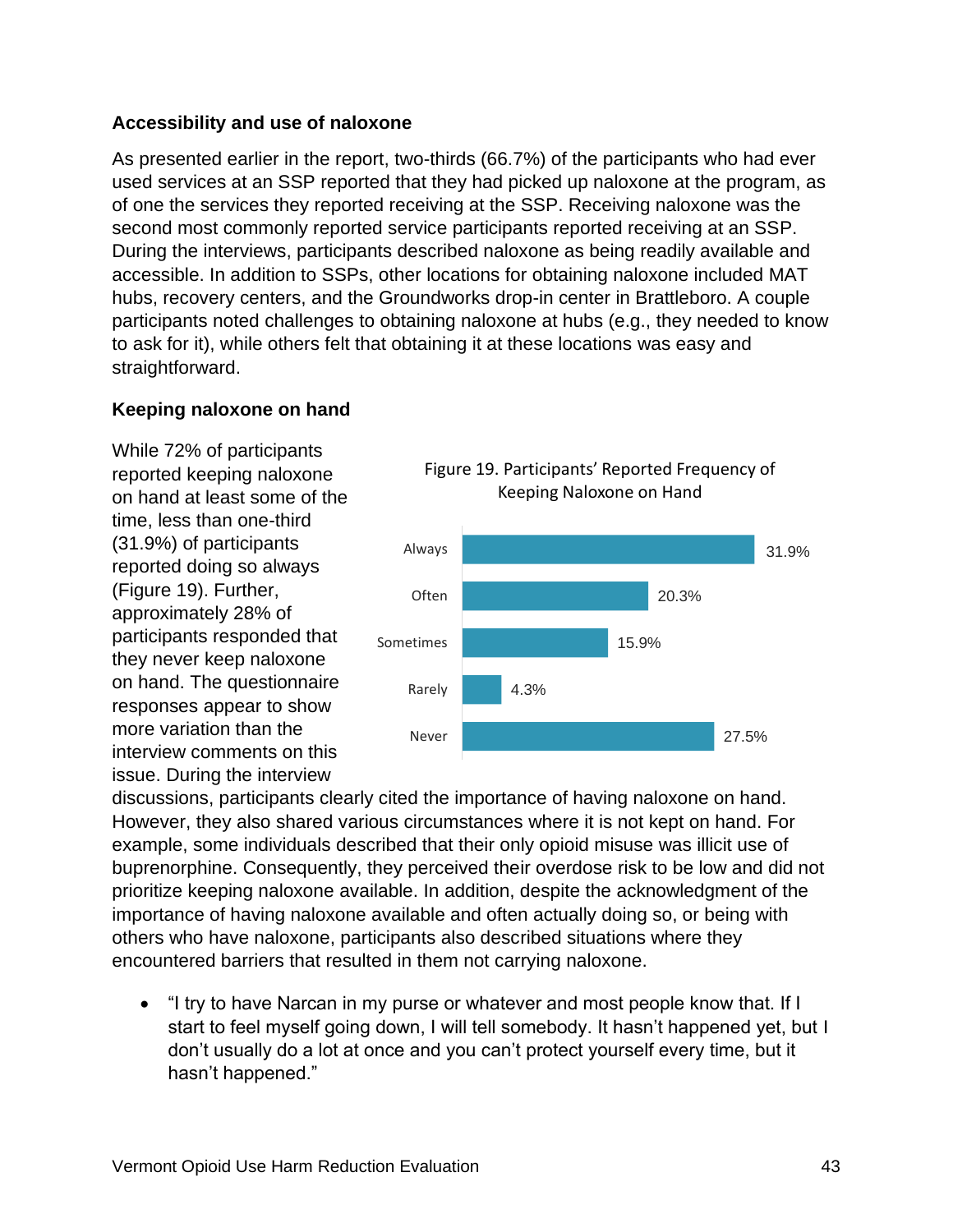- "My surroundings at home is with an elderly lady and my 18-year-old son. They obviously don't know when I'm getting high, but they know that I'm a recovering addict that does use sometimes and they know that there's Narcan in the house. So, they know if I'm like in the bathroom or the bedroom for too long and all of a sudden, they heard a thump on the floor my son would know to come in, he'd know what it is, and he knows where it is. So, I've set myself up that way. And it was hard because I had the Narcan in my house for four or five months and I didn't tell him it was there, and I kept saying to a couple friends of mine it's hard because they all think I'm still clean. They think I'm doing good and I don't want the dynamics to change just because I want them to know there's you know Narcan in the house. So, I told him, I said listen what is that stuff? I said it's Narcan, and I told him what it was for and how to use it. Well why? And I said well I'm not an angel, I'm not an angel, I'm a recovering addict and there's times that I slip up and there's no sense in having this in the house if you guys don't know about it."
- "If I don't feel like carrying around extra stuff in my backpack I usually don't carry it, but sometimes I do, you know."
- "...somebody that I know was arrested and manhandled by some cops because she was looking for a phone on the side of the road and she went—she comes to the clinic and they know she does…She had some [Naloxone] in the car, and they're like well we need to search your car, just because she had [Naloxone] in her car…that's another reason why we only carry one around at a time usually too is because it's easy to get rid of."

#### **Resistance regarding administering naloxone**

Many participants described reluctance around using naloxone, with it often being used as a last resort because it causes instant withdrawal and destroys a person's high.

"…most addicts are scared to death of [Naloxone]. It puts you into instant withdrawals."

- "…people are like if I fall out, try to do a sternum rub first. Like, try to do this other stuff first before you administer Narcan, for a lot of reasons. One, because it fucks up your buzz. Two, it makes you really, really sick and you go into instant withdrawal. Three, yeah, there's a likelihood of going to the hospital. So, there will be a whole conversation about other types of interventions you can use to try to wake somebody up before giving it to them, which is a little bit crazy…."
- "Some people don't like it [911] called. Some people don't even want to get [Naloxone] unless it's necessary, really...Just because they get sick, and they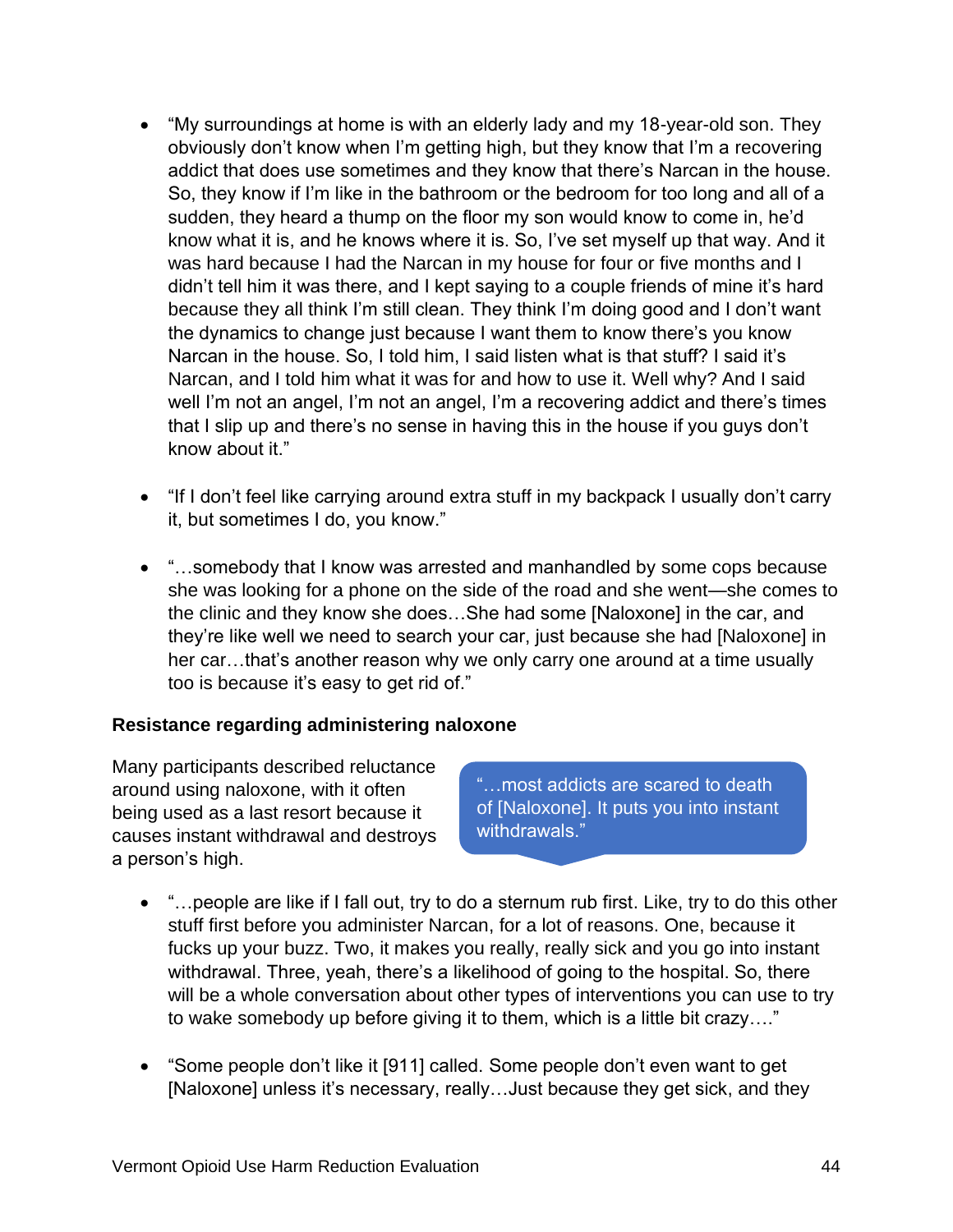don't want…I always try the cold water first unless it's already been a few minutes I guess. I'll usually make the call, I don't even usually administer the [Naloxone]. I only have once and that was just a couple weeks ago, or I might have drugs on me, so I might make sure everything is gone…But I always stick around long enough to make sure that what needs to be done is being done, whether there's [Naloxone] or 911 I will make the call if I have to but I'm not, I don't usually stick around."

- "I didn't come out of the bathroom. He came to check on me. You know, he said I was on the floor. My lips were blue. They threw—I was soaking wet when I got up—they threw ice cold water on me. Like, they didn't want to Narcan me, but they did."
- "Oh, they were pissed because they were high. It's like dude you weren't breathing! No, I was fine! No, I assure you, you weren't! Oh, they're always pissed, they're always pissed, yeah."
- "I don't know if it's the stuff they put in it that makes people really ugly, looking like they're not, you know, they're 'Why did you do that? I was fine! I didn't need that, you just ruined my life!' And it's like you try to explain it to them…"
- "... I guess you could say she was my girlfriend at the time, that literally, she fought with me because I let somebody give her Narcan. You let them Narcan me? Yeah! You were almost dead. Of course I did. It's crazy because now they're in their mind, they're, like, 'Oh my God I'm sick and I can't even use again right now.'"

#### <span id="page-47-0"></span>**3k. Attitudes Related to Calling 911 for an Overdose**

Participants described a range of responses that can occur in the event of an overdose, sometimes with multiple actions being taken before resorting to calling 911 and involving authorities, if at all (e.g., attempting to wake the person who has overdosed by putting cold water on them,

"…it [fear of questioning from police] still keeps people from calling or you know they're trying to do like everything they can before they have to call. Or they're taking the chance to just throw them in the car and drive them up to the hospital…"

slapping or otherwise trying to rouse them, and/or by administering naloxone). Although, as discussed in the previous section, participants are aware there is a desire among some to avoid a naloxone reversal if possible, some participants also described that a peer administering naloxone is preferable to calling 911. The following quotes illustrate this view: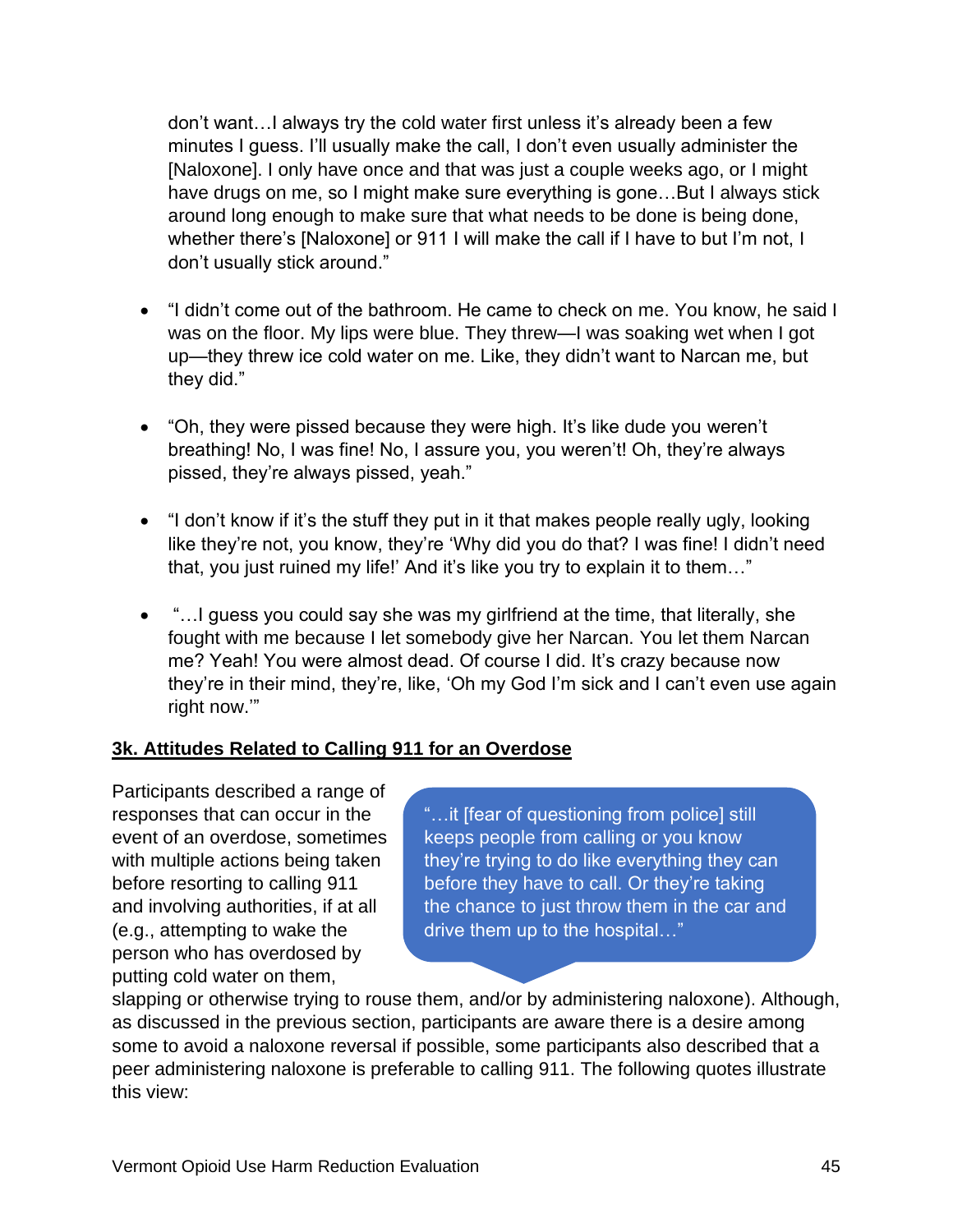- "I think it's more accepted to be able to save your friend's life with Narcan or whatever else it takes, you know, pick them up, walk them around, put cold water on them, but obviously Narcan. If you save your friend's life without calling 911, I'm thinking is the most acceptable way of doing it, you know, so you don't have to have questions and such, you know what I'm saying? And on occasion I've been in houses where I haven't been the person to Narcan and it's been used, and I see what happens. You know everyone gets the F out real quick you know because no one wants to be there with a pocket full or drugs or whatever when questions are asked, you know?"
- "If you're calling somebody else be prepared for the consequences for both and carry your own Narcan. That's why all of us carry our own Narcan now. Rather help a friend out than call anybody."

This participant's recollection of the reactions that occurred during an overdose they witnessed was remarkable in that calling 911 appeared to be characterized as a misstep that could endanger someone's life, rather than as a recommended life-saving action:

"We didn't have Narcan, but he just OD'ed. We threw him in the shower with cold, cold water and he was slapping him, and he got him to wake up and he just kept him in the shower, and he was walking him around the room and kept walking. Like, he's good under pressure, he's really good. Me, you'd probably die, because, one, I'd call 911, I'm hysterical. I don't know CPR or any of that and I'd probably be taking your breath instead of giving it, you know?

Participants repeatedly conveyed their or others' fear of getting in trouble by calling 911:

- "…that split second there, it was a good second, I was hesitant on calling or not because I was like oh my God I might get locked up for this and then I was like I don't care she's dead and I just called."
- "I would [call 911] if I had to, you know? I'd get nervous that I'm going to get in trouble, but, you know, saving a life is more important."
- "...a lot of people who are using have warrants and legal trouble and they have bad rapport with the cops so they think they will find a way to get them like to…arrest them, get them in trouble. They think that that's the enemy, cops are the enemy and if they call 911, a cop is going to show up."
- "I was told to call 911, so I did. In the meantime, while I'm on the phone, she wakes up and, of course, everybody is freaking out, screaming. It was just me and this couple, and they're like, tell them never mind! Tell them never mind! Or whatever. So I got off the phone. Well, sure enough, surprise, surprise. They show up and that was really scary."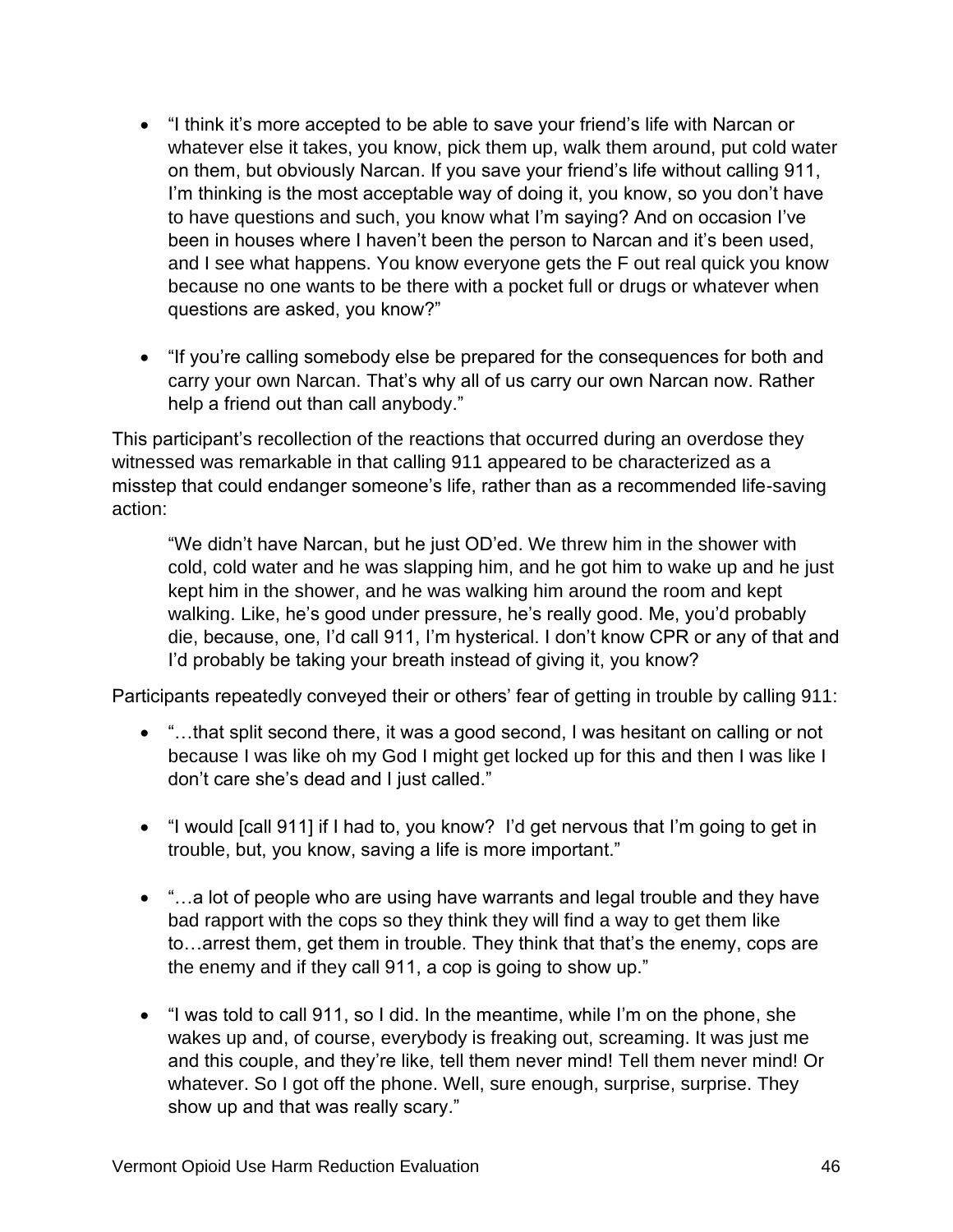As noted in an earlier section, some participants described how they or others might offer assistance in the case of an overdose, including by administering naloxone or calling 911 or both, but then not stick around and wait for emergency medical responders and law enforcement to arrive. By leaving, they seek to avoid questioning and potential consequences. The following quotes provide insights about these actions:

- "I've seen somebody call 911 and then leave the person because they still have drugs on them or they were high too and you know they didn't want any of the police contact, so…I had somebody get really upset with me once because they were on probation and I called 911 when they were overdosing. It's like, that's great, you're here to be mad at me, that's your life, so freaking what, I called 911? I Narcan'ed you three times and you didn't come out of it."
- "I would call 911, I don't care, I would call 911, whether I did and left, you know. If I wanted to leave, I would leave, because a lot of people don't want to get involved. Because then the cops, the cops are always asking the question, what kind of bag was it, what's the name of the bag, you know? Cops shouldn't ask that question when there's an OD involved. They shouldn't ask nothing. What kind of bag did you do? People don't want to talk to the cops because as soon as they see you talking to a cop you're going to be labeled a rat and everyone is going to give you shit."

The participant in the following interview exchange explained the detrimental repercussions of being questioned after calling 911:

| Participant: | I mean sometimes, most of the time, EMTs are just worried about<br>getting the person in need of treatment, treated, then they're<br>worried about saving their lives, and that's what the focus should be<br>on.                                                                                          |
|--------------|------------------------------------------------------------------------------------------------------------------------------------------------------------------------------------------------------------------------------------------------------------------------------------------------------------|
| Interviewer: | And you feel like that's what the focus is on?                                                                                                                                                                                                                                                             |
| Participant: | Yeah and the cops are always the opposite. They're always<br>invasive, worried about where the hell the dope came from and this<br>and that. They're not trying to help the situation they're trying to<br>solve the problem, the bigger problem which isn't the current<br>problem, and that's a problem. |
| Interviewer: | How does that affect the current problem? How does that affect the<br>situation kind of in the moment when the police are asking those<br>questions?                                                                                                                                                       |
| Participant: | Because it makes the people who did call 911 express anger and<br>regret and it makes them anxious really and that can make the                                                                                                                                                                            |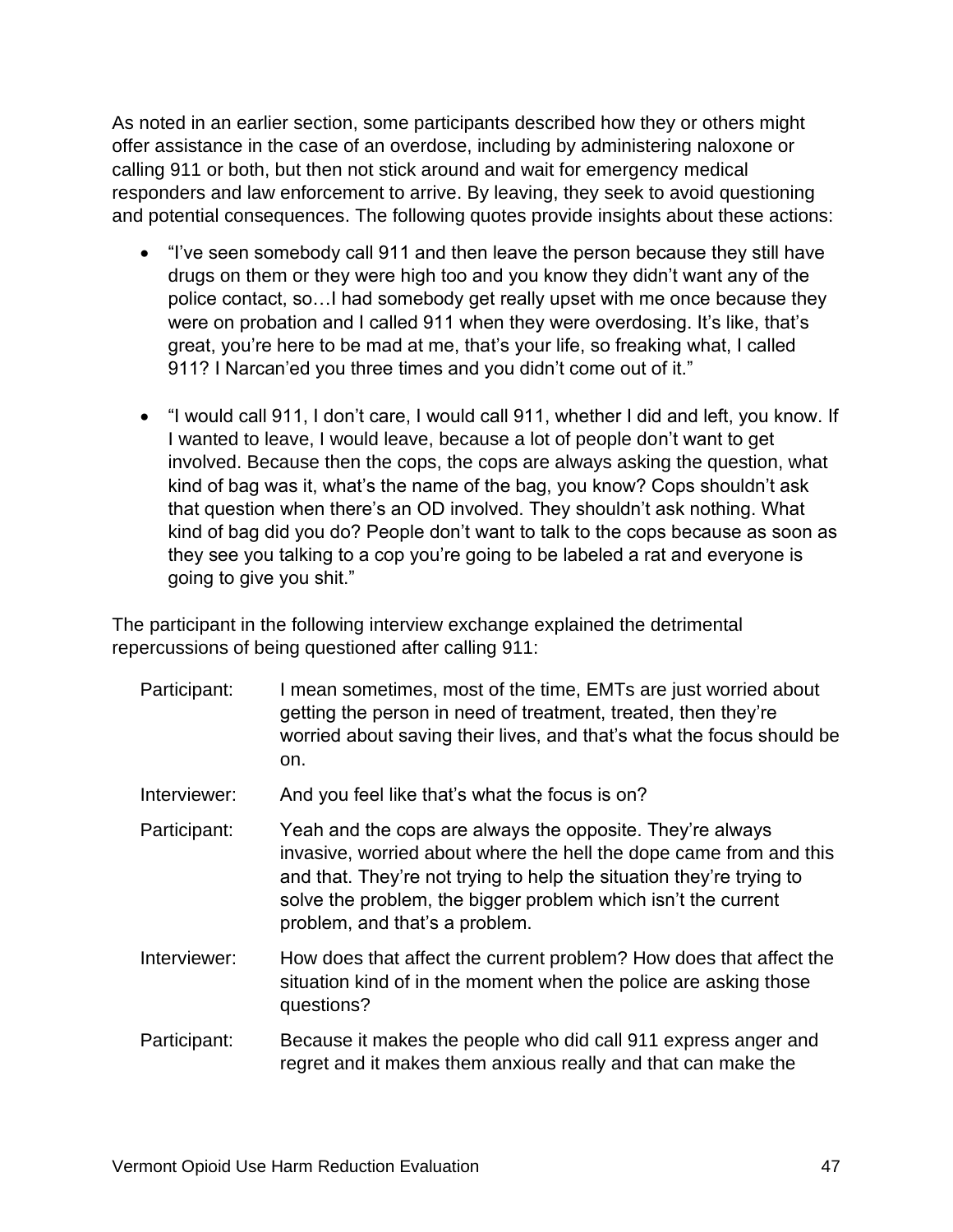EMTs not do their job properly, hearing all of it going on at the same time.

One participant explained the difference between calling 911 for someone who has overdosed and driving them to the hospital. The explanation indicated concerns about being questioned by emergency medical personnel and law enforcement, along with concerns about stigma and judgment during the encounter:

"It's like this is a much more serious deal and they're much more likely to ask questions….It's just not a great feeling to have a whole group of people come flying into your house who have no concept of what it's like in your shoes and sort of you know pass judgment on what they're seeing."

Others described calling 911, but not specifying that the emergency was an overdose or they have deliberated whether this would be a better approach:

- "If you call 911 and say it's an overdose the cops will come and then they start drilling and wanting to get in your house and you know that's not—and so that makes it so people aren't going to call because they don't want to deal with it, so I don't really think that that's effective. If an overdose is called in, it should just be like anything else because I've called for an overdose and said the person fainted and no cops came, just the EMT and they dealt with it and left, and it was much easier…"
- "I was also so upset with my girlfriend there dying, if I would have just said, 'She stopped breathing. Will you please come?' But I was like, 'She's overdosed'…everybody's like 'You're an idiot. You shouldn't have said that'…you can call the ambulance and say, 'Oh, they're not breathing,' but don't say anything about drugs until they get there, then say she might have taken something…"

Other participants expressed less hesitation about calling 911 and indicating that an overdose had occurred, but one recalled being questioned by peers for doing so:

"…I told them on the phone that it was a drug overdose. A couple of my friends afterwards when I told them that I said that, they're like, 'Why would you say that on the phone?' and I said, 'Because I want them to be prepared to come and to revive him if it's possible.' But they did say, 'Why would you say that?'"

The following interview exchange sought to gain insight about this issue, with this participant being clear about the ideal response:

Interviewer: What about revealing that it's an overdose versus not when you're calling 911? Like do you, when you call 911, do you usually say it's an overdose?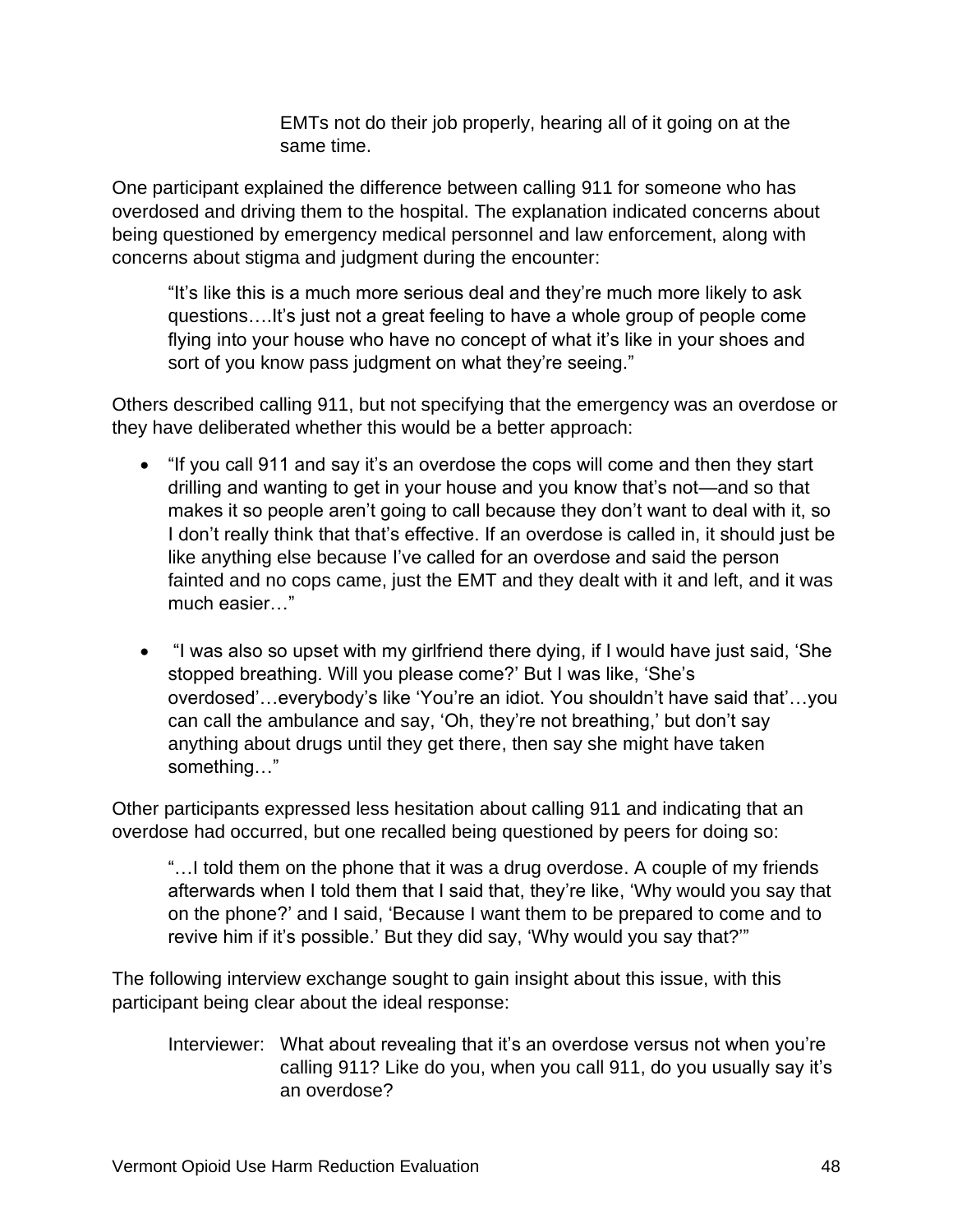| Participant: You should.                                                                                                             |
|--------------------------------------------------------------------------------------------------------------------------------------|
| Interviewer: You feel like you should say that?                                                                                      |
| Participant: Yeah, because it's just how you're dealing with the situation. You<br>don't beat around the bush when somebody's dying. |

This participant explained, "they're just anxious and their mind is crazy." Participants' descriptions' suggested that even for those who are willing to call 911, the panic and chaos of overdose situations can lead to erratic responses or a response where no one takes appropriate and timely actions.

Interviewer: "...what are your attitudes about calling 911?"

- Participant: "Oh, it's important to do, but if there's time or whatever, you know what I mean? People don't know what to do in emergency situations. They get lost. I mean I had a house full of people. They did not know what to do, so all they did was watch me.
- Interviewer: "So, nobody else called 911?...Do you think people thought about it and were scared to do it?"
- Participant: "I think they were scared to do it probably. You shouldn't be scared, it's somebody's life. Call them, you know?"
- Interviewer: "What do you think makes people scared about calling 911?"
- Participant: "They're afraid they're going to get in trouble….Panic, people panic. They don't know what to do in emergency situations. They never had that education for whatever reason, so everybody acts different."

#### <span id="page-51-0"></span>**3l. Awareness of and Views on Vermont's Good Samaritan Law**

In 2013, Vermont passed H.65, also known as the Good Samaritan Law, which provides protection for the victim of an overdose and any witnesses from drug related offenses if they call 911. Prominent among the sample was a lack of awareness of Vermont's Good Samaritan Law and often a vague awareness of the law among those who had heard about it. At least 35 individuals who were interviewed had never heard of the Good Samaritan Law or were not familiar with the meaning or details of the law. Further, participants commonly expressed the belief that there is a general lack of awareness of the law's existence among their peers, as this quote described:

"I don't think that most people realize anymore that you cannot get in trouble if you're with somebody that overdoses, and you call 911. There need to be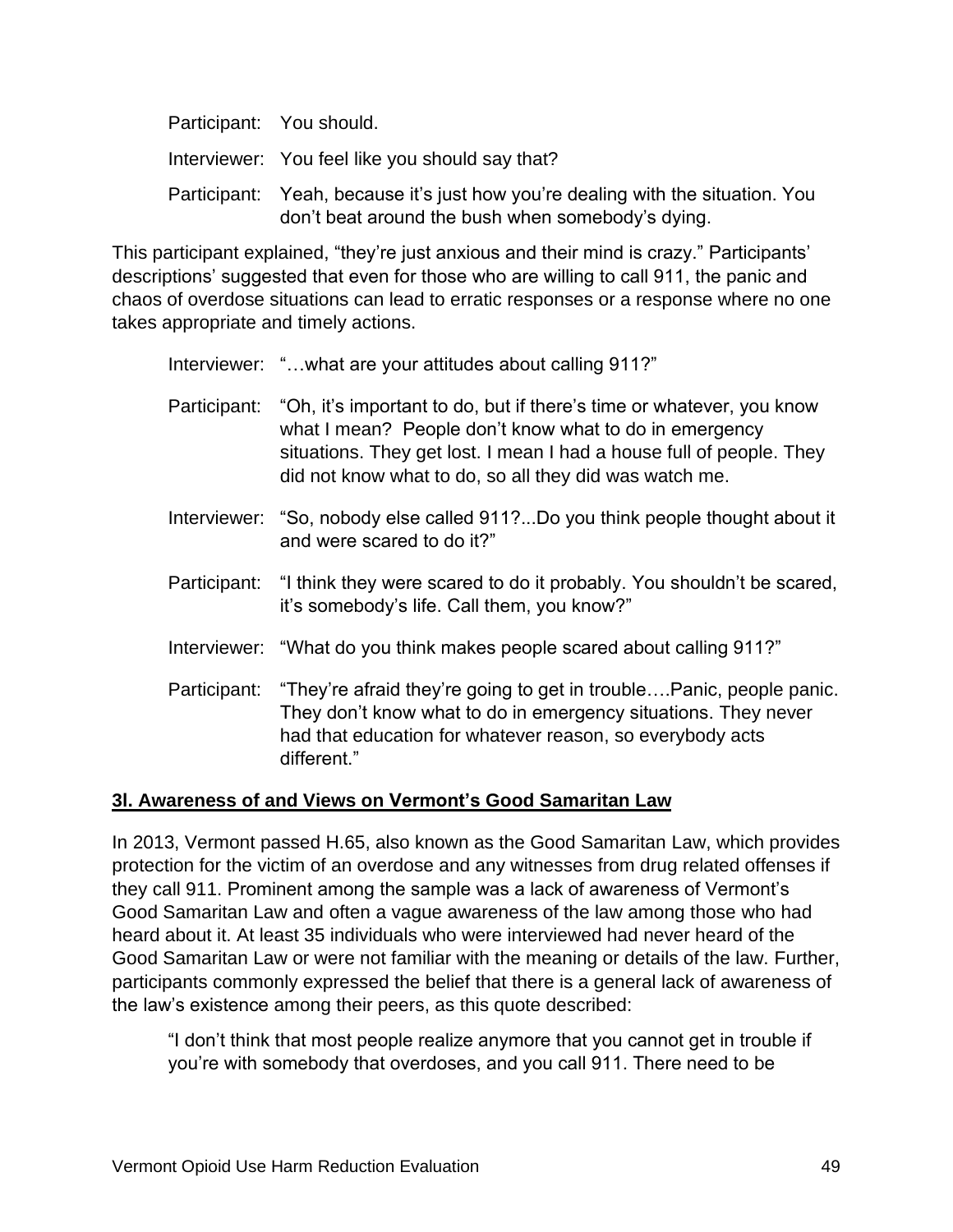posters up, things like that. People just don't realize, and people get left and that's, yeah, that's definitely a problem."

One participant discussed trying to convince peers that the law exists:

"Yes, this law is true. You know you might have heard about it on the street and it is true because there's still some people that don't believe it's true and I've had people argue with me about it."

"I would probably say more people don't know about it than do know about it, I mean, that's just my opinion."

> "I think a lot of people that don't…are the ones that are afraid they're going to get in trouble. That's basically the bottom line, that they're going to get in trouble if they call 911…That's the biggest downfall I think….I didn't know about this Samaritan Law.…"

Participants also conveyed a high degree of skepticism about the protections the Good Samaritan Law provides. Repeatedly, participants explained that people are afraid they will get in trouble if they call 911. Participants offered multiple reasons for this fear of calling 911 and the mistrust of the Good Samaritan Law. A fundamental reason is the lack of awareness of the law, including being

"…the people that I've talked to they know about it and most of them say I don't buy it for one second."

unsure that it truly exists and unclear about what it entails. Another reason is concern about consequences due to involvement in illegal activity and, possibly, probation violations. These concerns about potential consequences can persist even for those who are aware of the Good Samaritan Law.

Two additional reasons for wariness about the Law pertained to concerns about interacting with law enforcement, or authority in general. This included general concerns or perceptions about coming into contact with law enforcement (e.g., not wanting to get in trouble), as well as concerns due to having heard about others' interactions with law enforcement officers that led them to be wary of the Good Samaritan Law. In addition, some participants' mistrust stemmed from prior negative experiences they had had with law enforcement.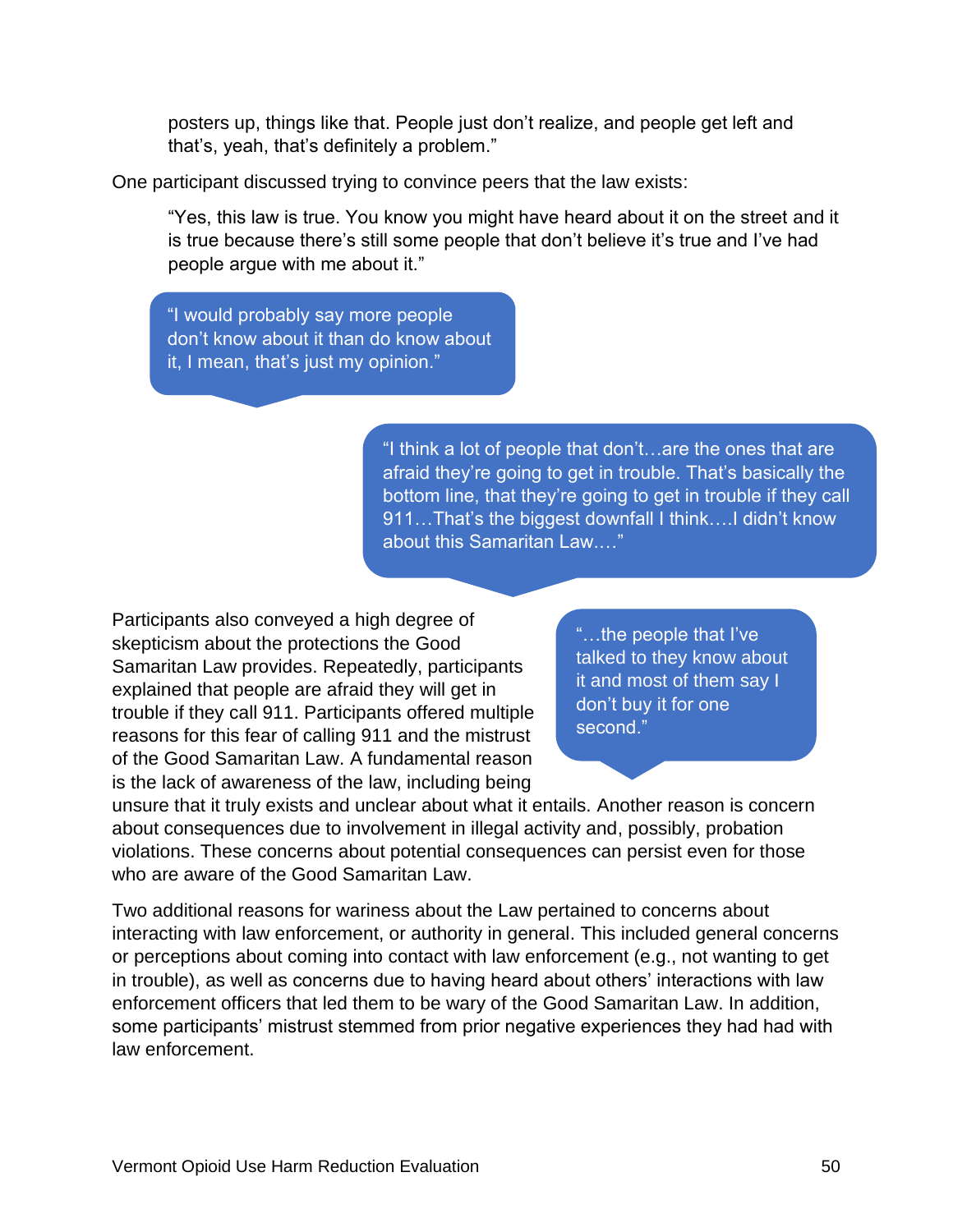Interviewer: "…Do you think people are aware of that law?"

Participant: I don't think so. I don't think people trust it either.

Interviewer: Okay, tell me more about that.

Participant: I don't think, for a lot of people, they're just, it's like poo-poo, yeah right, that's set up, you know what I mean? People get jaded around this stuff. They don't trust authority.

- "I guess I have kind of trouble trusting cops or believing them that they wouldn't get you in trouble or whatever for possession or whatever…"
- "Nobody will [call] even though they passed that Good Samaritan Law where you cannot be held responsible, searched, anything, but I've heard too many stories even just of late…"
- "I think people know, but I think a lot of people don't know still, but like I said, it's that, with the cops coming and then, it's, like, they turn it on you and they want to get in your house."
- "…they just kept questioning about how, who, when, what…and I just said I don't know. I am here for them, not for that…I didn't get any repercussions. I know some people do, but they're asking questions they shouldn't be…that service is there so you're a good Samaritan, not, you know, you're not going to interrogate me because I'm being a good Samaritan."
- "... I think that's [the Law] probably saved thousands of lives but this particular day when I called 911, the cops were so nasty to me and my mother…everything they asked me I was polite about it…they were searching her car and they had no rights to do that, you know. So that was just a bad situation. But…I would do it again, that wouldn't stop me from saving somebody's life."
- "I've seen people have tried to drag someone out and leave them somewhere, just really screwed up things. I mean the legal thing it's a huge issue. They don't, I mean, the truth is that even though there's that law that says if you call 911 you can't be penalized, first of all, there's not a lot of trust in law enforcement. Some law enforcement officials have earned trust in the drug community, but a lot of times they tell us things that aren't true, or they tell us stuff just to get what they want and then they like turn and go well, no I can lie to you if I need to get information and then, you know, slap cuffs on them. So, there's not a lot of trust."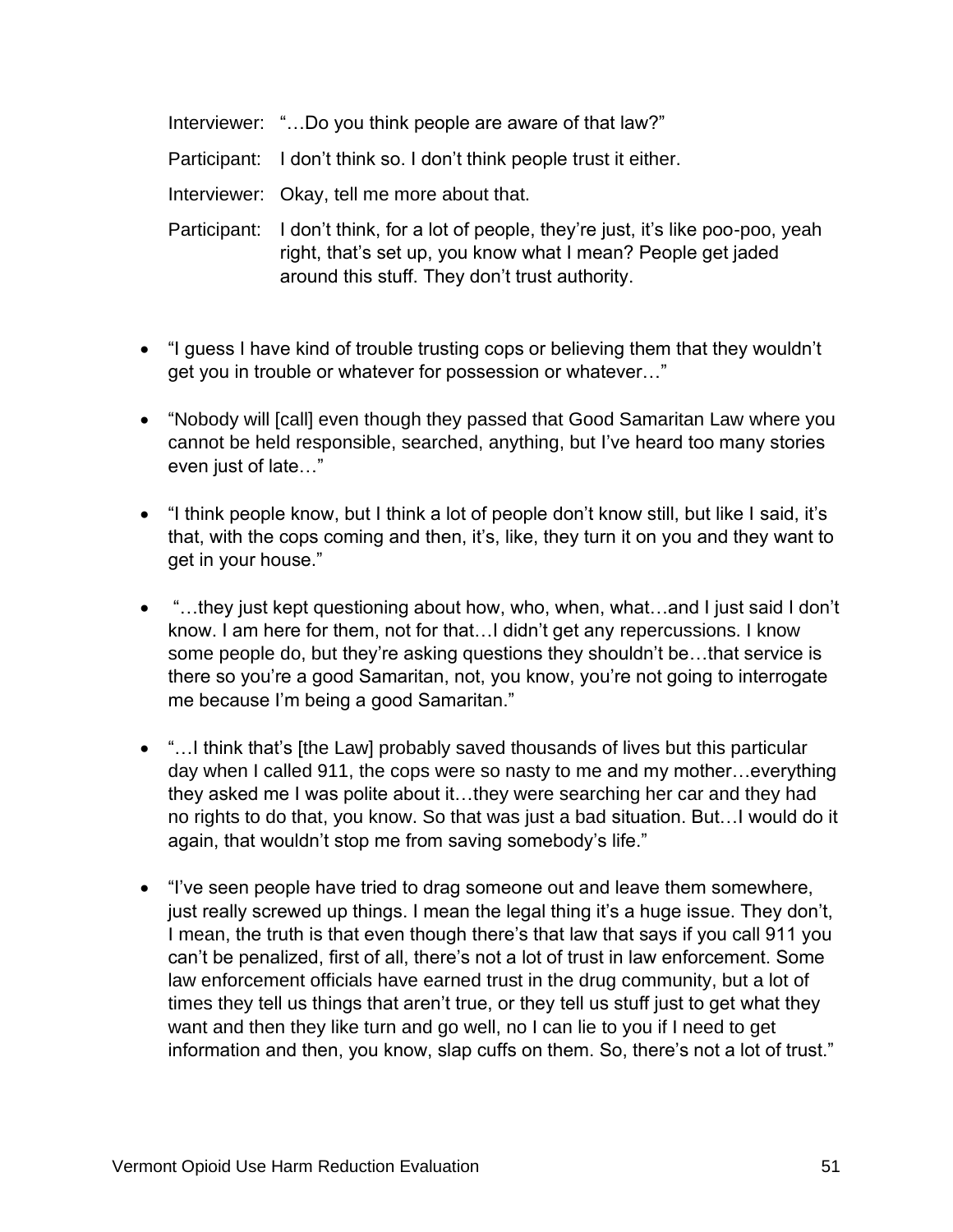The following comment summarized multiple barriers individuals faced when responding to an overdose, including fear of getting in trouble, fear of stigma and poor treatment by service providers and others, and concerns about the Good Samaritan Law:

"I think there's a lot of fear around going to the hospital – what that's going to look like, am I going to get reported, are they going to treat me poorly because I'm an addict, you know? So, a lot of people will avoid going to the hospital for fear of how they'll be treated and how they'll be perceived. And am I going to go to jail? You know, whatever, and I think a lot of times when somebody is overdosing that's sort of the response that the bystanders have is that 'Oh my God am I going to get in trouble?' and they'll leave because they're scared to death that somebody is going to find out they're using or whatever and that has serious ramifications in their life. I think it needs to be much more clear that there won't be consequences, you know, like the Good Samaritan thing? And I think some people have seen even despite the Good Samaritan Law that they are getting in trouble for bringing people in and then that deters them in the future from saving someone's life because they don't want to deal with the ramifications in their own life."

A few participants commented on positive experiences and encounters they had had with emergency personnel and law enforcement during overdose situations:

"Yeah, cause the cops could have came one night when I had to Narcan my friend and I could have gotten in some serious fucking trouble, but they're like you guys aren't in trouble. We're not going to search anything or you guys whatsoever."

## <span id="page-54-0"></span>**3m. Harm Reduction Messaging: Participants' Suggestions for Content of Messages and Methods of Communication**

As one of the main objectives of the evaluation, the interview included obtaining participants' insights and recommendations regarding health messages for individuals at risk for opioid overdose and what they thought would be effective approaches for communicating those messages.

#### **Content of Messaging**

Participants had many ideas on the type of information they would like to see shared with individuals at risk for overdose.

#### **Syringe Services Programs**

Participants indicated the importance of not only promoting the availability of SSPs, including the location and the hours, but also sharing information about the types of services that exist (e.g., HIV/HCV testing, safer sex supplies, syringe disposal supplies,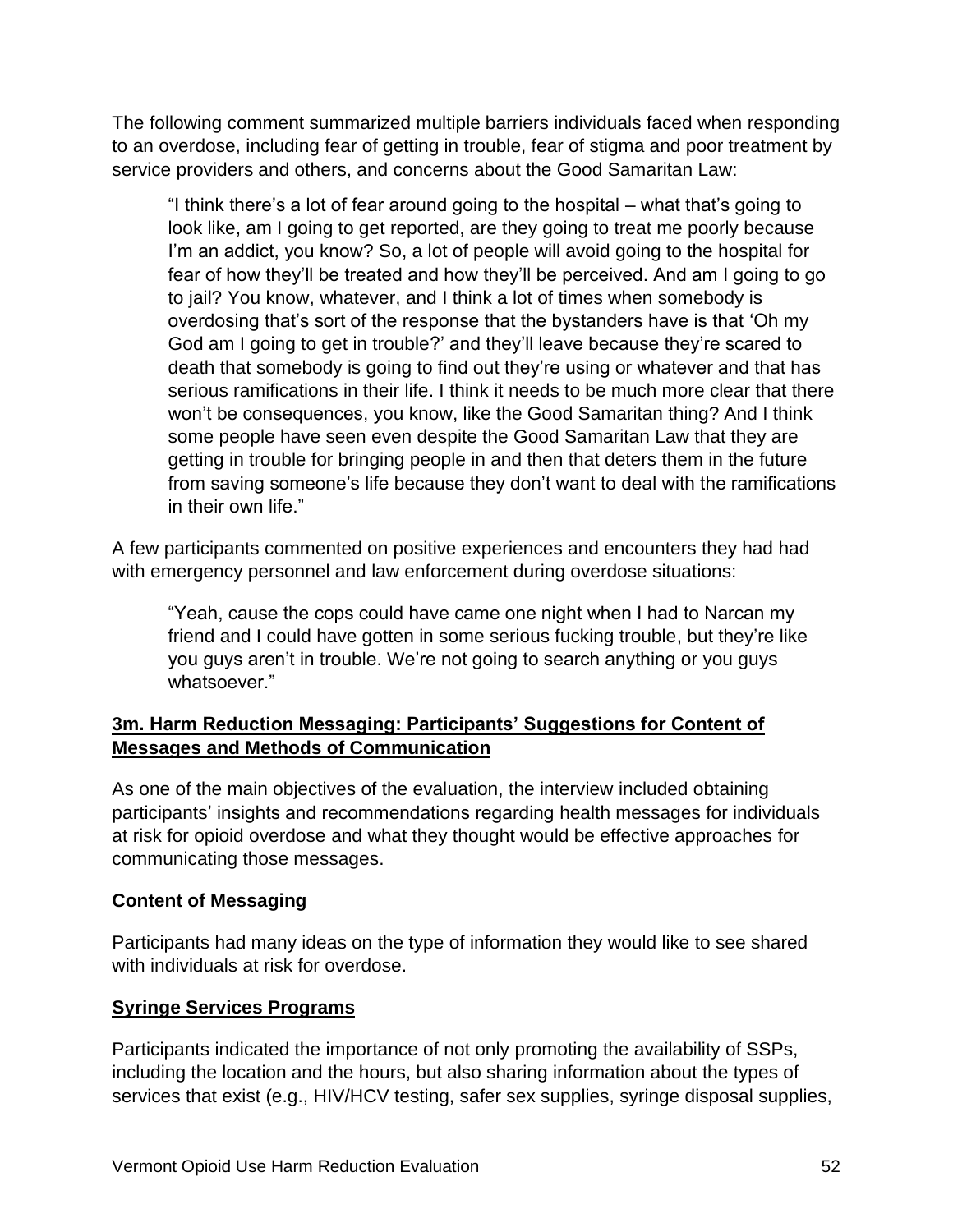naloxone distribution) and that they are free and confidential. Participants also felt it was important to share the rationale behind these programs (disease and overdose prevention and treatment connection) in order to build community support and reduce stigma. In addition, participants noted that it is important to inform SSP members and others who might become members that SSP membership protects against paraphernalia charges.

#### **Overdose risk and prevention**

With the rise in fentanyl, participants felt that overdose prevention messaging should include information on the dangers of fentanyl, how to access fentanyl test kits, and also increase awareness that fentanyl has been found in other, non-opioid drugs such as cocaine and marijuana. They also believed it was important to increase awareness of the availability of free and anonymous naloxone.

#### **Good Samaritan Law**

Overwhelmingly, participants felt that increasing awareness of the Good Samaritan Law would save lives.

- "If they could put, just even if they could say on the radio about that law, that if you see, if you're with someone and you do the right thing and call 911 that nobody there will get charged. That message should get broadcast because that might save lives and that would be like one of the biggest things actually because I don't think a lot of people know that. I've seen people run, still, and why, you know? People that usually are sharing together are some kind of friends."
- Participant: Yeah, I didn't know, I didn't hear that. I didn't—that was right around one of the times that I was using, and I don't even remember when it came into law like anybody even talking about it. I've heard of the Good Samaritan, but I did not know that.
	- Interviewer: Yeah do you feel like that would change peoples' behavior if they knew?
	- Participant: Hell yeah, oh yeah. Yeah, because even if you're high, hey if I can't get in trouble, you're going to save your friend. I definitely think that would make a buttload of difference, absolutely. Yeah. No, and I've never heard that.
- "That's the biggest downfall I think. If people knew, you know, like you said, I didn't know about this Samaritan Law. That's good to know. I mean, I'll start spreading the word now. I mean, I will tell everybody about it, don't matter."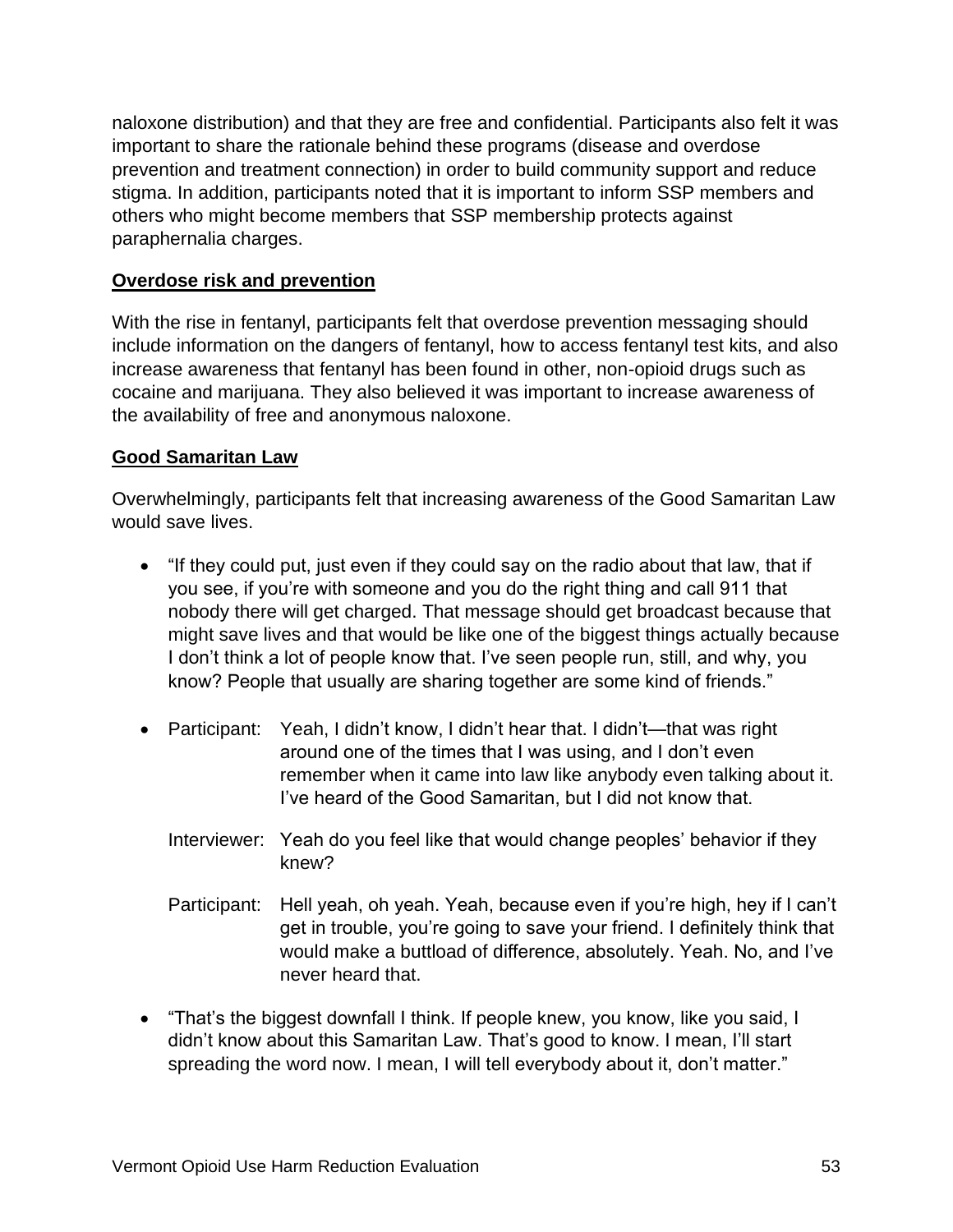#### **Behavior change**

Participants believed it is important to educate individuals at risk for overdose and infectious disease transmission about protective drug use behavior changes, such as ensuring they are using the minimum needed to get the desired effect, going slow, using with someone, always having naloxone present, and using new injection supplies each time you inject. This included recommending specific messaging on how to inject safely.

#### **Consequences**

Some participants felt that people are not always aware of the dangers or potential complications when injecting or using opioids. Participants suggested that messaging campaigns include details of the unintentional consequences of drug use, such as the trauma for family or friends who witness an overdose or lose a loved one to overdose, and the general changes that opioid use causes in people.

#### **Access to services/resources**

Participants were not always aware of the resources available to them in their community. Some felt it would be helpful if there was a phone number or one centralized place (like a social media page) that had all of the local information on financial resources (e.g., fuel assistance, rent support, 3SquaresVT), MAT providers, recovery center calendar and other group schedules, housing and other community resources, and the overall message that places like SSPs and substance use disorder treatment centers are welcoming and non-judgmental.

#### **Methods of Communication**

Many participants recommended that word of mouth would be an effective communication method for reaching individuals at risk for opioid overdose. Word of mouth could be either peer to peer, or from a provider directly to an individual (such as from a counselor, health provider, or someone providing services at a human service agency). One participant expressed the opinion that "…Dopers are going to trust other dopers before they trust someone with a college diploma".

Participants also suggested there would be value in face-to-face outreach by harm reduction service providers at specific locations where those at high risk for opioid overdose might frequent. Participants believed it would be particularly helpful to have information on SSPs at substance use disorder treatment locations, for those who are not abstinent from using drugs. The range of suggested places included the following:

- Syringe Services Programs
- Substance use disorder treatment providers (hubs and spokes)
- Residential substance use disorder treatment centers
- Drop-in centers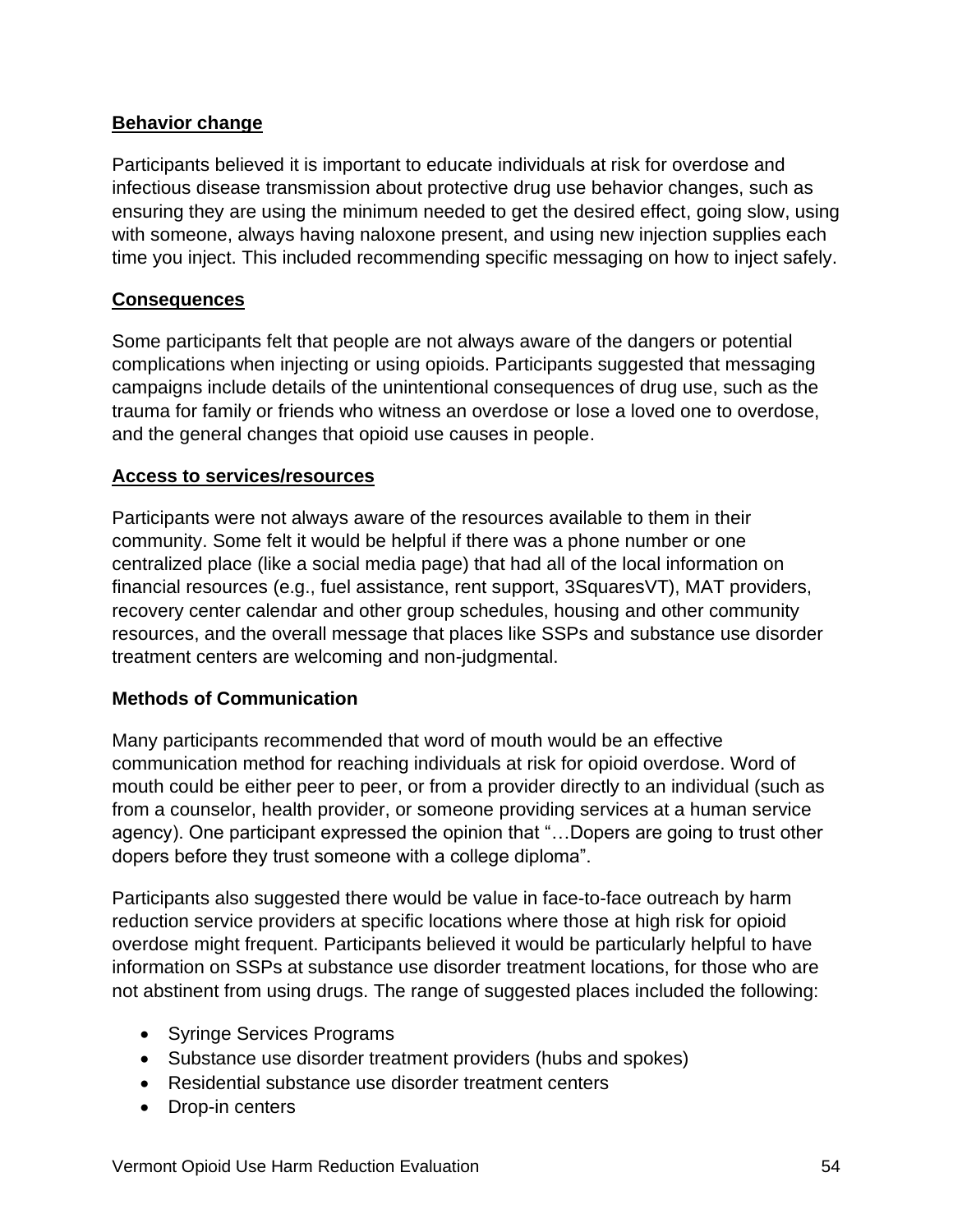- State office buildings (locations of Economic Services and Family Services)
- Recovery centers
- Medical providers
- Food shelves and other programs offering supports such as fuel assistance
- Probation and Parole offices
- Libraries
- Locations of group meetings, such as AA and NA
- Safe consumption sites (if they existed)

In addition to recommending promoting messages via outreach, participants felt that it is important to post and disseminate printed materials, especially considering that some individuals are not connected to services or might not feel comfortable sharing information about their drug use with others in a face-to-face encounter. Participants recommended that printed materials (containing health messages and information about services and events) be posted in the above-mentioned places, as well as the following places:

- Bus stations
- Grocery stores and convenient stores
- Courthouse
- Health centers
- Laundromats
- Places where people are known to use drugs in the community, such as certain parks or public restrooms

However, one participant felt that even looking at printed materials in their small town would result in too much unwanted attention:

- Participant: Like a poster, that would be cool. Like at the clinics or here at Turning Point. Maybe in the state building, you know places that obviously not in a grocery store, you know, but at a doctor's office maybe.
- Interviewer: Tell me your ideas about not being at a grocery store.
- Participant: Because I feel like if we stand there looking at them, you know, that poster, that people are going to say, 'Oh, you know, she's using,' or, you know. That's what I'm worried about. Here, not so much in St. Albans.

Electronic methods also were recommended by participants, which included a mix of social media, online advertisements, e-mail, text messaging, phone calls, and advertisements on television and radio. Social media stood out as one of the most commonly recommended methods and included specific recommendations for: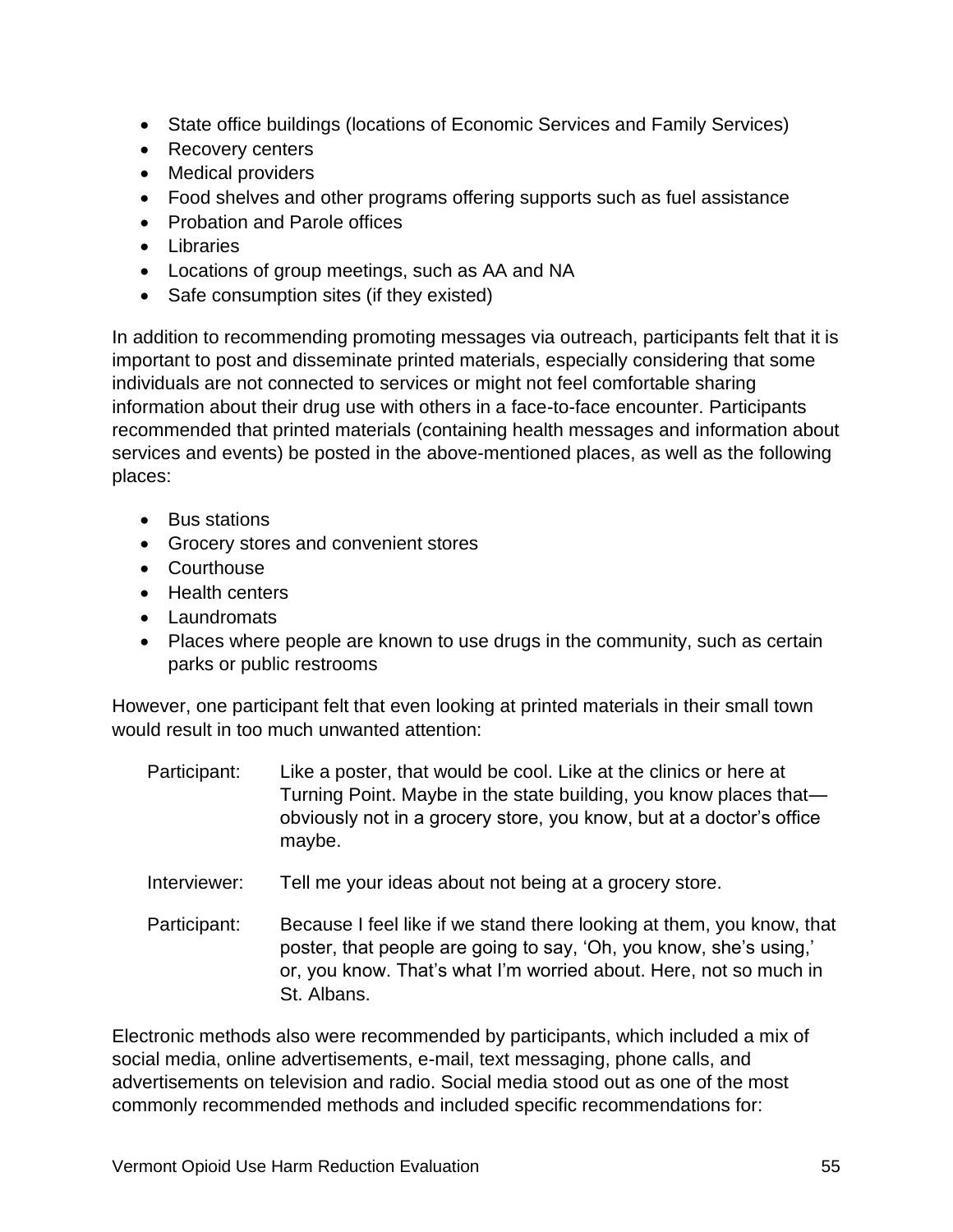- Facebook pages for specific counties or regions
- A Facebook page created by the Department of Health or local agency that had information on safe drug use, recent overdoses, and recovery supports. One participant felt that having all of the information on the same page would allow people who are currently using to see what is available for those in recovery as a way to increase hope and thoughts towards a healthier future.
- Twitter
- Snapchat

One participant offered this suggestion:

"There's so much bad stuff going around and if there was maybe a Facebook page that somebody, like, that could go to and it would warn them that there's a bad batch of dope going around to be careful or something like that, it might help them to not do something stupid."

In addition, other ideas about communication methods included:

- Town meetings
- School educational programs
- Information booths at community events that are open to the public
- Seminars in the community
- Newspaper advertisements and articles
- VT-211 (ensure that they have accurate information first)
- County-specific resource guide that is distributed at the state office building, recovery centers, SSPs, drug treatment centers, and health provider offices
- An airplane with a banner to raise awareness
- A phone line to call in to anonymously, at any hour, with a pre-programmed message about recent overdoses, bad batches of drugs, and resources such as where to get fentanyl test trips and safer injection supplies

Last, a few participants had ideas about messaging methods that were specific to the content of the message. In particular, one participant thought that in order to increase trust in the Good Samaritan Law, it would be helpful to have the police share information on the Law via a public media campaign. That way, individuals at risk for overdose hear directly from law enforcement that they will not be charged with a drugrelated crime if they call 911 in the event of an overdose.

# <span id="page-58-0"></span>**4. Recommendations**

Based on participants' direct suggestions and other findings from the evaluation, this section of the report identifies a number of ways for enhancing access to, and participation in, SSP services, as well as the quality and effectiveness of these services. Some recommendations will clearly be more challenging and/or costly to implement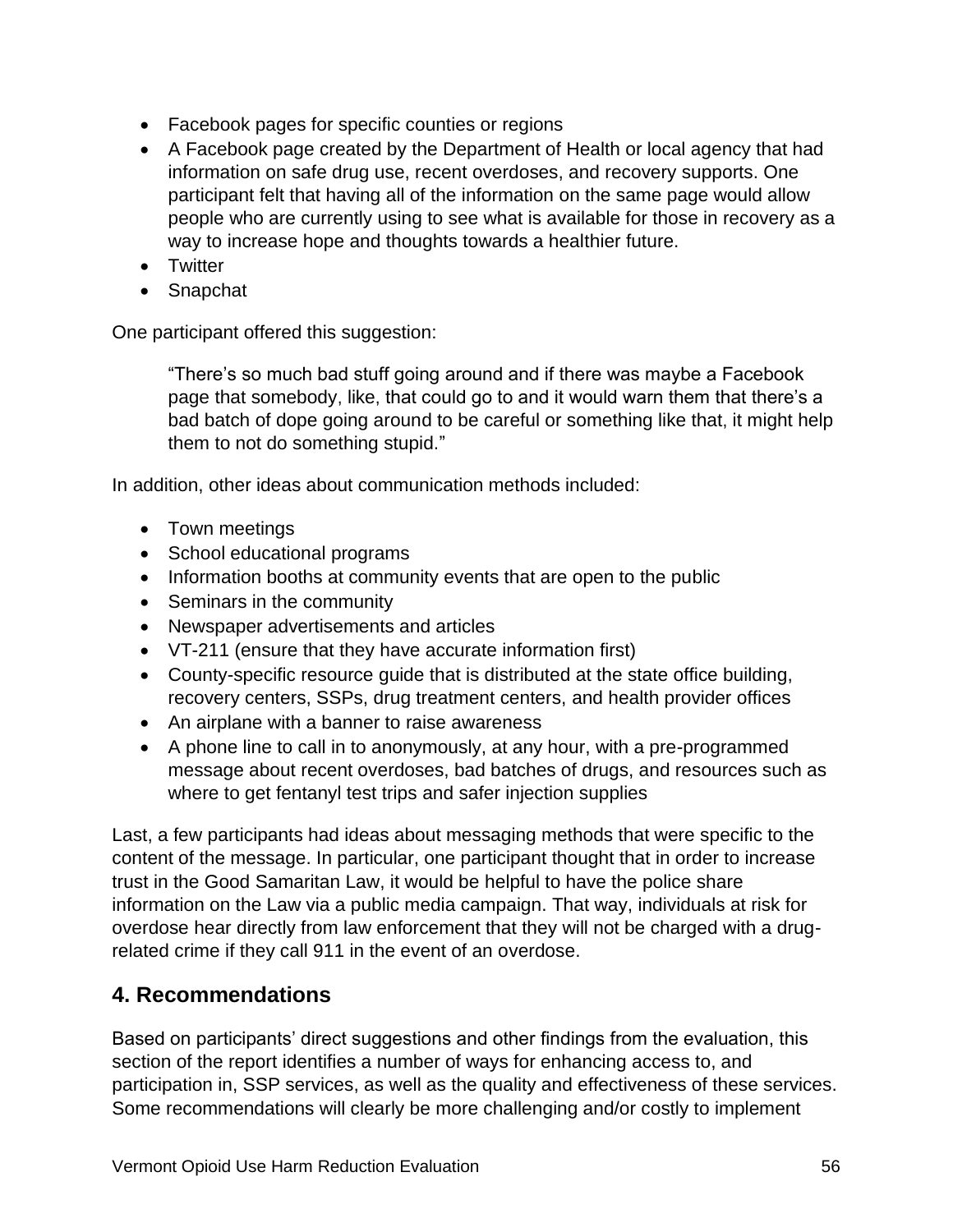than others, and their impact on the quality of the services and outcomes achieved will also vary. Furthermore, some recommendations are to give certain difficult issues further consideration, rather than provide specific plans for how these issues should be addressed. We have intentionally not attempted to prioritize these recommendations with respect to their potential importance or perceived effects, nor have we rated them in terms of feasibility. Such considerations will need to be part of a broader discussion among policy makers, program staff, and stakeholders – one for which we expect these findings can make a useful contribution.

The recommendations are organized into the following categories:

- Increase awareness and utilization of SSPs
- Increase MAT engagement and retention
- Improve access to residential programming, including detox programs
- Promote use of naloxone among individuals who are at risk and among the broader community
- Tend to the basic human needs of individuals, including housing, education, employment, and social connection
- Consider the evaluation's implication's for messaging and services

#### <span id="page-59-0"></span>**4a. Increase awareness and utilization of SSPs and expand availability of safer injection supplies**

**Increase awareness of programs** – Some Franklin county residents mentioned that they travel to the Burlington SSP in Chittenden County to get supplies. The most common reason noted for doing this was the lack of awareness that an SSP mobile van existed in Franklin County. Participants felt that if people knew about the van, it would be used since it helps to overcome the transportation and stigma barriers that participants reported.

Participants recommended that the SSP advertise more in Franklin County to let individuals know of this option by posting flyers at the hub and spokes providing MAT to Franklin County residents and by posting information around town in places like the state office building, libraries, and convenience stores.

Participants also recommended that the outreach and advertisements about all of the SSPs include information about the services being anonymous and that other services are offered (e.g., HIV/HCV testing, naloxone distribution, safer sex supplies).

**Expand hours of SSP operation** – As mentioned above, participants indicated the limited hours of operation as a barrier to SSP use in Rutland and Windham counties. When life is chaotic, the ability to be at a certain place at a certain time is a challenge. Most participants felt that the SSPs would be used more if they expanded hours of operation, especially if there were some evening and/or weekend hours.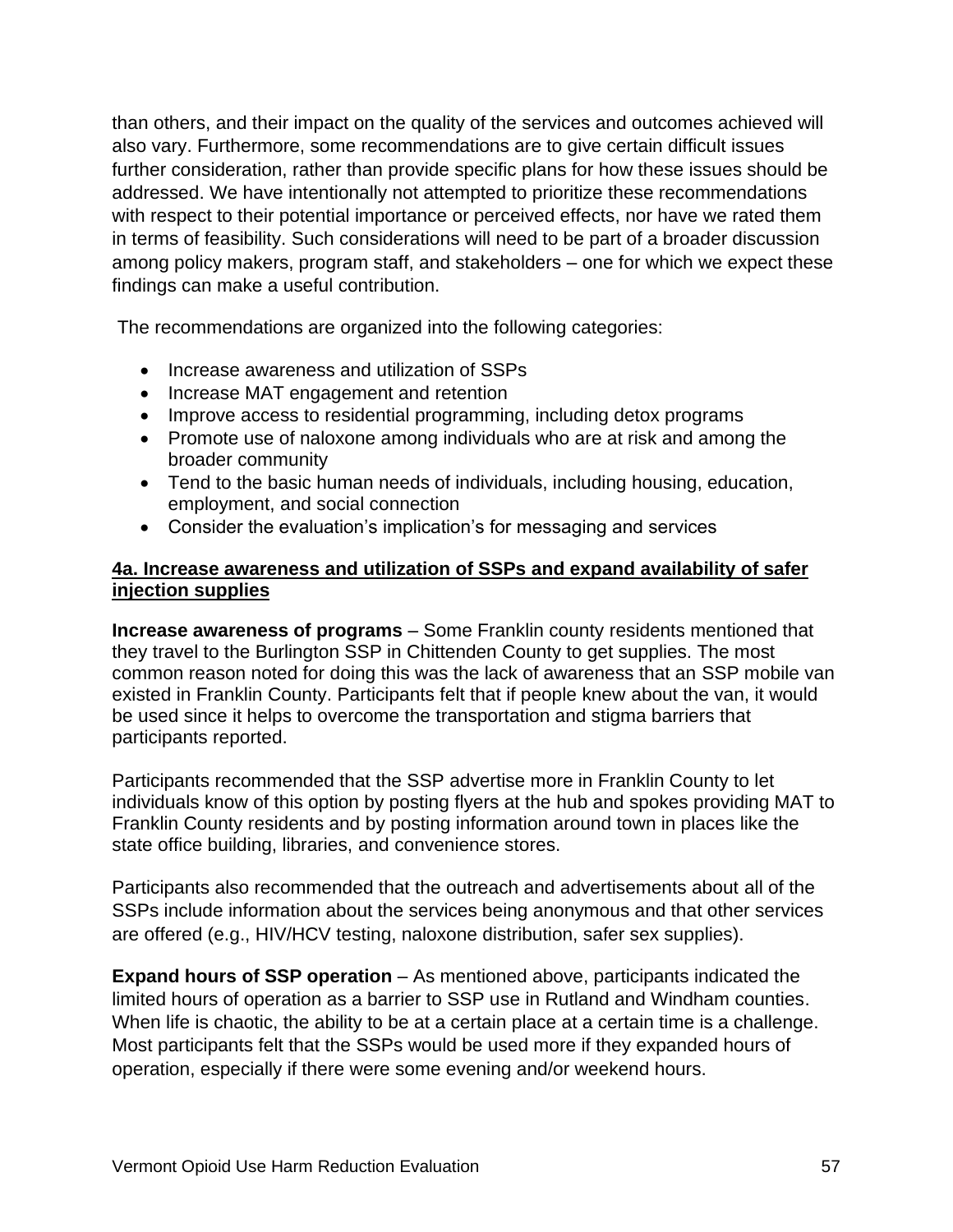**Address stigma in order to increase SSP** – Many participants mentioned that people do not always feel comfortable entering the SSP due to fear of being seen and judged. In addition to a larger anti-stigma campaign, it is important for SSP providers to let the community know about other services they offer such as naloxone, HIV/HCV testing, case management, and educational and support programs, so that people may feel more comfortable entering a space that is not exclusively for exchanging safer injection supplies.

**Integrate harm reduction services into existing programs** – Some participants felt that including certain harm reduction services (i.e., safer injection supplies) in other existing programs (e.g., recovery centers, substance use disorder treatment providers, homeless shelters, community centers, doctor offices) would help increase access and general awareness of the programs.

**Expand services at pharmacies** – Some participants mentioned frustration that their local pharmacy did not sell syringes, which required them to travel out of town in order to access safe injection supplies. In addition, some participants thought it would be helpful for pharmacies to offer naloxone without a prescription. This would be particularly important in rural areas that are far from other community naloxone distribution sites.

#### <span id="page-60-0"></span>**4b. Increase MAT engagement and retention**

**Expand hours of operation for dosing at hub programs** – Many participants felt that expanding the dosing hours at the three hubs (BAART Behavioral Health Services in Franklin, Westridge Center for Addiction Recovery in Rutland, and Habit OpCo and the Brattleboro Retreat in Windham) would improve MAT engagement and retention. Expanding dosing hours provide more options for people who work, have transportation barriers, or who have childcare scheduling needs (e.g., they need to get their child to school before they are able to dose, but do not have enough time to do that or cannot make that work with the bus schedules) to regularly receive MAT.

**Increase spoke providers, or increase awareness of providers, especially in rural areas** – People are traveling great distances to receive daily doses at hubs, when a closer spoke would be an easier and more sustainable option. If spoke providers do exist, individuals may be unaware of the services in their town.

**Increase awareness of shortened wait times for MAT** – due to MAT being unavailable or having a long wait previously, the perception in the community is often that MAT is not available. For those sites that have immediate, or close to immediate, access to MAT, it is important to share that information with potential referring providers and potential patients.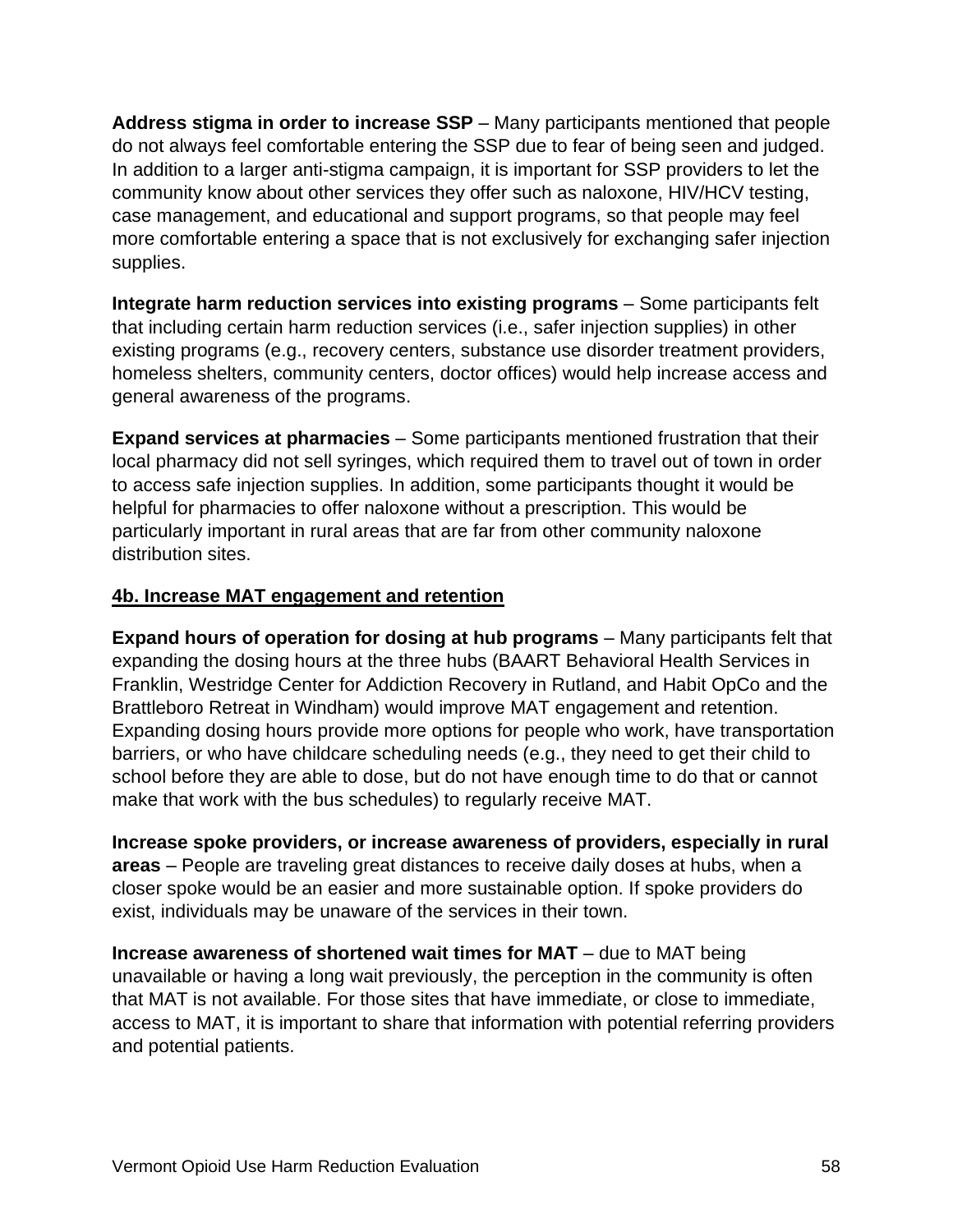**Provide child care during dosing hours and meetings with clinicians** – Some participants felt that lack of child care was a barrier for accessing MAT, especially during the summer when school-age children were not in school.

**Integrate other harm reduction services into the existing MAT structure** – Many participants who had access to naloxone had received it from the hub in their county. This model works well in that many of the patients are still using opioids, at least initially, or are around other people who might be at risk for an opioid overdose. Some participants suggested distribution of other harm reduction supplies, such as safer injection supplies, at MAT provider sites.

**Review policies surrounding marijuana use** - Many participants reported great emotional and physical benefits of marijuana use, including supportive benefits towards their recovery from opioid use. Some participants reported frustration that their marijuana use interfered with their ability to get take-homes at the hub or access treatment at a spoke.

**Discuss the use of MAT as a best practice and address concerns about "replacing one drug with another"** – Participants reported being worried about getting off methadone or Suboxone once they started and not liking the idea of replacing one drug for another. It would be important to address these concerns when discussing treatment options with individuals with opioid use disorder.

#### <span id="page-61-0"></span>**4c. Improve access to residential programming, including detox programs**

**Strive for on-demand treatment** – Participants felt that it is important to have access to residential and detox programs at the time the individual is ready. Waiting for treatment increases the risk of overdose and individuals choosing to not engage in treatment once the opening exists.

"When somebody is ready and they're like I need help, they need help immediately…they were clean for two days and they couldn't get into treatment, so they went right back to it and so now their tolerance was a little bit lower and they overdosed. It happens so many times, you know let me use one more time before I go, overdose. When you get that courage, or something goes that wrong in your life to give you that—like you're on the freeway and they're seeing the exit sign and you're ready to turn off you need to get off at that exit, you can't go past that exit. You know it might be 16 miles before the next exit and that 16 miles could be a long bumpy road and I think that would change things dramatically."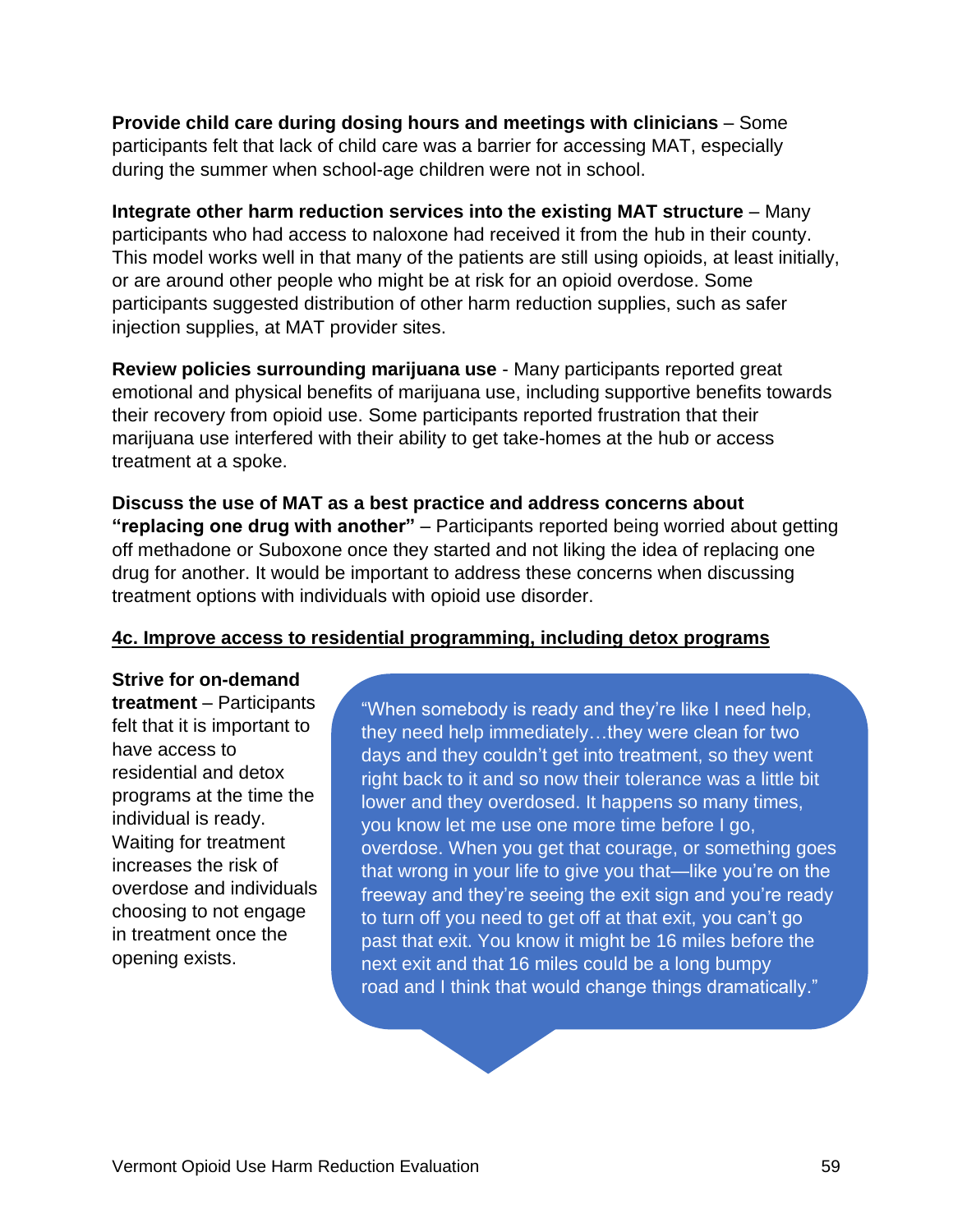**Increase the allowable duration of residential stays** – Participants felt that 21-28 days was not always enough time to fully address the issues behind their drug use. Many felt that they need longer treatment stays where MAT is initiated and maintained.

#### <span id="page-62-0"></span>**4d. Promote use of naloxone among individuals who are at risk and among the broader community**

**Ensure that the community is aware of naloxone distribution sites** – some participants indicated that they were not aware that they could receive naloxone from their local SSP, their MAT provider or the local recovery center. In these settings, it is important to promote the availability of naloxone for those who may not know to ask or seek it out. Promotion could be in the form of informational flyers and word of mouth advertisement by staff and peers. For those individuals who are not accessing these programs, it is recommended that naloxone distribution be expanded to other places such as hospitals, doctor's offices, community centers, Fire Departments, landlords, the office of Economic Services, and community events.

#### <span id="page-62-1"></span>**4e. Tend to the basic human needs of individuals, including housing, education, employment, and social connection**

**Make diverse housing opportunities available** – As described above, housing is an important harm reduction tool in that the stability of having a roof over one's head often results in less drug use and/or less risky drug use behavior. Diverse opportunities (sober housing, transitional housing, supportive housing, etc.) allow for individuals to access the type of housing that works for whatever situation they are in to ensure they have the stability of a place to live.

**Provide educational or employment opportunities to individuals with current or past opioid use** – Participants mentioned the importance of being able to work to earn an income not only to contribute financially to their daily needs and expenses, but also to a sense of purpose and self-worth. Providing education and employment supports for individuals also serves as a prevention tool that could deter drug use in the first place or support recovery.

**Expand community building and sober activities, particularly in rural communities** – Many participants indicated that drug use initiation was a result of feeling bored or hopeless. We also heard that individuals who were trying to abstain from substances found it difficult to fill the hole that drugs left in their lives. Participants felt that more sober activities that bring people together, but don't necessary focus on the fact that they are sober or for people in recovery, would be helpful.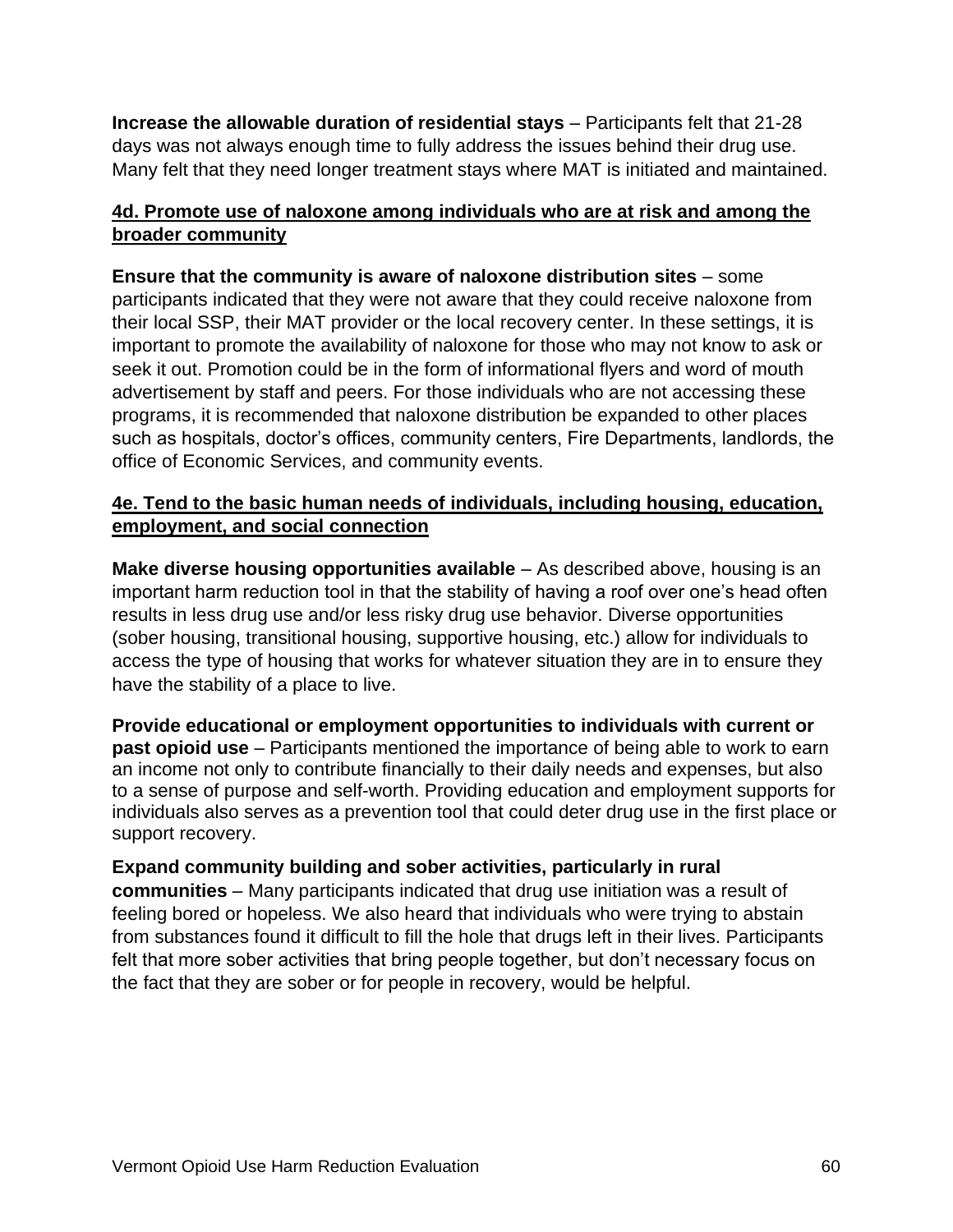#### <span id="page-63-0"></span>**4f. Consider the evaluation's implications and recommendations for messaging and services**

In addition to participants' direct suggestions for content of health messages, the interview data raise several areas for consideration for their implications for health messages and provision of services for individuals at risk for opioid overdose.

#### **Address conflicting feelings about harm reduction strategies**

During the interviews, some participants expressed critical or conflicted views regarding particular harm reduction strategies. Attention to the existence of such attitudes and associated concerns could help address potential barriers to use of harm reduction practices and services.

- "…it's enabling really…it was more or less a plus thing…[but] you're giving access to needles…so if you got dope, now you can definitely shoot it because you don't have to pay for the needles. So instead of there's no needle, so I'm sniffing it, I have access to a needle, so I can shoot it."
- **"**I feel like if I have the syringe handy that's giving me the opportunity to—if they're not around me I won't do the drug."
- "They give you an opiate to cover up an opiate…I have seen my son get sick from [buprenorphine/naloxone] withdrawal if he ran out of his strip and it's like watching somebody come down off of heroin or meth. So, I mean I don't see how that's even helping somebody."

#### **Attend to stigma when raising awareness of harm reduction services**

In discussing SSP programs, many participants acknowledged and recommended the importance of advertising the availability of SSPs and their services and suggested ways for doing so. However, often, participants would simultaneously question their recommendation and whether widely advertising SSP services would be acceptable, particularly to the general public. Addressing the stigma suggested by participants' hesitation and second guessing in recommending advertising of SSPs could help improve community norms and individuals' access and comfort regarding using these services.

- "I would say advertise but who wants to advertise that?"
- "…I feel like they could broadcast it a little better, but I also understand that that's a double-edged sword too…without making it sound to the rest of the world that they're just out there making the drug users think it's okay…Well no, that's not, it's just they're trying to not have people get diseases, they're trying not to have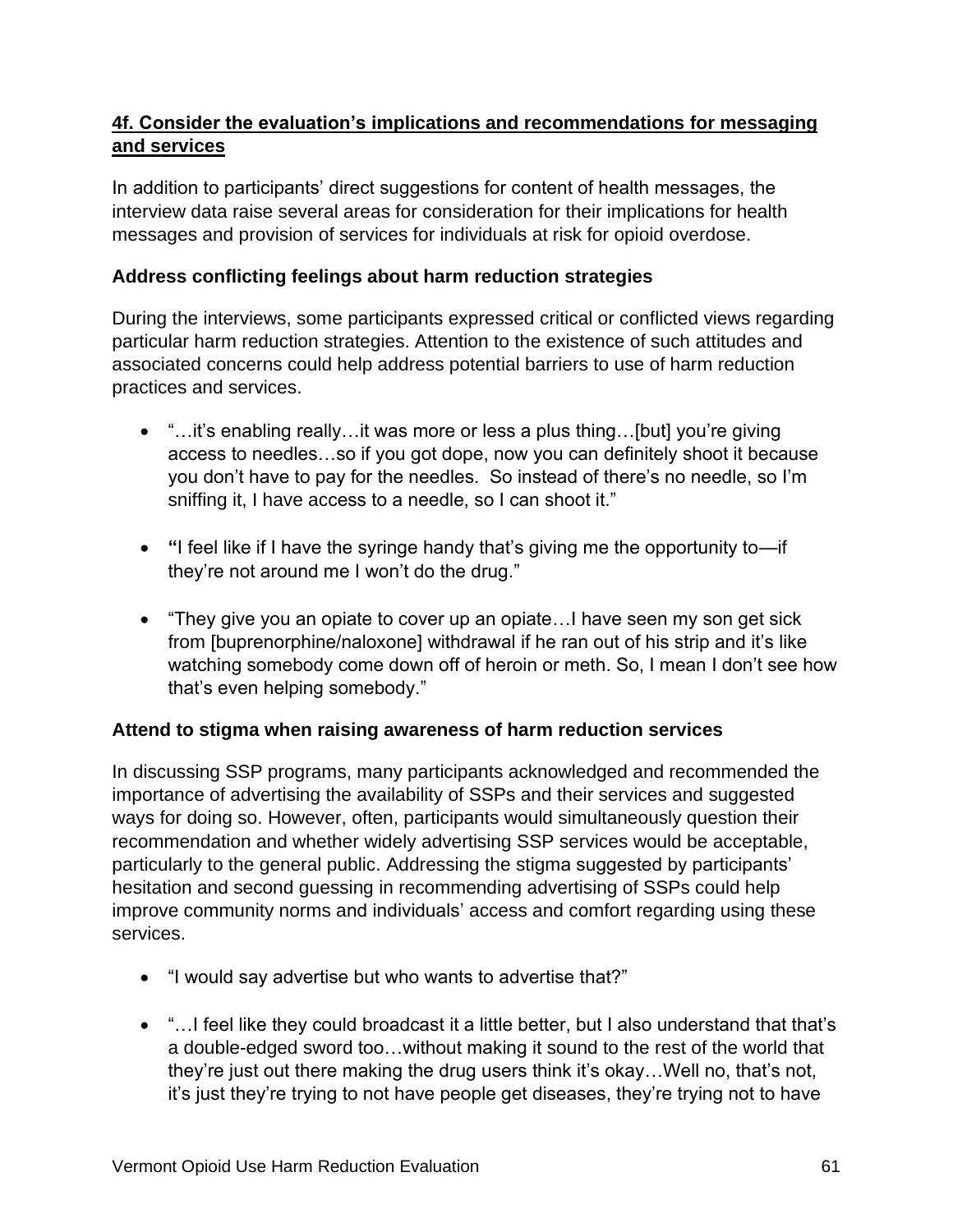people dropping dead and believe it or not, I mean, drug use will continue forever in this world. But I'm a realist, I get the realities of the world but a lot of people don't…"

#### **Leverage and build on individuals' commitment to act in an overdose situation**

Despite the hesitation, fear, and reluctance that many participants described in characterizing bystander reactions to overdose situations, several participants also remarked on their willingness to take appropriate actions despite the fears and other obstacles to using recommended measures, including administering naloxone and calling 911. Promoting and reinforcing the importance of the range of recommended responses in the event of an overdose, such as performing rescue breathing and staying with the person until emergency responders arrive, would be beneficial.

- "They're usually angry. I mean the people. Let's say there's a room full of people and I'm starting to administer Narcan and call 911, everybody is gone. Everybody is running now. No one wants to be there when the cops get there, F this. I've stayed with strangers more than I've stayed with people I know with reversing this kind of stuff and most of the time people are pissed when they come to. They all think, 'I would have been okay. I would have pulled through, this just happens.' 'No, you were turning blue and your freaking lips were—I know enough you were not okay. I had to put the needle in and it's—people get mad. I don't think I've really ever been thanked, and it wouldn't stop me."
- "I couldn't let somebody die. If I didn't call that's murder, if I didn't call and they died, I murdered them basically because I could have did something and didn't, so yeah. I don't know if I would sit there and wait for the cops, but I would definitely call 911 and probably take off, but I would make sure the cops had access to get to the person and where they were."

#### **Address resistance to naloxone administration**

To support the timely reversal of overdoses, a critical issue for attention is addressing concerns and reluctance to using naloxone due to individuals' fear of going into withdrawal and feeling sick. This would include increasing the norms and willingness both to administer naloxone and be reversed using naloxone. Related, helping professionals responsible for responding to overdose events, other service providers, and the broader community understand why individuals may immediately use again following an overdose is an opportunity for stigma reduction efforts. Understanding individuals' motivation to alleviate withdrawal symptoms may improve understanding and compassion, and reduce stigma, around the circumstances. In communicating the critical nature of responding with effective measures, including naloxone, attention should be given to addressing many individuals' inclination to at least first try slapping the person or using cold water as revival methods.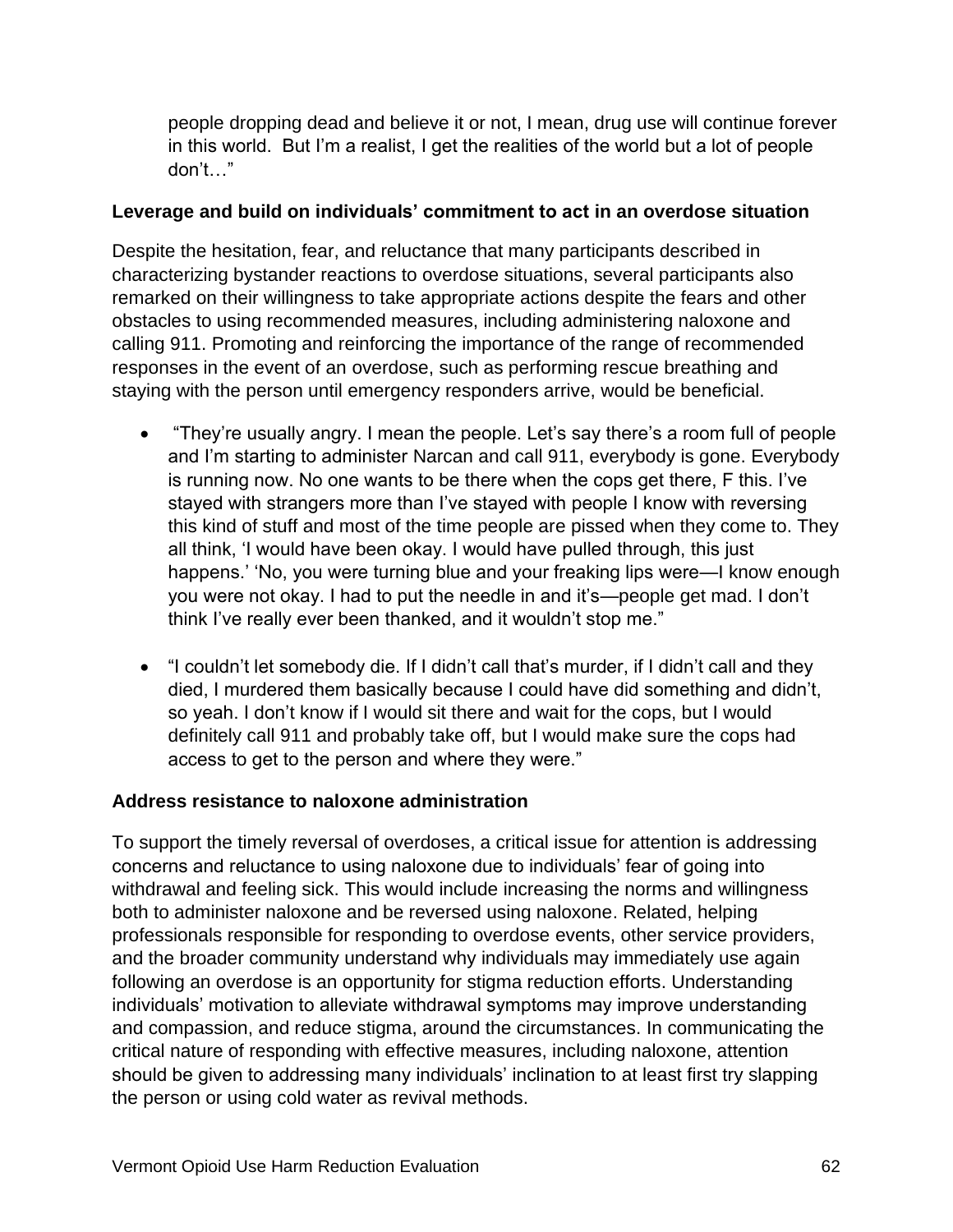|                    | Interviewer: Did you call 911?                                                                                                                                                                              |
|--------------------|-------------------------------------------------------------------------------------------------------------------------------------------------------------------------------------------------------------|
| Participant: Yeah. |                                                                                                                                                                                                             |
|                    | Interviewer: What happened when they eventually came?                                                                                                                                                       |
| Participant:       | They took her. She got out and went and used again. Yeah, that's<br>what most people do because they took the Narcan out of you and I<br>mean it takes the dope out of you and you're sick, so they go use. |

#### **Support being prepared and managing panic during overdoses**

In describing the panic and chaos that can surround an overdose, an issue that some participants noted is the importance of ensuring that individuals are adequately educated and prepared to respond in these situations. This includes fundamental training in proper use of naloxone and, more generally, preparation for how to respond in the moment when an overdose crisis occurs.

- "And proper Narcan administration, because just sitting there and going over a paper is not enough. People don't do it right and you know you have to like really train people because if you just go over paper when it comes right down to when things are hectically crazy, they're spraying it everywhere. I've seen it, like, a million times. Like, they're not even getting it in the nose, you know. They're just so freaked out. So, I think better training around that would be really good."
- "…Narcan is self-explanatory. It's really not what you need to do with the Narcan, it's what you need to do with the situation."

#### **Increase awareness of and trust in the Good Samaritan Law**

Although Vermont's Good Samaritan Law has been in effect for over five years, many participants were not familiar with the law or its protections.

"I didn't even know that about the Samaritan, that's horrible. That's something every addict should know because a lot of—I bet there wouldn't be as many overdoses. That's huge, I mean, that's fucking monumentous [sic]. I bet that would have saved more lives if people knew it…I had no idea because that's a huge fear, that you're going to jail or if they know that you sold this person this, and they're dying in your place, fuck, no one is going to call. I've heard people driving to the ER and just dropping them off and driving away, but no there's got to be information."

It is recommended that a public awareness campaign be launched with information on the protections of the Good Samaritan law, including personal stories from individuals who received protection when calling 911 in the event of an overdose. It is also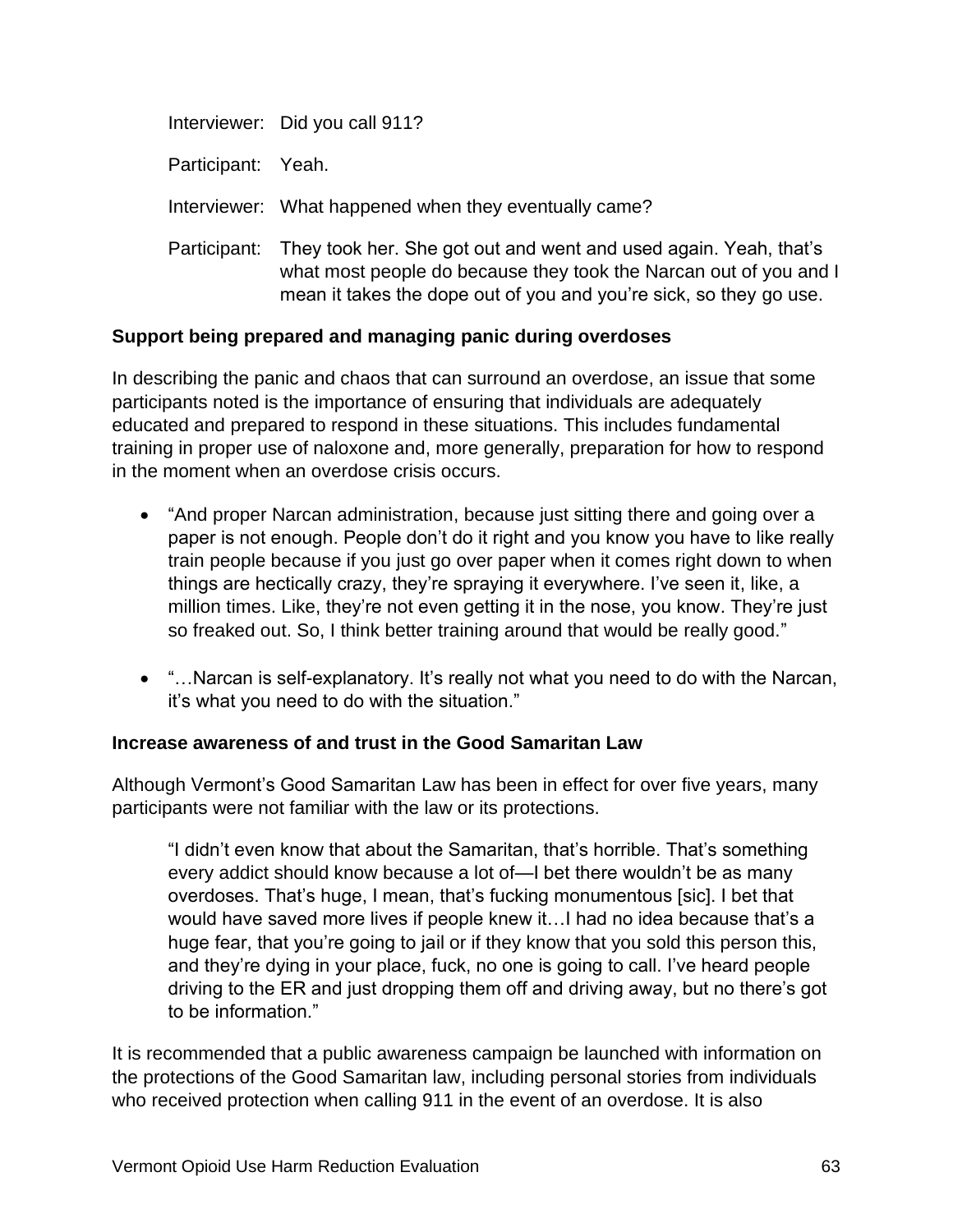recommended, based on an idea from a project participant, that consideration be given to including law enforcement in the campaign in order for the community to see that they are on board with providing these protections in an effort to save lives. Attention should be given to building the trust to receive these messages and overcome some individuals' mistrust of authorities.

- "Maybe if more, I don't know, if police, I don't know, if they could come across with a message or something that you're not going to be in trouble..."
- "Some people don't even believe that that law even exists.…I think they should do a better job of getting it out there that, 'Listen, you're not going to get in trouble. We don't even have to take your name.' Maybe they should anonymously text 911, because I know you can text 911 now. Something that people can feel like—don't just leave. Don't just walk out of the apartment. Like do something. Call from that person's cell phone. Text from that person's cell phone. Do something.…I think the police need to, with their own voice, people need to hear it from their mouth, that 'We will not mess with you.'"
- "... if they could still somehow advertise more, stressing, you know, the confidentiality and, like, where they're not going to get in trouble. If it was known, let's say, you're doing drugs, you're not going to get the cops called on you or you're not going to get in trouble anyway. I think that's one of the biggest barriers too is where everybody thinks the cops are going to get called or they're going to get in trouble somehow."

#### **Address trauma of witnessing overdoses**

Given the chaos, stress, and trauma associated with overdose and the repeated overdose experiences many individuals have witnessed, an additional area for attention is attending to this trauma.

"…if I went through that I would never want to do it again, you know what I mean? If they could only see what they went through or what you were going through, because it's hard. They can't tell because they're in it and they don't watch themselves, so they don't know, or they'd never do it again, they'd never pick up again because it's scary, you know what I mean. So, when they don't realize what's going on or what happened so it's like they didn't go through anything."